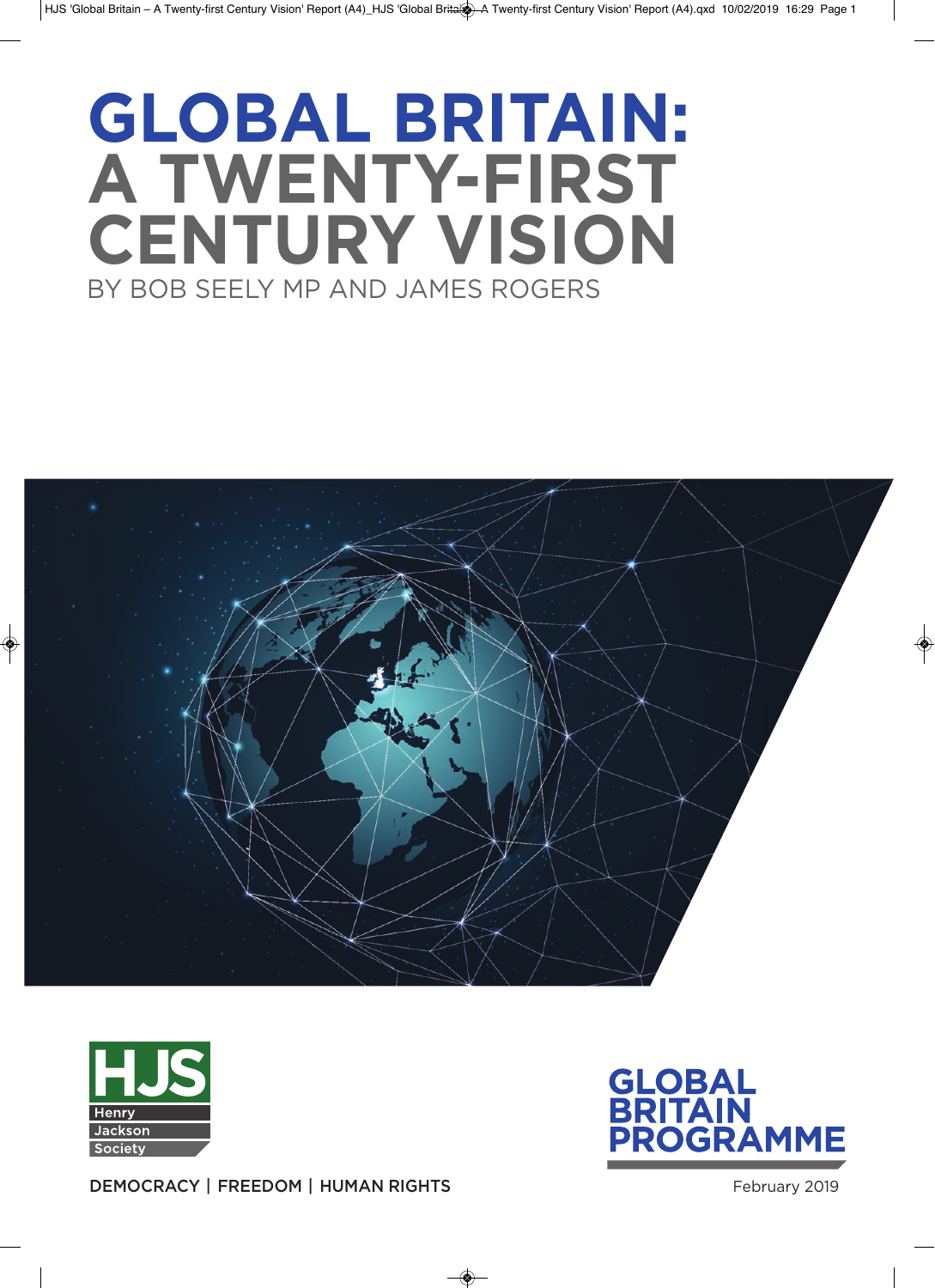Published in 2019 by The Henry Jackson Society

The Henry Jackson Society Millbank Tower 21-24 Millbank London SW1P 4QP

Registered charity no. 1140489 Tel: +44 (0)20 7340 4520

#### **www.henryjacksonsociety.org**

© The Henry Jackson Society, 2019. all rights reserved.

The views expressed in this publication are those of the author and are not necessarily indicative of those of The Henry Jackson Society or its Trustees.

Title: "gloBal BRiTain: a TWenTy-FiRST CenTuRy ViSion" By Bob Seely MP and James Rogers

iSBn: 978-1-909035-51-5

£7.95 where sold

Front Cover image: https://www.shutterstock.com/image-vector/world-map-global-network-connectionvector-752411719?src=Ks9cblta8ZyhsjTSyBBraQ-1-42 by Maxim gertsen.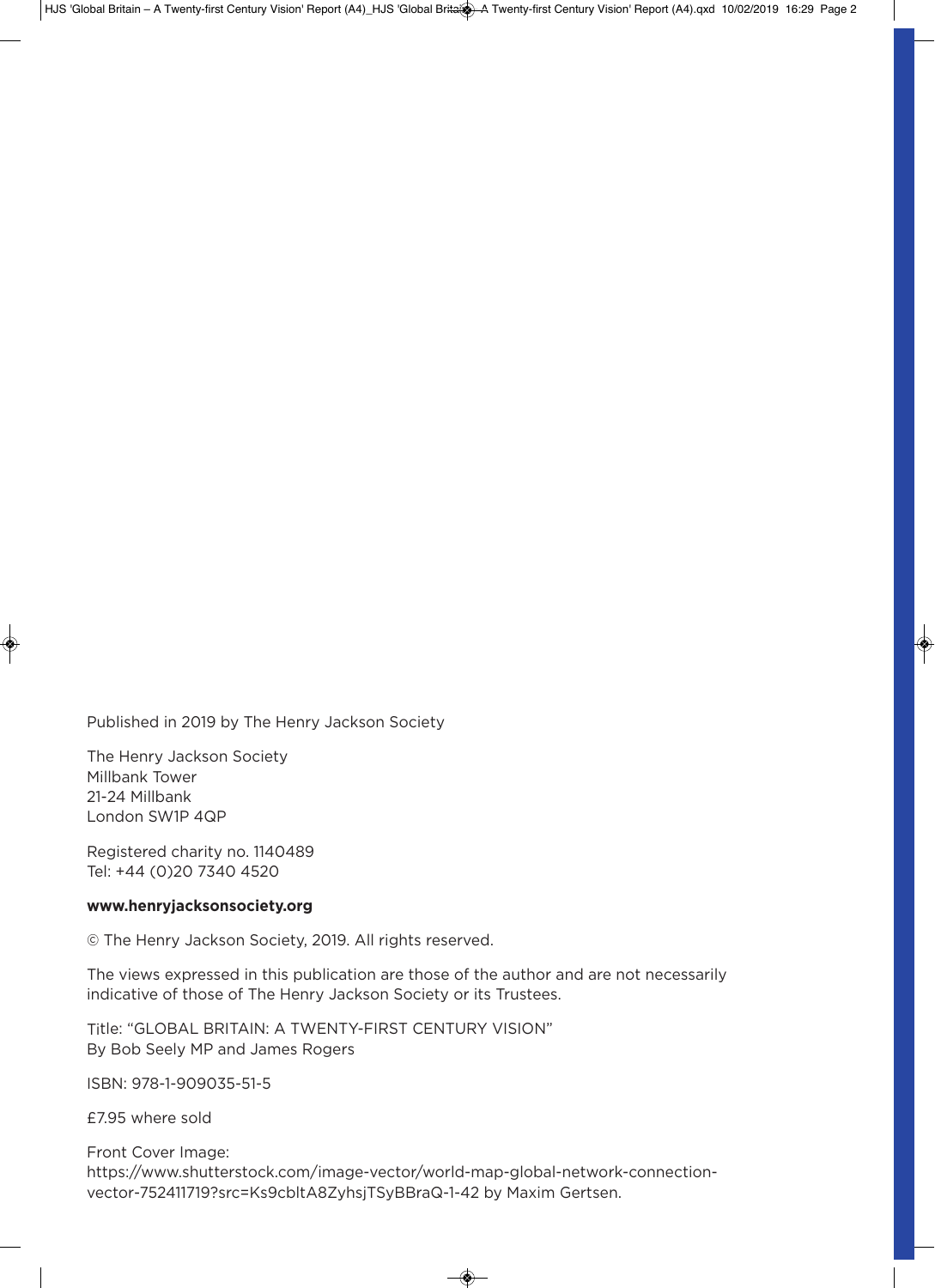# **Global britain: a twenty-first Century Vision** By BoB Seely MP and JaMeS RogeRS



MME

**DEMOCRACY | FREEDOM | HUMAN RIGHTS Example 2019** February 2019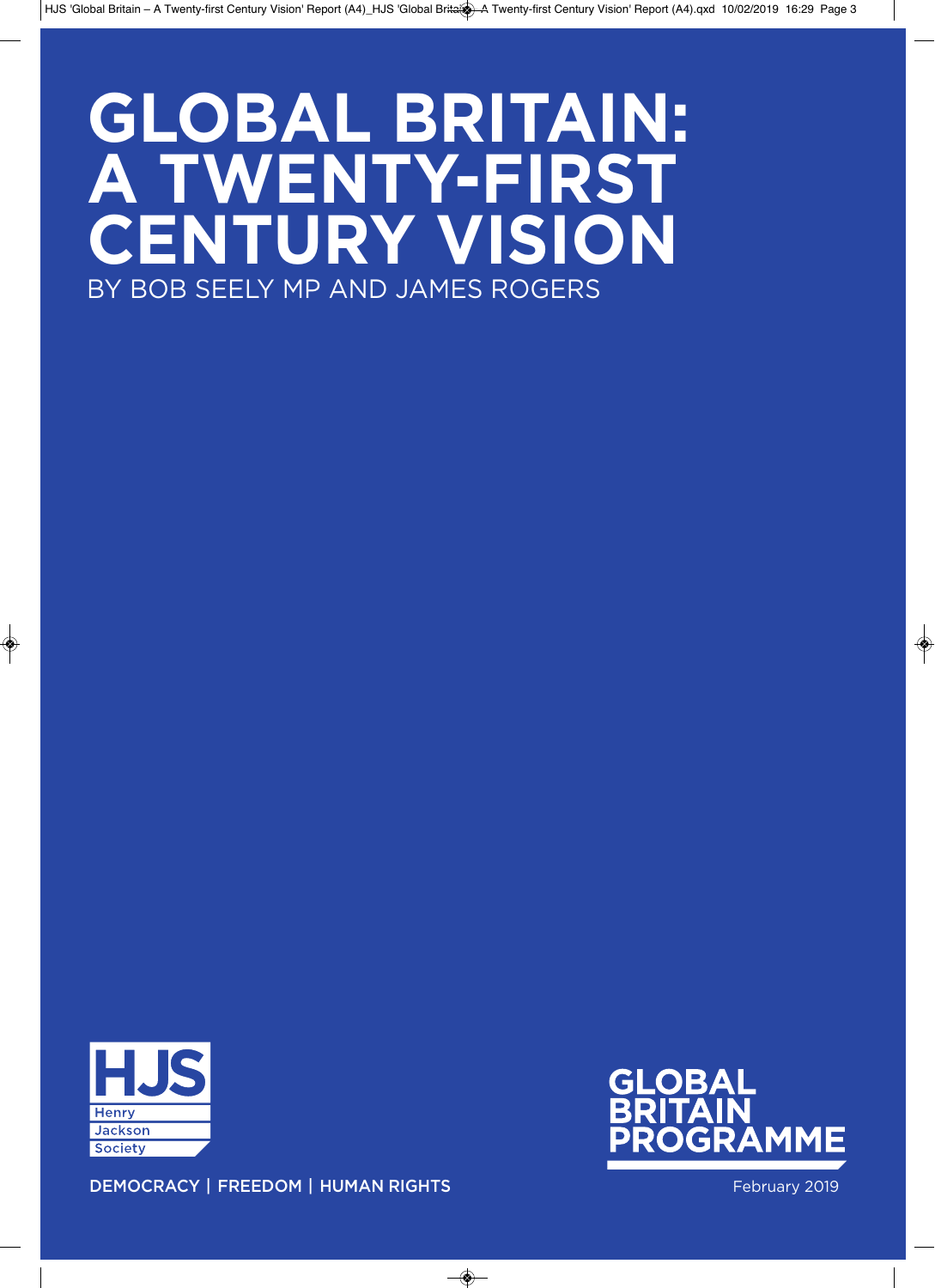# **about the authors**

**bob seely** is the Member of Parliament for the isle of Wight. He sits on the House of Commons Foreign affairs Select Committee and is a Parliamentary Private Secretary. Mr Seely has written academically and journalistically on strategic doctrine and foreign affairs as well as more generally on non-conventional and new forms of conflict. He has also been a research associate at the Changing Character of War Programme at the University of Oxford. In 2018, Mr Seely wrote one of the few peer-reviewed definitions of Contemporary Russian Conflict Strategy available in the West. Prior to his election in June 2017, Mr Seely served on the afghanistan, iraq, libya and iSiS campaigns as a member of the armed Forces. He was awarded a Joint Commanders Commendation in 2009 and a Military MBE in the 2016 Operational Awards and Honours List. From 1990 to 1994, Mr Seely lived in the Soviet Union and post-Soviet states, working as a foreign correspondent for *The Times* and as a special correspondent for *The Washington Post*. He tweets at: @iowbobseely, is on instagram: @BobSeelyMP, and is on Facebook at: ioWBobSeely. His web address is: https://www.bobseely.org.uk. His academic and foreign affairs writing is available online at: https://kcl.academia.edu/RobertSeely.

**James Rogers** is Director of the Global Britain Programme at the Henry Jackson Society, of which he is a founding member. From 2012 to 2017 he held a range of positions at the Baltic Defence College in Estonia, including acting Dean, Director of the Department of Political and Strategic Studies, and lecturer in strategic studies. he has been an associate Fellow (2013) and Visiting Fellow (2008) at the European Union Institute for Security Studies in Paris. he has also worked on projects for a range of organisations, including the development, Concepts and Doctrine Centre, RAND Europe, the European Council on Foreign Relations and the Royal Institute for International Relations (Egmont). He has given evidence to the Foreign Affairs Committee in the Houses of Parliament, as well as the Subcommittee on Security and Defence at the European Parliament. He holds a first-class BSc Econ (hons) in International Politics and Strategic Studies from Aberystwyth University and an MPhil in Contemporary European Studies from the University of Cambridge.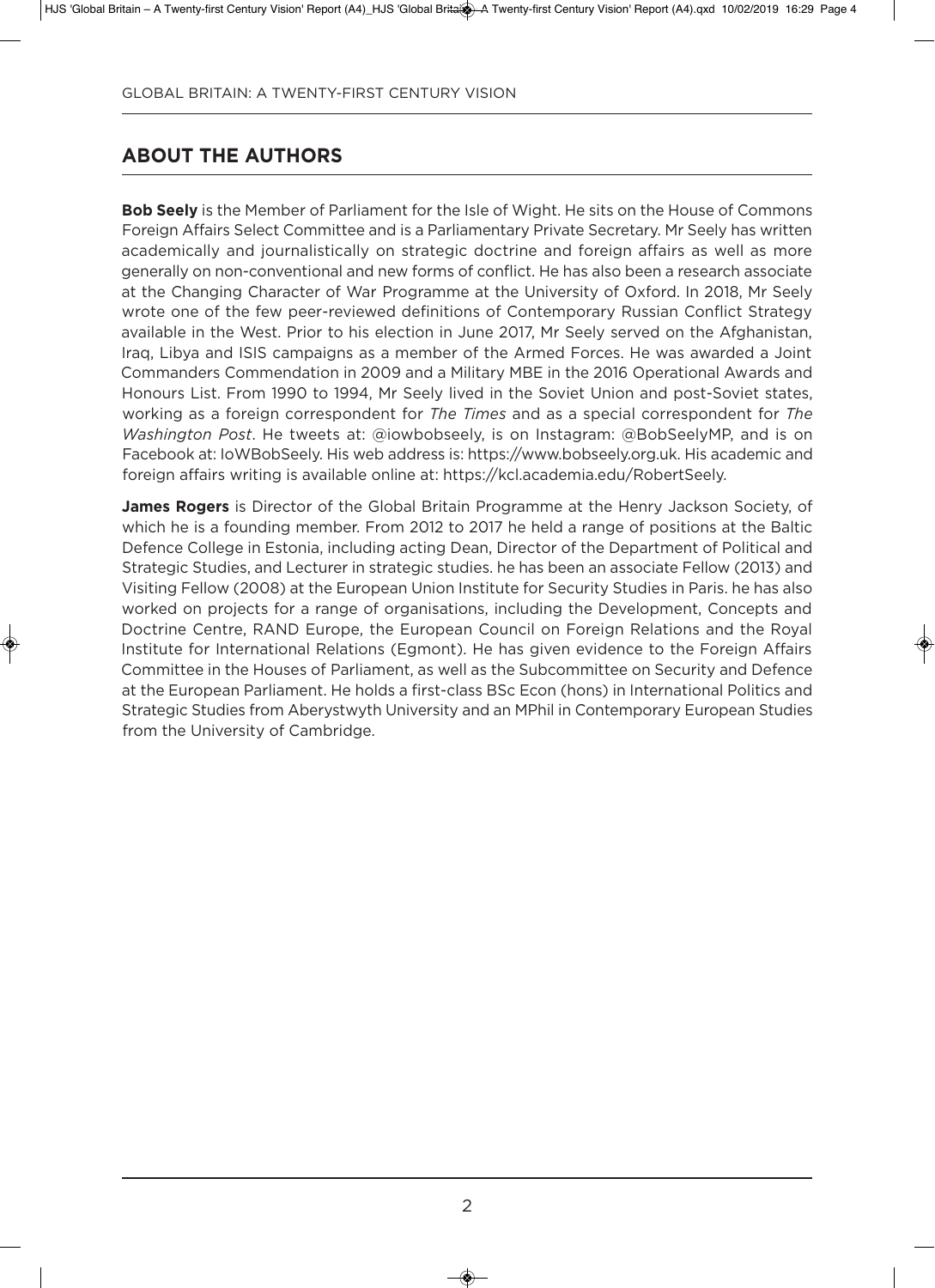# **Contents**

| 1. |                                                                         |  |  |  |
|----|-------------------------------------------------------------------------|--|--|--|
|    |                                                                         |  |  |  |
|    |                                                                         |  |  |  |
|    |                                                                         |  |  |  |
|    |                                                                         |  |  |  |
|    |                                                                         |  |  |  |
|    | 7. USING STRATEGY TO SUPPORT THE INTEGRATION OF GLOBAL POLICY 22<br>7.1 |  |  |  |
|    | 8.1                                                                     |  |  |  |
|    |                                                                         |  |  |  |
|    |                                                                         |  |  |  |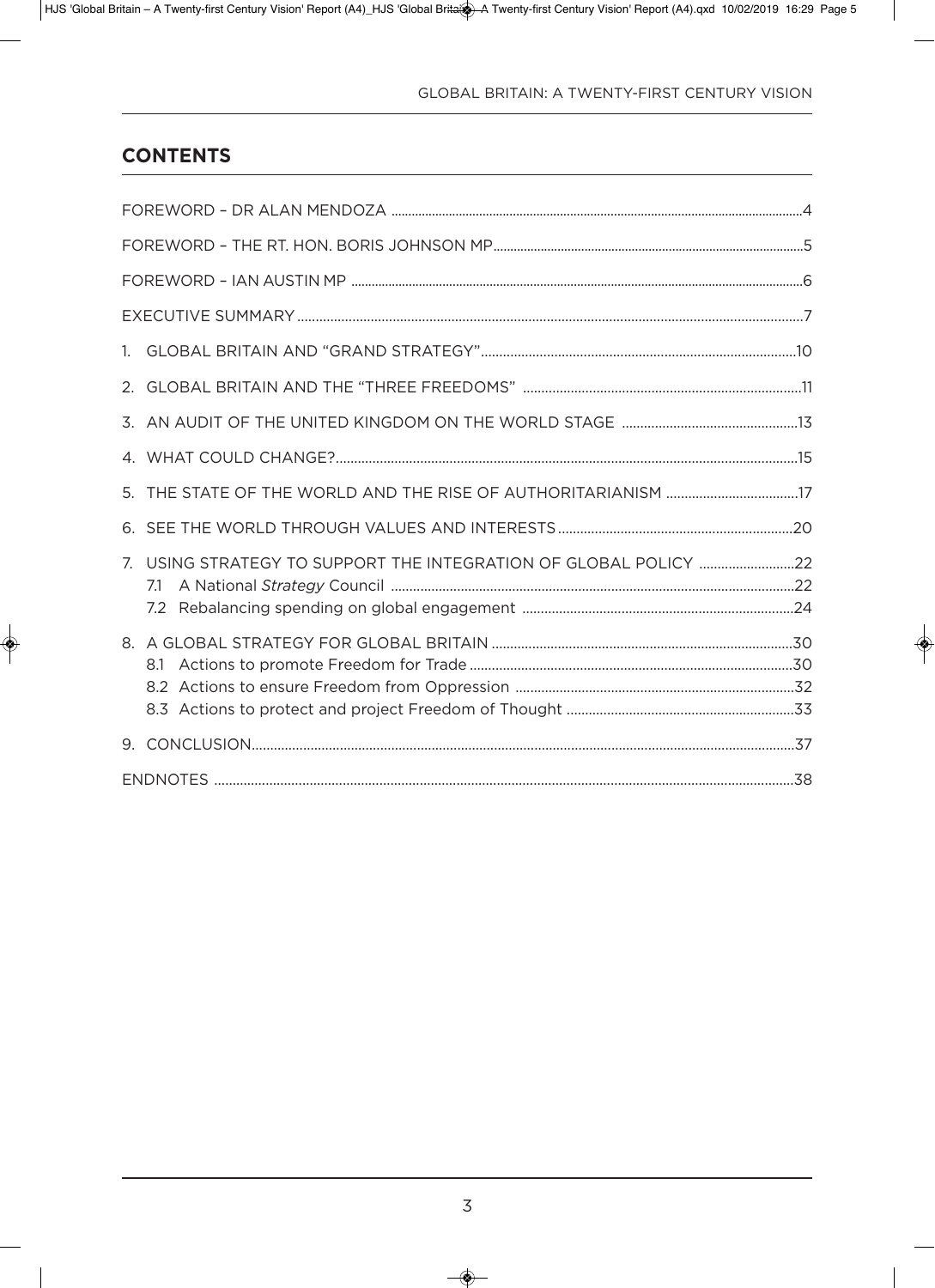# **foreworD – Dr alan MenDoZa**

I am delighted to launch this report as part of a long-running series of papers by the Global Britain Programme at the Henry Jackson Society. While this programme does not pretend to have any monopoly on wisdom over the meaning and path of "Global Britain", it hopes to educate the public on some of the possibilities that lay ahead for the United Kingdom as it embarks on a new national project of change and renewal.

*Global Britain: A Twenty-First Century Vision* – co-authored by Bob Seely MP and James Rogers – is the Henry Jackson Society's latest offering. it presents a range of possibilities the united Kingdom could undertake to make the institutions and the instruments – military and diplomatic – of British state power more effective, particularly as the world enters a new age of flux and competition. as such, it is designed to provoke further discussion over the concept and realisation of "global Britain".

The vision Mr Seely and Mr Rogers provide in this report is of course their own, rather than a corporate one of the Henry Jackson Society. it has been extensively peer-reviewed and we hope it will start a conversation at the national level, and will lead to an educational ripple effect as the ideas contained within are debated vigorously in the months and years to come. As part of that process, we will be publishing other contributions on aspects of "Global Britain" to reflect other views about our nation's possible trajectory.

Any comments in relation to this paper will of course be most welcome; indeed, I consider them – positive or otherwise – to form part of this crucial national debate. Readers are welcome to submit them to me at global.britain@henryjacksonsociety.org.

> **– Dr alan Mendoza** Executive Director, The Henry Jackson Society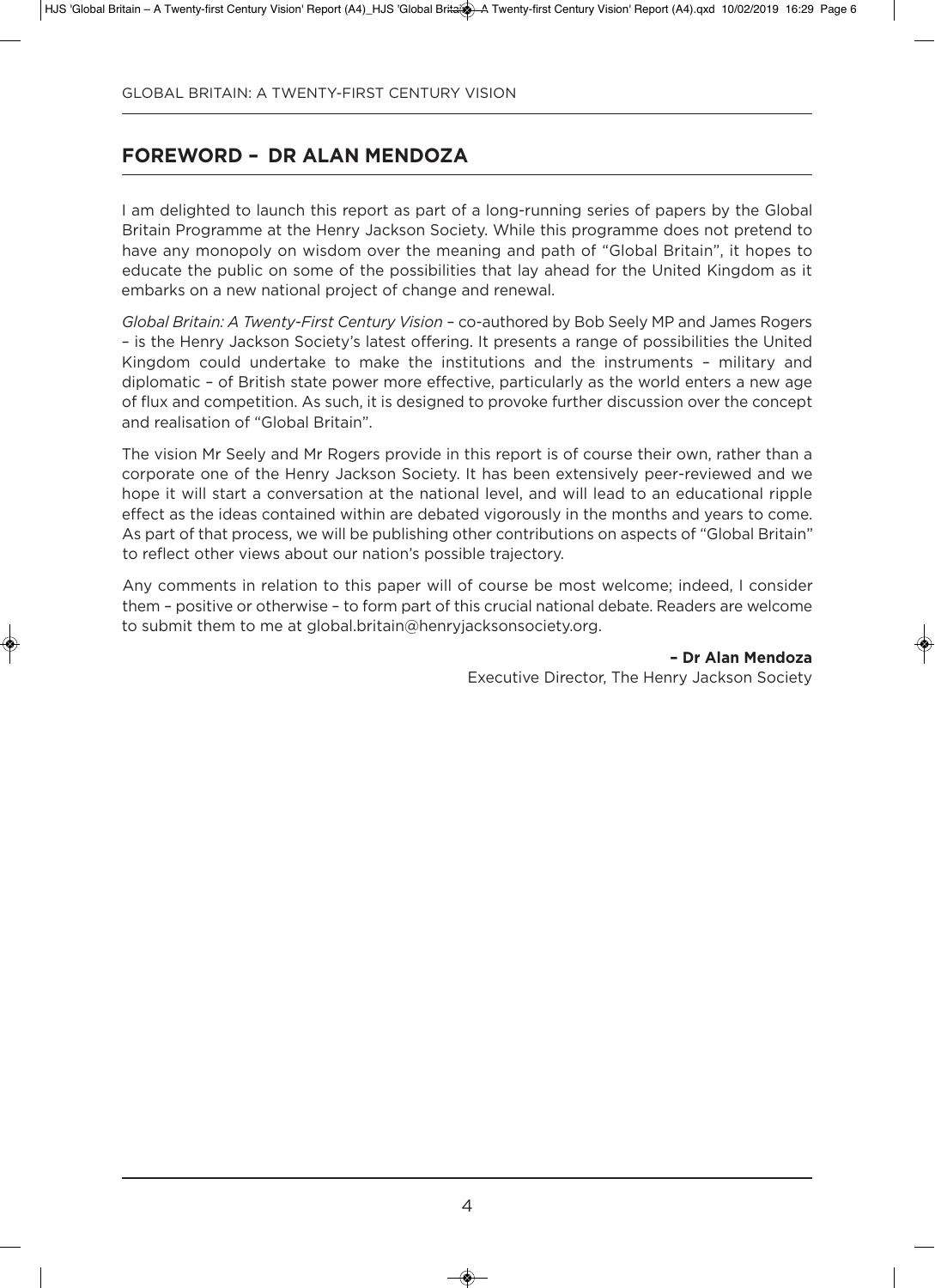## **foreworD – the rt. hon. boris Johnson MP**

It was only a few weeks after the Russian state attempted to murder Sergei and Yulia Skripal in Salisbury that Putin received a response that i don't believe he had for a minute expected. a total of 28 countries expelled 153 Russian spies – not just in protest at the use of chemical weapons in Wiltshire, but also out of sympathy for the UK. There has been nothing like it in recent diplomatic history. Each expulsion represented a considerable diplomatic cost for the country concerned; and the mere fact that those countries were prepared to bear that cost, and incur inevitable Russian retaliation, was a tribute to the enormous influence of the UK.

as Bob Seely MP and James Rogers rightly argue in this timely pamphlet, we often underestimate that influence. it is curious, they say, that senior mandarins self-deprecatingly referring to the UK as a "middle-ranking power", when according to some estimates this country's combination of military, political, cultural, financial, diplomatic, humanitarian and other capabilities mean that its global reach and influence is second only to the United States.

Now is the time – as we leave the EU – to turbo-charge those advantages. It is time to join so many of our friends around the world in believing in a truly global Britain – a project that is totally consistent with this country's history and instincts.

The authors identify three great campaigns for global Britain – free trade, freedom from oppression, and freedom of thought – and it is hard to disagree. They make some keen observations about the change in the threats that this country faces, notably the growth in new subversive techniques, especially in Russia (a specialism of Bob Seely). They outline some of the opportunities we could seize, with some creative thinking about improving our already strong relations with the "Anglosphere". They make the important distinction between countries with whom we share values, and countries with whom we share interests, and note that they two groups are by no means congruent.

The authors are to be applauded for some radical thinking about reform of Whitehall, so as to make far better use of our overall overseas spending, and to ensure that these vast sums do more to serve the political and commercial interests of the country.

This is an original and important contribution to the debate, and will give food for thought – and encouragement – to all who believe in a global Britain.

#### **– the rt. hon. boris Johnson MP**

Member of Parliament for Uxbridge and South Ruislip Secretary of State for Foreign and Commonwealth affairs, 2016-2018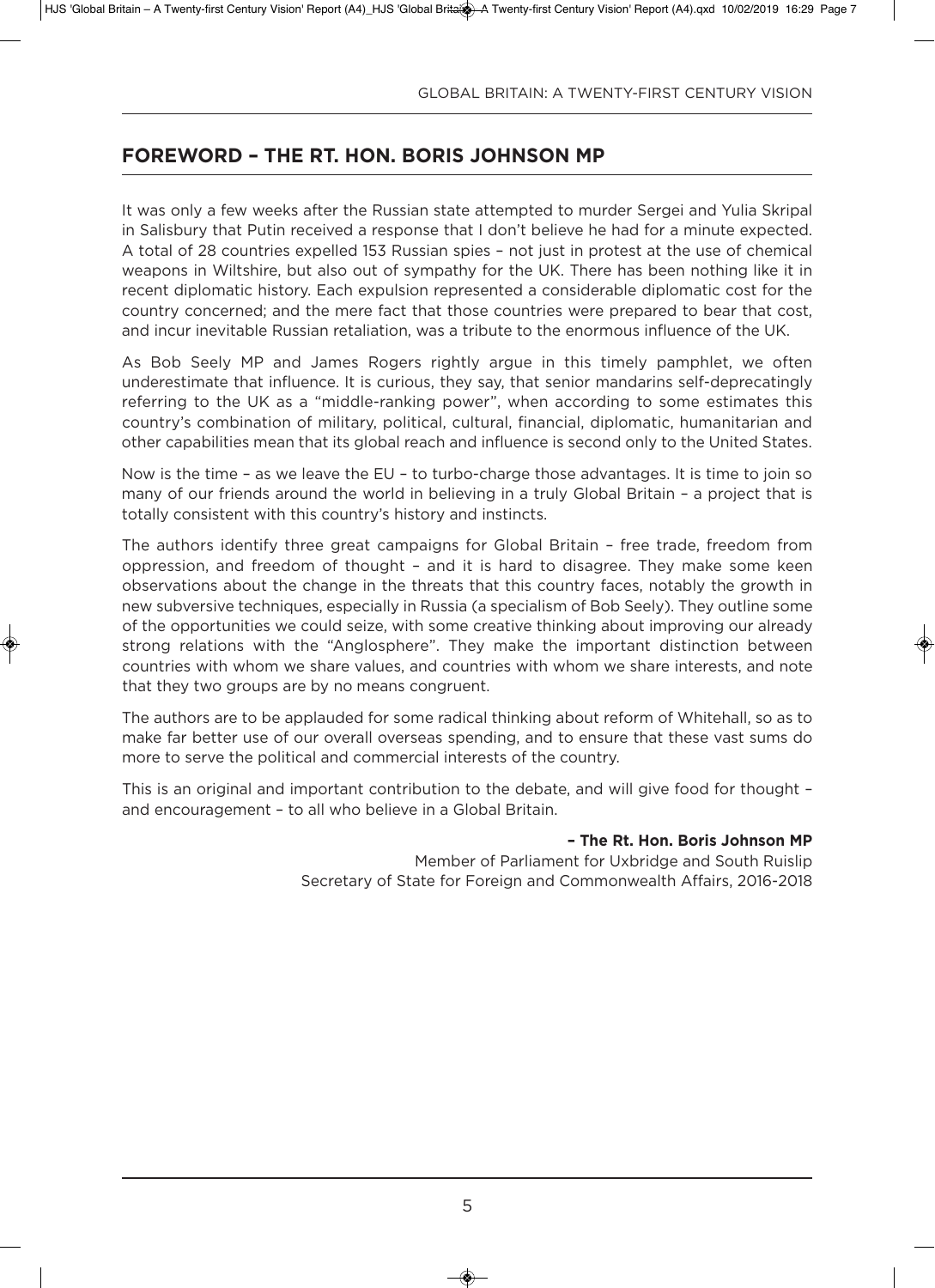# **foreworD – ian austin MP**

The Henry Jackson Society does important and valuable work in challenging politicians and policy makers and educating the public on the need for a principled foreign policy that puts the spread of freedom and democracy around the world at its heart.

it is for this reason that i am pleased to recommend this report – *Global Britain: A Twenty-First Century Vision* – as a contribution to the society's mission.

Given the rise of revisionist and authoritarian states, it is particularly important to have a debate about how Britain might engage in developing a comprehensive national strategy to engage successfully in a more volatile and competitive international environment.

With their "Three Freedoms", Bob Seely and James Rogers provide a plethora of ideas as to how the United Kingdom might be able to maximise its potential in the world over the years ahead. Their arguments are bold and insightful, and deserve to provoke discussion about the future of "Global Britain".

I was a proud supporter of the Labour government's decision to create a Department for International Development in 1997, increase overseas aid, write off debt and tackle poverty as Britain led the international campaign for justice for the world's poorest people. So while i would personally caution about merging DfID back into the Foreign and Commonwealth Office, as the report suggests might be possible, or to radically redefine what constitutes development assistance, given that others have recognised our criteria as the international gold standard, i am also clear that the purpose of a report like this is not for the reader – or even an endorser like me – to agree with every single idea within it.

Whether or not you are convinced by all of its arguments, this report is designed to spark a national debate about our collective future. As such, it certainly raises serious questions that Westminster and Whitehall cannot leave unanswered.

#### **– ian austin MP**

Member of Parliament for Dudley North Member, House of Commons Foreign affairs Committee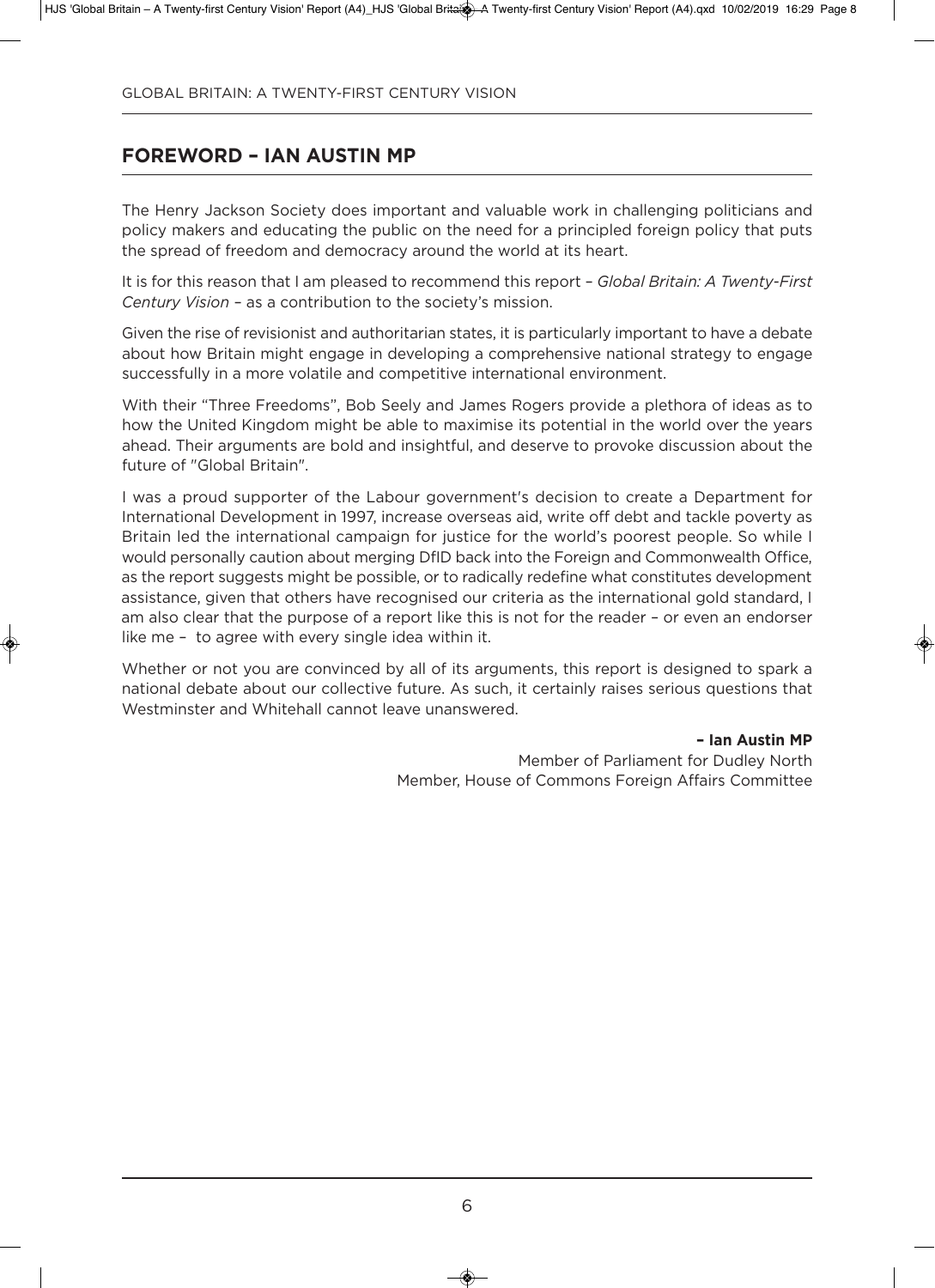# **eXeCutiVe suMMary**

- Global Britain implies a National Global Strategy to express the nation's values and interests beyond our shores. Whilst the United Kingdom (UK) has moved towards a more integrated approach to foreign policy in recent months, it still arguably lacks such a strategy. it should have one. This document is a contribution to that debate.
- <sup>l</sup> Whilst conventional wars are in decline and much of humanity enjoys more enriched lives than before, the world has become a more challenging place now than at the end of the twentieth century. New forms of integrated conflict and competition are being developed by rivals and potential adversaries. The international rules-based system is under threat from authoritarian states that wish to change it (China) or undermine it (Russia). The battle for the twenty-first century is, in part, a struggle between open and closed societies that will shape the future of humanity.

## **PoliCy reCoMMenDations**

#### **strategy**

- **1. Three Global Campaigns:** The UK should base its global strategy on championing three great, worldwide campaigns:
	- 1. Freedom for Trade
	- 2. Freedom from oppression
	- 3. Freedom of Thought
- **2. National Strategy Council:** Britain should establish a National Strategy Council to develop a global grand strategy and drive cross-government integration. This new national *Strategy* Council should evolve out of the existing national *Security* Council.
- **3. National Global Strategy:** Every decade, the new National Strategy Council should lead a National Global Strategy Review. This should be needs-driven, not cost-driven, and encompass future Strategic Defence and Security Reviews.
- **4. Overseas Spending Audit:** The government should conduct an Overseas Spending Audit to ascertain its total spending on global engagement.

#### **structure**

- **5. Integration:** To support the government's drive for integrated working across departments to deliver its global strategy, the department for international Development (DfID) and Department for International Trade (DIT) should be amalgamated into the Foreign and Commonwealth office (FCo) as new agencies, similar to the model used in australia and Canada.
- **6.** Joint Effects Teams (JETs): Integration should take place at all levels. At embassy and regional level, integrated working through Joint Effects Teams (JETs) should be the institutionalised norm.
- **7.** Integrated Line Management: UK ambassadors and High Commissioners should have line management of *all* staff, regardless of department, and be responsible for developing integrated plans with departmental and agency stakeholders.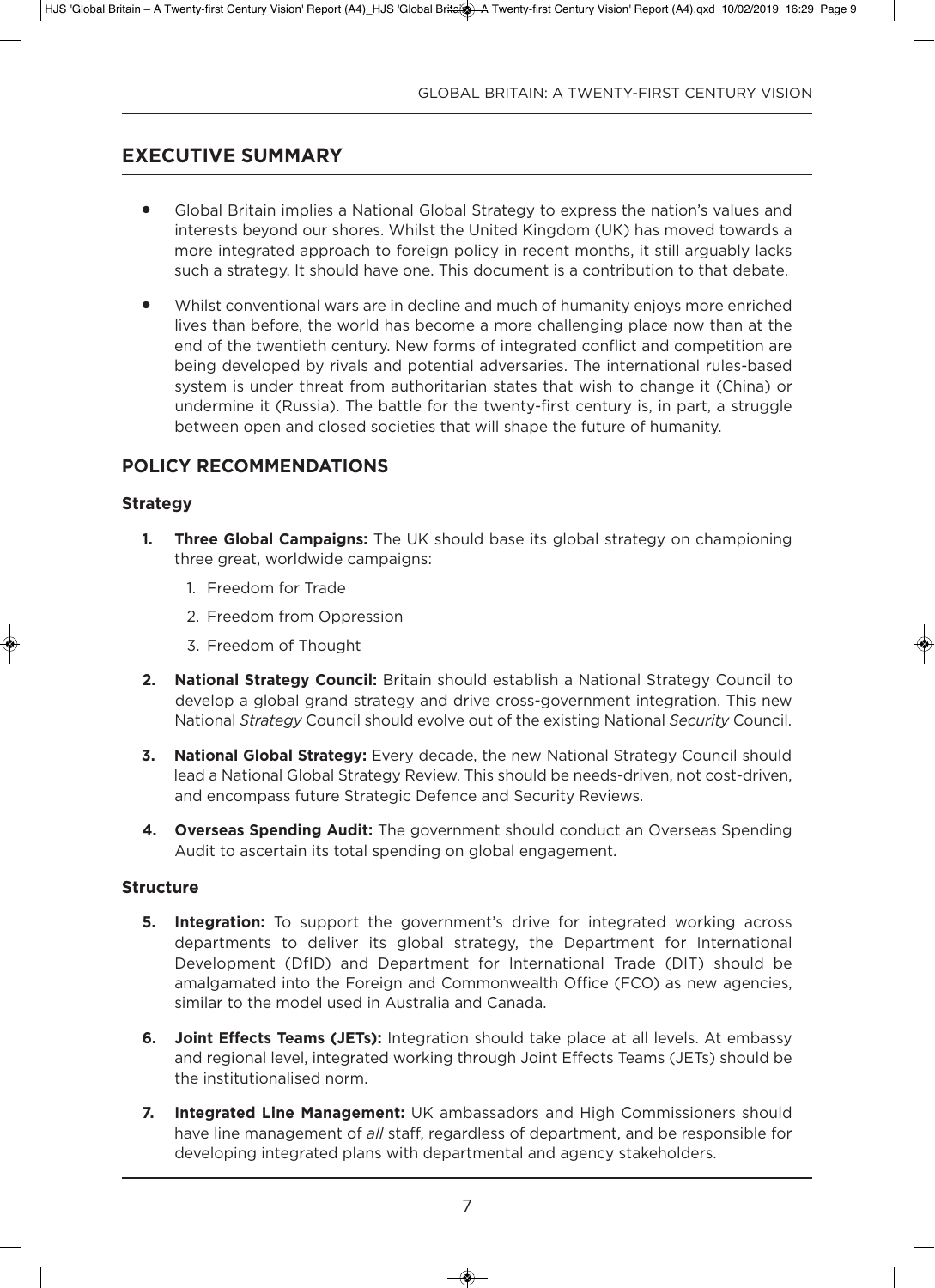- **8. single legal Chain:** Within teams, there should be a single legal chain to speed decision-making, to prevent operations moving at the pace of the most risk averse government lawyers.
- **9.** A common set of pay and conditions: Such conditions should be implemented for overseas posts to prevent the iniquity of diplomats and civil servants doing similar jobs for different rates of pay.
- **10. A Diaspora Global Advisory Council:** The FCO should establish a Diaspora Global advisory Council to empower diaspora communities in the uK to support and deepen Britain's relationships with nations throughout the world.

#### **spending**

- **11. british broadcasting Corporation:** The BBC World Service should be mandated by the FCo to become the global broadcast of integrity on *all* major audio and visual platforms. it should be funded primarily from the "international development" budget and that funding assured to enable long-term investment. Funding should be earmarked at up to £1 billion per annum.
- **12. UK Peacekeeping:** All UK peacekeeping should be funded through overseas aid, with savings in the MoD budget used to increase the UK's military capability.
- **13. International Development Redefined:** Whilst humanitarian aid spending should be preserved, changes should be made to the definition of "international development" to allow more spending to be channelled through the FCO and Ministry of Defence (Mod). in addition, other reforms should be put in place to ensure improved quality of aid expenditure and value for money.
- 14. Targets Realigned: The UK spends 0.7% of Gross National Income (GNI) on official development assistance (ODA), and then more on other overseas projects to promote "international development". The UK should cap the total amount of spending on "international development" – inclusive of ODA – at 0.7%. ultimately, this target should remain only provided the UK gains the freedom to define aid as it sees fit.
- **15. UK International Development Fund:** The 0.7% GNI target should not be mandatory but would depend on the quality of the projects. Unallocated funding should be put into a UK Development Fund until projects are fully formulated and/or to fund projects in following years.
- **16. Military and Space Programmes:** The UK should not provide oda to countries with advanced military or space programmes unless there is a clear strategic purpose. in general, states with such programmes should be ineligible for uK assistance.
- **17. Hard power uplift:** As part of a more general rebalancing of British global spending, the uK should spend more on military power if its armed forces are to deploy in a meaningful way alongside those of the United States (US), as well as lead in the strategic defence of Europe and support CANZUK - Australia, Canada and New Zealand – and other allies globally. given that the international environment is becoming more dangerous, the UK should bring spending gradually and efficiently to historically "normal" levels, i.e. 2.5% to 3% of Gross Domestic Product (GDP).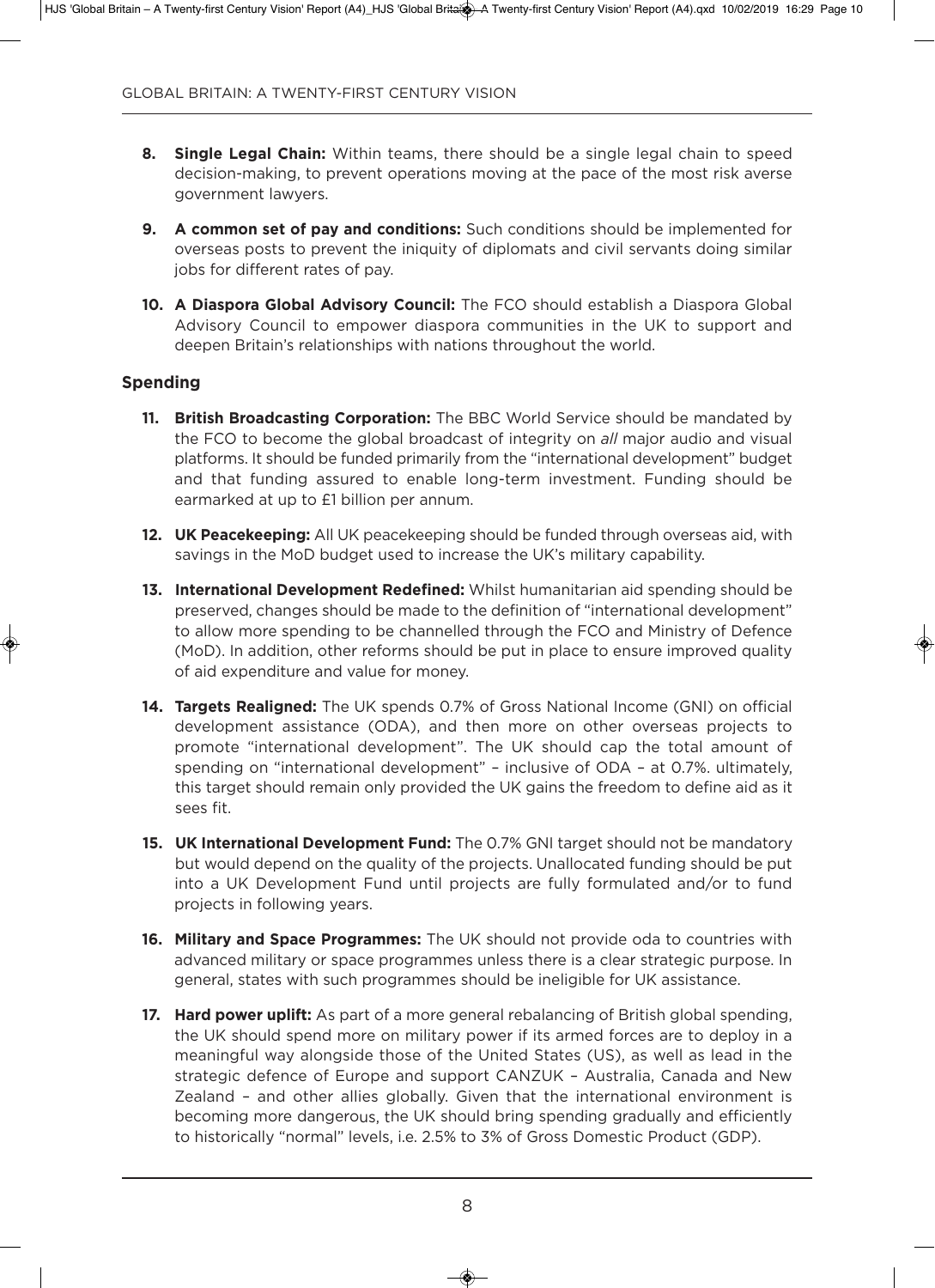- 18. The "Anglosphere" and CANZUK: The UK should deepen ties with Canada, New Zealand and Australia in a new CANZUK alliance covering trade, defence, academia and research, and visa and travel agreements.
- **19. Multilateralism:** As part of the UK's commitment to multilateralism and the rules-based order, Britain should make a renewed investment in the united nations with greater support for its peacekeeping operations and key campaigns linked to the Three Freedoms, such as rule of law. The UK should also seek to champion a new round of free trade talks.
- **20. National Resilience:** Promoting the Three Freedoms abroad also means ensuring their protection at home. Britain should make its electoral system and governance more resilient to foreign influence.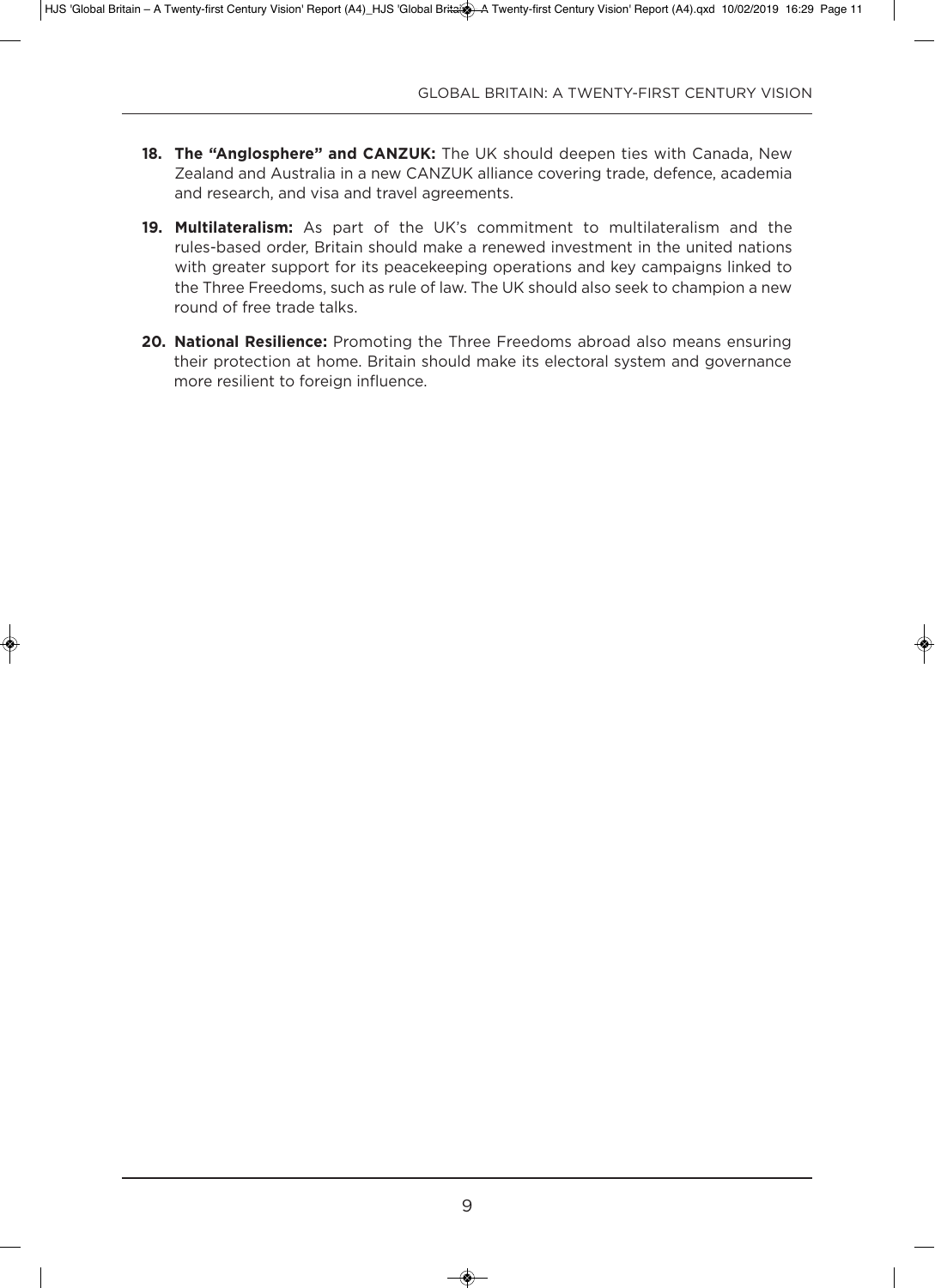# **1. Global britain anD "GranD strateGy"**

What is "Global Britain"? Although the term was invoked during the 2016 European Union (EU) Referendum campaign, Prime Minister Theresa May was the first to use it in a formal capacity in October 2016 to describe the United Kingdom (UK), post Brexit.<sup>1</sup> Boris Johnson, the then Foreign Secretary, expanded on it in a Chatham House speech on 2 December 2016. In his words:

i have been repeatedly impressed by the way people around the world are looking for a lead from Britain, engagement from Britain. And so whether we like it or not we are not some bit part or spear carrier on the world stage. We are a protagonist – a global Britain running a truly global foreign policy.<sup>2</sup>

However, progress on the substance of global Britain has been slow and it has yet to develop into a national strategy. As the Parliamentary Foreign Affairs Committee dryly commented in a recent report:

The most frequent complaint we have heard ... is that the only thing that is clear about global Britain is that it is unclear what it means, what it stands for or how its success should be measured.  $3^{\circ}$ 

For example, does Britain have what the great twentieth century strategist Basil liddell-Hart has called a "grand strategy" – the combination of the great tools of state power? The answer is no. We know this because Sir Simon MacDonald, the Permanent Under-Secretary at the Foreign and Commonwealth Office (FCO) and Head of the Diplomatic Service, pledged to the Foreign Affairs Committee to produce "something" in early 2019.<sup>4</sup> The UK *does* have a National Security Strategy and a National Security and Defence Review, set in 2015, as well as a National Security Capability Review (2017) and a Modernising Defence Programme (2018). However, as their names imply, they are defence and security focused and deal largely with threats.<sup>5</sup>

Brexit requires a renewed and integrated commitment to global engagement if the UK and its citizens are to continue to play a prominent international role. Brexit should not imply shrinking from the world but rather embracing it. indeed, although the FCo has created 250 new posts and several new embassies and high commissions overseas, <sup>6</sup> British leaders should think harder about how to use UK influence, not only to offset the loss of EU membership but also to assert the nation's identity, values and interests in a competitive world. Britain is almost unique in being a member or signatory of 80 global organisations and treaties. Despite the likelihood it will leave two of these, the EU and European Atomic Energy Community, the UK remains one of the world's pre-eminent proponents of multilateralism and the rules-based international system.

Therefore, to answer the question *What is Global Britain?* the government should produce a "grand strategy" for the nation: what the UK stands for, what its critical interests are, how it sees the world, how it uses its resources, how diplomacy works in the age of social media, and how Britain can protect itself in a changing world.

*Global Britain: A Twenty-First Century Vision* is a contribution to this important debate.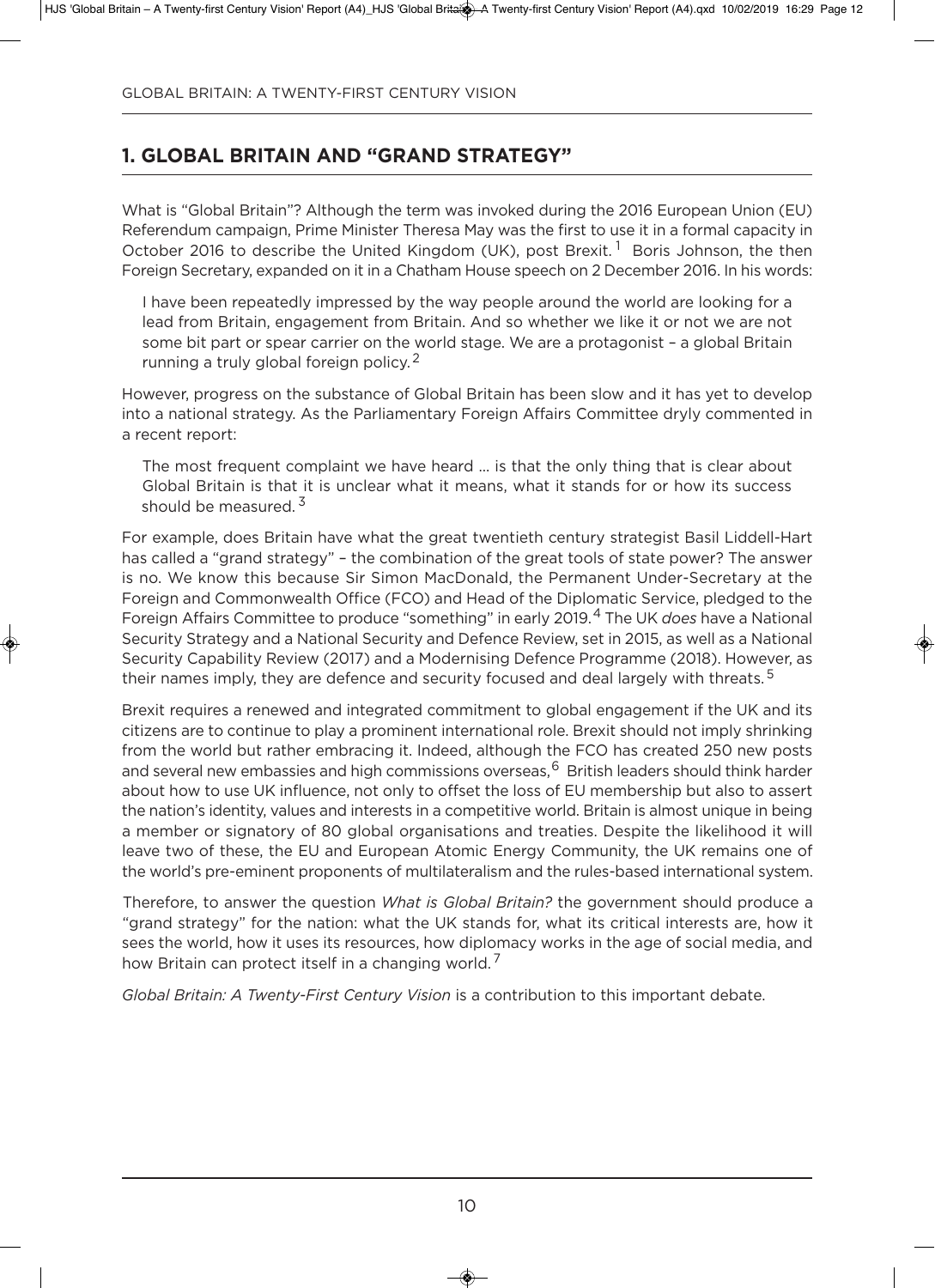# **2. Global britain anD the "three freeDoMs"**

The UK has been at its strongest when it has upheld a consistent, values-led foreign policy. We propose that the uK champions three fundamental freedoms. The purpose of these freedoms is to set an agenda for Britain, to prioritise its overseas work, and to show leadership in areas where it can do so for the benefit of the British people and humanity. These campaigns also define the UK against potential adversaries in the global competition for ideas and values.

- **Freedom for Trade:** The UK should build on its free trade traditions to become the global champion of a reformed World Trade Organisation (WTO). The United States (uS) has, temporarily at least, abdicated that role. in their own respective ways, neither the EU and China are natural "free traders": the former veers towards protectionism while the latter is increasingly mercantilist, in the sense that it sees trade as a means of national aggrandisement and exerting power. of the major powers, the uK is uniquely placed to campaign for change, as it seeks to find terms acceptable to the US, the EU, China and other major trading nations. This campaign is serendipitously timed, as the UK will be seeking free trade agreements throughout the world as it leaves the EU. This gives Britain the chance to deepen its international relationships, building up a network of free trading nations through the world, in what the current Foreign Secretary has described as "an invisible chain linking together the democracies of the world, those countries which share our values and support our belief in free trade, the rule of law and open societies."<sup>8</sup>
- **Freedom from Oppression:** Following the UK's Anti-Slavery Bill, Britain should continue its role as the global champion opposing modern slavery and indentured labour, and by association as a champion of fundamental human rights. The purpose of this campaign is not to be an exercise in virtue signalling but rather an exemplar of dignity and equality between races, religions and genders. The UK should become a beacon of integrity and decency to which people look, not only to increase its influence and spread it values, but to make the country the most attractive destination for those people – women as well as men – to bring their skills and energy should their own nations not value them.
- **Freedom of Thought:** Freedom of Thought vital to open, tolerant and creative societies – is our first line of defence against authoritarianism. The UK should become the *global* champion of free thought – and expression – via a renewed and reinvigorated BBC World Service, on all platforms. The BBC World Service should be tasked with becoming the global broadcaster of integrity, continuing to set a benchmark standard in radio and establishing one in television and visual broadcast to counter the broadcasters from authoritarian states. Funding for the BBC World Service should primarily be included in a new definition of "international development" and significantly increased. Funding should be earmarked at up to £1 billion per annum.

These campaigns are important not only to Britain but also to the world. As humanity moves away from lives of scarcity to lives of consumption, new ways of living must be found: with each other, and with the planet. This is especially the case with artificial intelligence, the consequences of which few policy-makers, universities, thinks tanks, commentators or governments have yet begun to consider. Therefore, by championing Freedom for Trade, Freedom from Oppression and Freedom of Thought, the UK not only gives expression to its values, especially in contrast to authoritarian states, but it also sets an example in giving humanity the space to solve some of the critical problems it faces, be they climate change or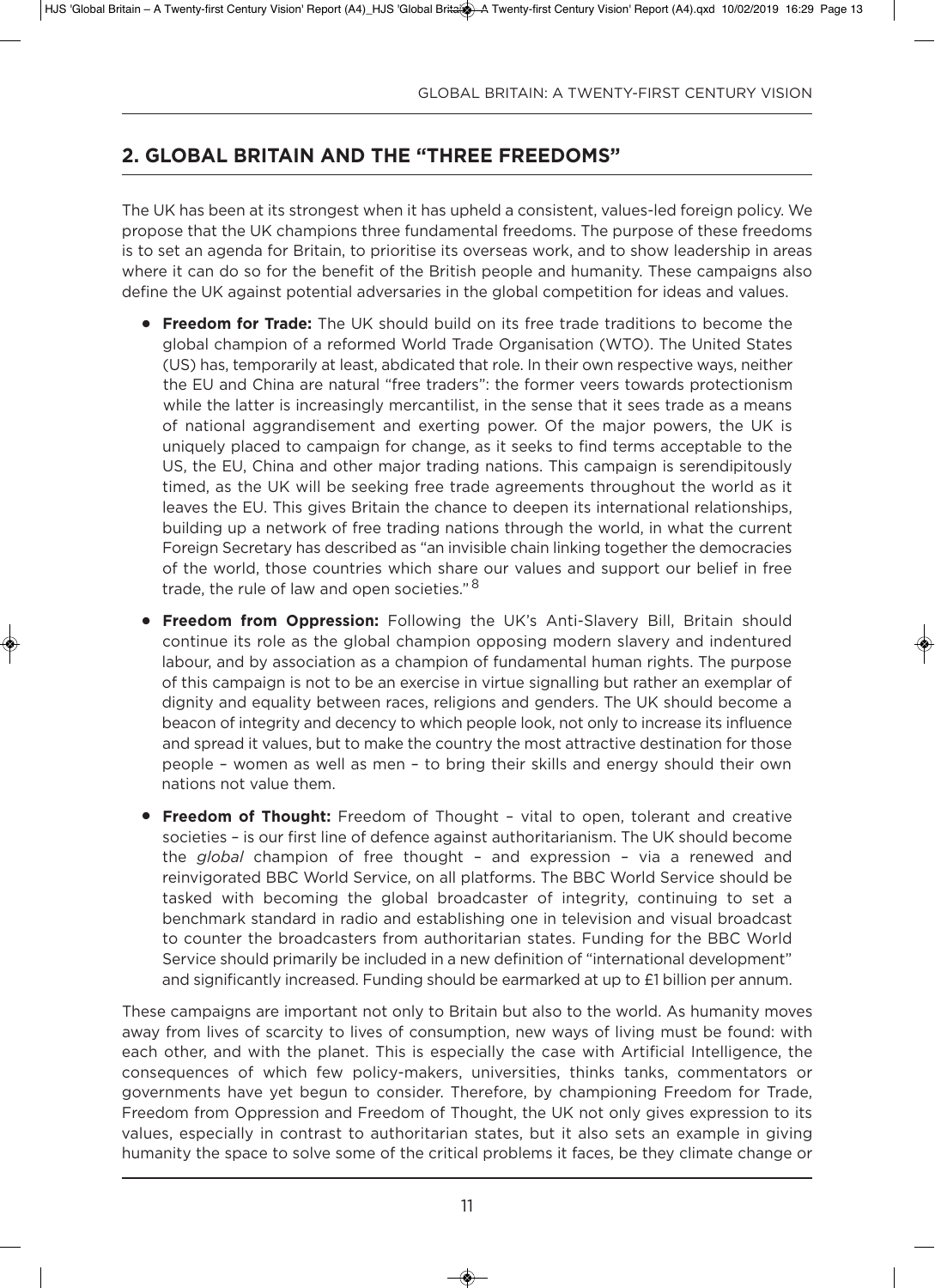migration flows. Freedom enables all of us, in the broadest sense, to be ambassadors for our values and our nation and to collectively help shape our future.

These Three Freedoms are our national statement to the world. The UK has arguably had a values-led foreign policy – often described as an "ethical" foreign policy during the late 1990s – since the sixteenth century. These values are woven into the national fabric and are part of British history.

For example, adam Smith's masterpiece, *The Wealth of Nations* (1776) articulated the case for free trade. *The Magna Carta*, signed at Runnymede in 1215, began the process of limiting the arbitrary power of the monarch. The work of a succession of liberal theorists, from Thomas Hobbes and John locke to Jeremy Bentham and John Stuart Mill, established the intellectual basis for an open political culture, which helped to support the UK's scientific and industrial revolutions.

The Somerset Case in 1772 reconfirmed that slavery was illegal in Britain. In 1807, the UK abolished the colonial slave trade. Between 1808 and 1860 the West africa Squadron – which accounted for one-third of the Royal Navy's assets - suppressed the slave trade internationally, seizing over 1,600 slave ships and freeing 150,000 slaves.<sup>9</sup>

With the Act of Supremacy during the Elizabethan era, and the later Glorious Revolution resulting in the Bill of Rights, Declaration of Right and Toleration Act in 1688 - the UK emerged as one of the world's first recognisably "modern" nations, developing constitutional, parliamentary government. In the UK, suffrage was gradually extended with the Great Reform Act of 1832, while the Municipal Franchise Act of 1869 began to extend it to all sexes.

In the middle and latter half of the twentieth century, the UK led alliances to defeat or deter totalitarian states with illiberal ideologies based on either racial purity (Nazi Germany) or class purity (the Soviet Union).<sup>10</sup> After the defeat of Nazi Germany, the UK, with the US and others, helped establish a new international order with institutions such as the United Nations, the World Bank and the International Monetary Fund. Through NATO, the UK played a leading role in containing the Soviet threat during the Cold War until the Soviet Union collapsed between 1989 and 1991.

British history therefore provides the inspiration for the Three Freedoms – Freedom for Trade, Freedom from oppression and Freedom of Thought.

Britain has not always lived by the standards that it has set itself, but as national histories go it is, overall, one Britons can be proud of. The UK should be unashamed in defending its values and interests. There is no evidence that mollycoddling authoritarian states today achieves a purpose: most likely the opposite. it is a truism that authoritarian states – and indeed all states – respect strong and clear leadership. Betraying the uK's values and interests, as former australian Prime Minister, Kevin Rudd, told the Foreign affairs Committee, generates contempt and a lack of respect.<sup>11</sup> "It is simply craven", Lord Patten, the last Governor of Hong Kong, told the Committee.<sup>12</sup> Sadly, there is a strain in British political culture which seeks to damn the UK and its historic interaction with the world. This masochistic and ill-informed reinterpretation of history, a form of self-hatred identified by george orwell, has been amplified by both the leftist intelligentsia and the isolationist right in recent years.  $13$  Some have denounced the prospect of Global Britain as a fantasy, little more than "Empire 2.0" or an "imperial relic". The defeatism from both Left and Right should be rejected. Indeed, the UK is well-placed to benefit from the world it has helped, more than any other country bar the US, to shape.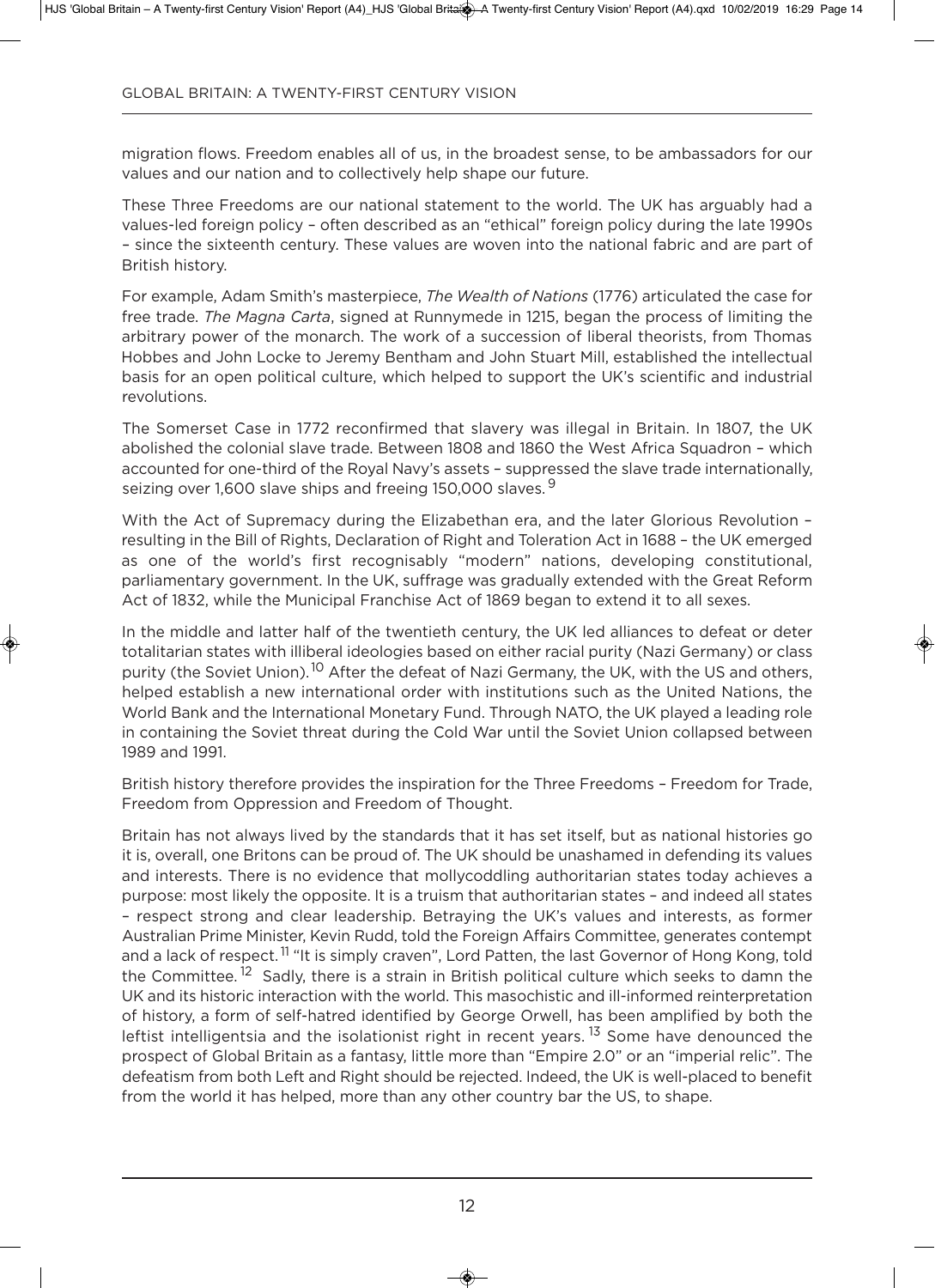# **3. an auDit of the uniteD KinGDoM on the worlD staGe**

The twenty-first century world is likely to be defined by two superpowers: the US and China. India may, at some stage, join them. A series of major powers will exist alongside them. This will include newer or re-emerging regional powers, such as Brazil and indonesia; great economic powerhouses, such as Germany and Japan; and established powers, such as France and the UK. Although Britain is not a superpower and has not been since the 1950s, it remains very much a great power. Talk of the UK as a "medium-sized" or "middle-ranking" power is pointlessly self-deprecating. <sup>14</sup> Britain remains richly-endowed with national capabilities.

According to the Henry Jackson Society's latest "Audit of Geopolitical Capability" - released in January 2019 - which assesses the national capabilities of twenty major powers, the UK is one of the very few genuinely global powers, with reach into every region and continent (see Table 1).<sup>15</sup> It ranks second only to the US, albeit some distance behind, and marginally in front of China.  $^{16}$  In terms of the three main pillars of its domestic structures - its economy, technology and culture - the UK performs strongly.<sup>17</sup> Britain's "economic clout" remains substantial.<sup>18</sup> World Bank data shows that the country's economy remains the fifth largest in terms of nominal Gross National Income (GNI).<sup>19</sup> Credit Suisse's annual "Global Wealth Report" reveals that the uK – with over uS\$14.2 trillion – holds the fifth highest quantity of total net wealth in the world, more than any other European country bar Germany (which holds only marginally more). <sup>20</sup> In terms of "technological prowess", the country sits behind only the US, China and Japan, while for "cultural prestige" it is exceeded only by the US.<sup>21</sup> The British higher education sector, a critical element in cultural and civilisational soft power, performs remarkably. According to *Times Higher Education*, the UK has more Top 500 universities than any other country bar the US, with almost as many as Germany and France *together*.<sup>22</sup> Even in terms of social progress, the Social Progress Initiative ranks the UK higher than countries such as Australia, Canada and France.<sup>23</sup>

In terms of "national instruments", the UK has the second largest "diplomatic leverage", with one of the largest diplomatic networks and "international development" budgets on the planet.<sup>24</sup> In terms of "military might", the UK is one of the few countries with an expeditionary military capability – the ability to mount operations far from home – with a navy with total displacement

| Table 1: The position of the UK for each attribute and pillar of geopolitical capability |                                        |  |  |
|------------------------------------------------------------------------------------------|----------------------------------------|--|--|
| <b>Geopolitical Capability</b>                                                           | Position among the twenty major powers |  |  |
| <b>National Base</b>                                                                     | 8th                                    |  |  |
| <b>National Structure</b>                                                                | 2nd                                    |  |  |
| Economic Clout                                                                           | 5th                                    |  |  |
| <b>Technological Prowess</b>                                                             | 4th                                    |  |  |
| <b>Cultural Prestige</b>                                                                 | 2nd                                    |  |  |
| <b>National Instruments</b>                                                              | 2nd                                    |  |  |
| Diplomatic Leverage                                                                      | 2nd                                    |  |  |
| Military Might                                                                           | 3rd                                    |  |  |
| <b>National Resolve</b>                                                                  | 2nd                                    |  |  |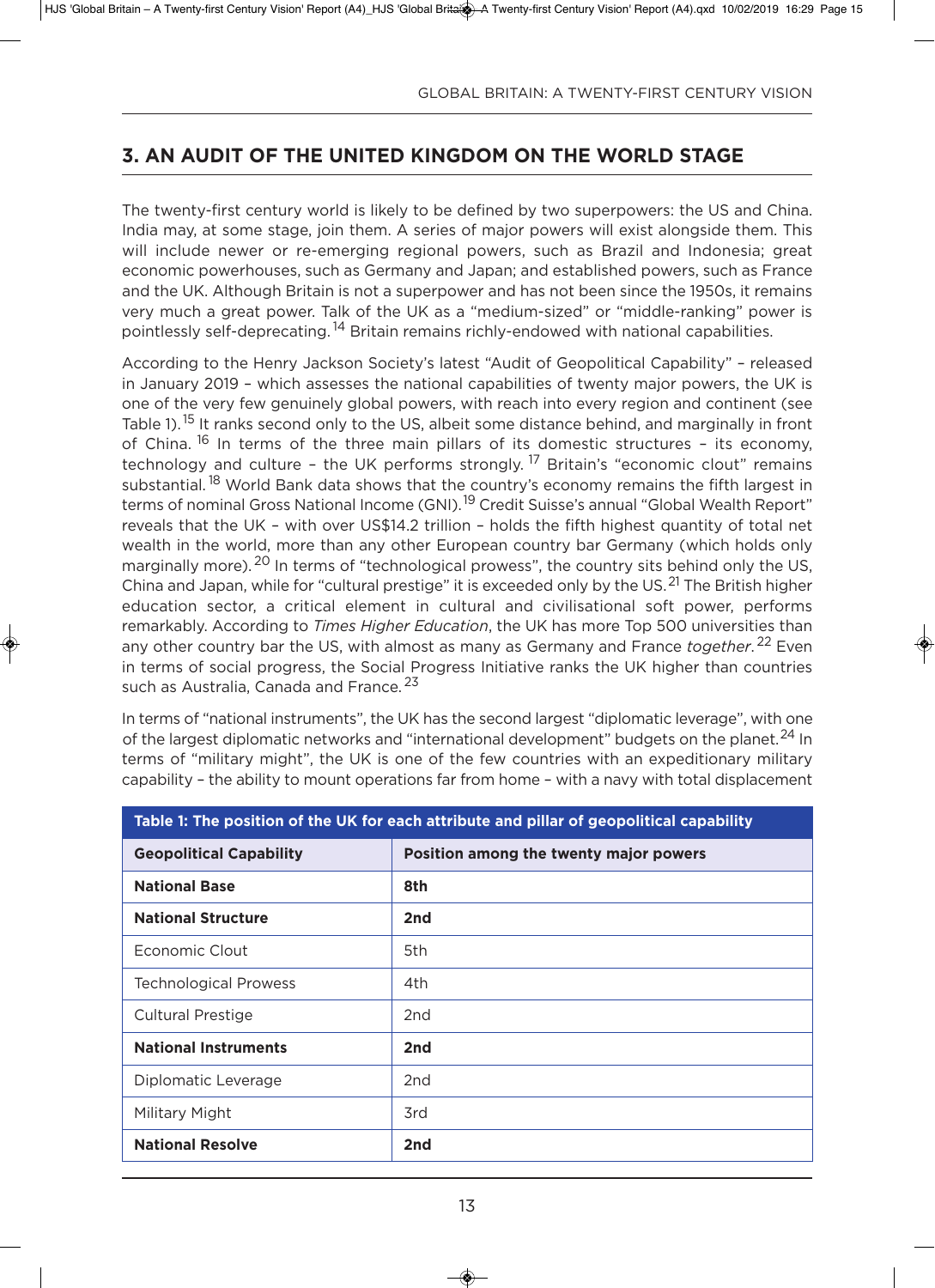tonnage of large warships and auxiliary vessels comparable to France, Germany and Italy *combined*. <sup>25</sup> it also has military bases throughout the world. it opened a new facility in Bahrain last year and plans to establish new facilities in the Caribbean and the Far East in due course. <sup>26</sup> The international institute for Strategic Studies places the country sixth for military spending, comparable to india and Russia.<sup>27</sup> in terms of "national resolve" – the efficacy of the government and the percentage of national income the country is prepared to devote to global engagement - the UK is second only to Canada.<sup>28</sup>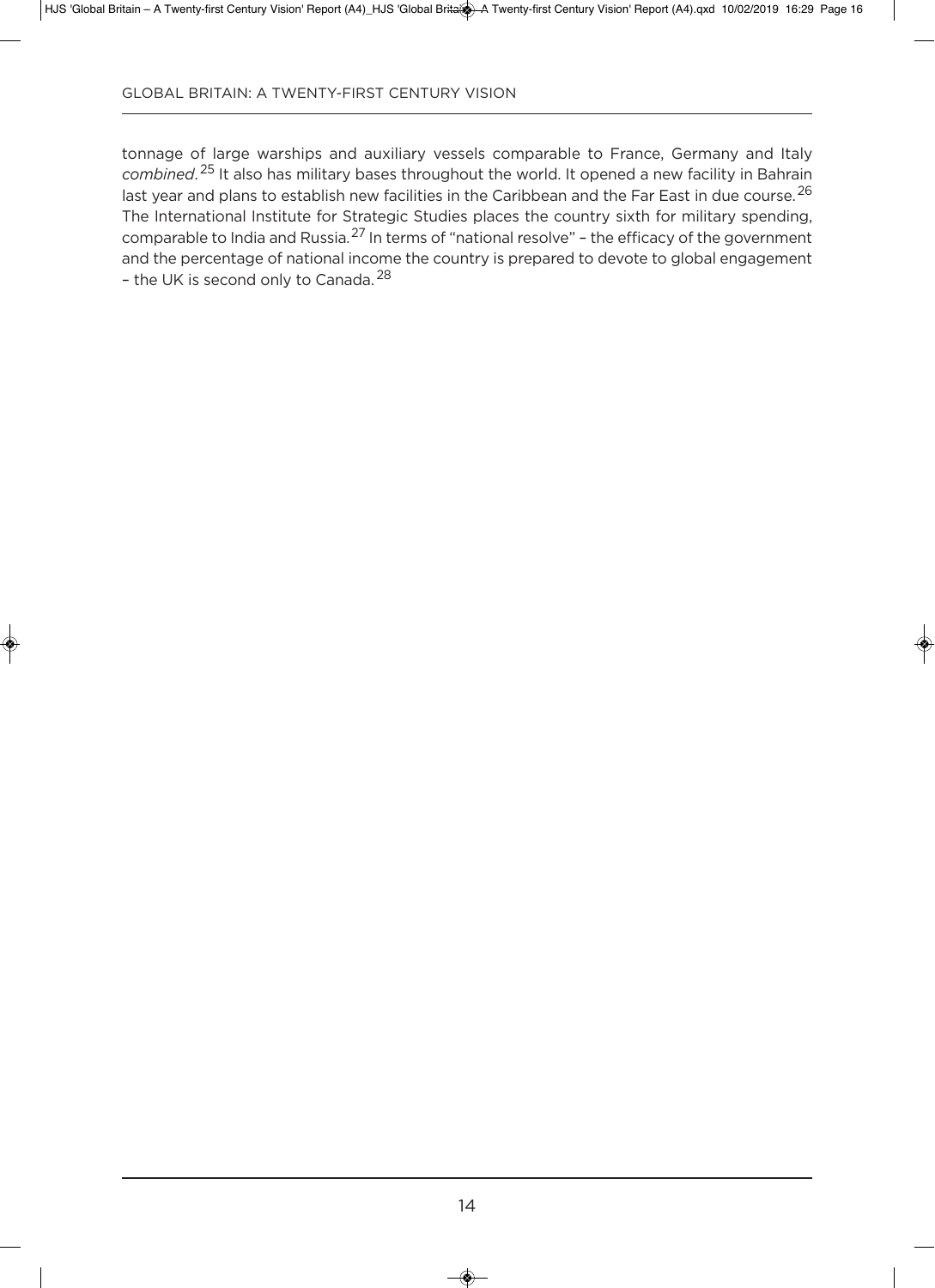# **4. what CoulD ChanGe?**

Why, then, is there sometimes a mismatch between the UK's extensive national capabilities and its ability to deliver – consistently – the influence that it would like? To use a card-playing analogy, the UK sometimes plays a good hand badly. Diplomats say privately, amongst other things, that Britain's departments of state could integrate their efforts more; that they spread themselves too thin and that UK spending is unbalanced.

The UK can sometimes lack strategy and purpose,  $29$  For a country that has so many think tanks devoted to strategy and strategic thinking, it is ironic that the UK can sometimes seem devoid of a national strategy, unless "muddling through" is a governing philosophy or characteristic of its strategic culture. Britain's foreign policy has occasionally become lazy. at the UN, the UK's diplomatic strengths have arguably been under-used in recent years. Globally, Britain has relied progressively on the US to project "hard" power, becoming an increasingly junior and unquestioning partner.<sup>30</sup> The second Iraq War was perhaps the most humiliating example of this trend. The UK has relied on the EU to project some forms of "soft" power, especially in trade policy and immigration. Both alliances have been weakened over the past few years. This should serve as a reminder that the UK needs the ability to act alone sometimes; not because it wishes to do so but because, firstly, it may need to do so, and secondly, by being a strong power which uses its national resources effectively, Britain will find it easier to make and renew alliances.

under the current laydown, British foreign policy risks being less than the sum of its parts, not only because of a lack of integration, but also because it is divided between so many departments. These include: the FCO, MoD, the Department for International Development (DfID), the Department for International Trade (DIT), the Cabinet Office, 10 Downing Street and, temporarily, the Department for Exiting the EU. The FCO itself has become more limited in its outlook. it is responsible for less. The partial loss of international counter-terrorism to the Home Office was a symbol of the FCO's decline.<sup>31</sup>

Whilst ministers and officials aim to integrate global policy, some diplomats and officials concede that this is not always the case and that at all levels, but especially when coordinated strategies arrive at departmental level, integration can be lost. The UK, they say, also needs to be proactive rather than simply reactive. Reforms to the National Security Council are required, as well as to the FCo and to the ministries that deal with overseas policy. Britain should restructure how it "does" foreign policy.

in addition, uK spending on global engagement is unbalanced. The British armed Forces' capabilities have shrunk too much. The UK is surely one of the few nations in history that has willingly abandoned its military might despite its astonishing record, both in deterring and winning wars but more often than not being on the right side in the first place. Outside key niche specialisations such as the Secret intelligence Service, the Special Forces and government Communications Headquarters (gCHQ), the imbalance in forces is now so severe as to damage the Atlantic Alliance, something that is remarked on by US allies.<sup>32</sup> The UK is jeopardising the most valuable hard power relationship it has and one of the most powerful alliances in modern history. it is staggering to think that Britain could be so wilfully blind to this danger. Rightly, several former foreign secretaries have recently warned that the UK needs to invest in greater military capability.<sup>33</sup>

In terms of British soft power, a House of Lords report from March 2014 rightly identified more that the government could and should do. The government's joint soft power strategy will be a step in the right direction, but all forms of state power, hard and soft, need to be better integrated.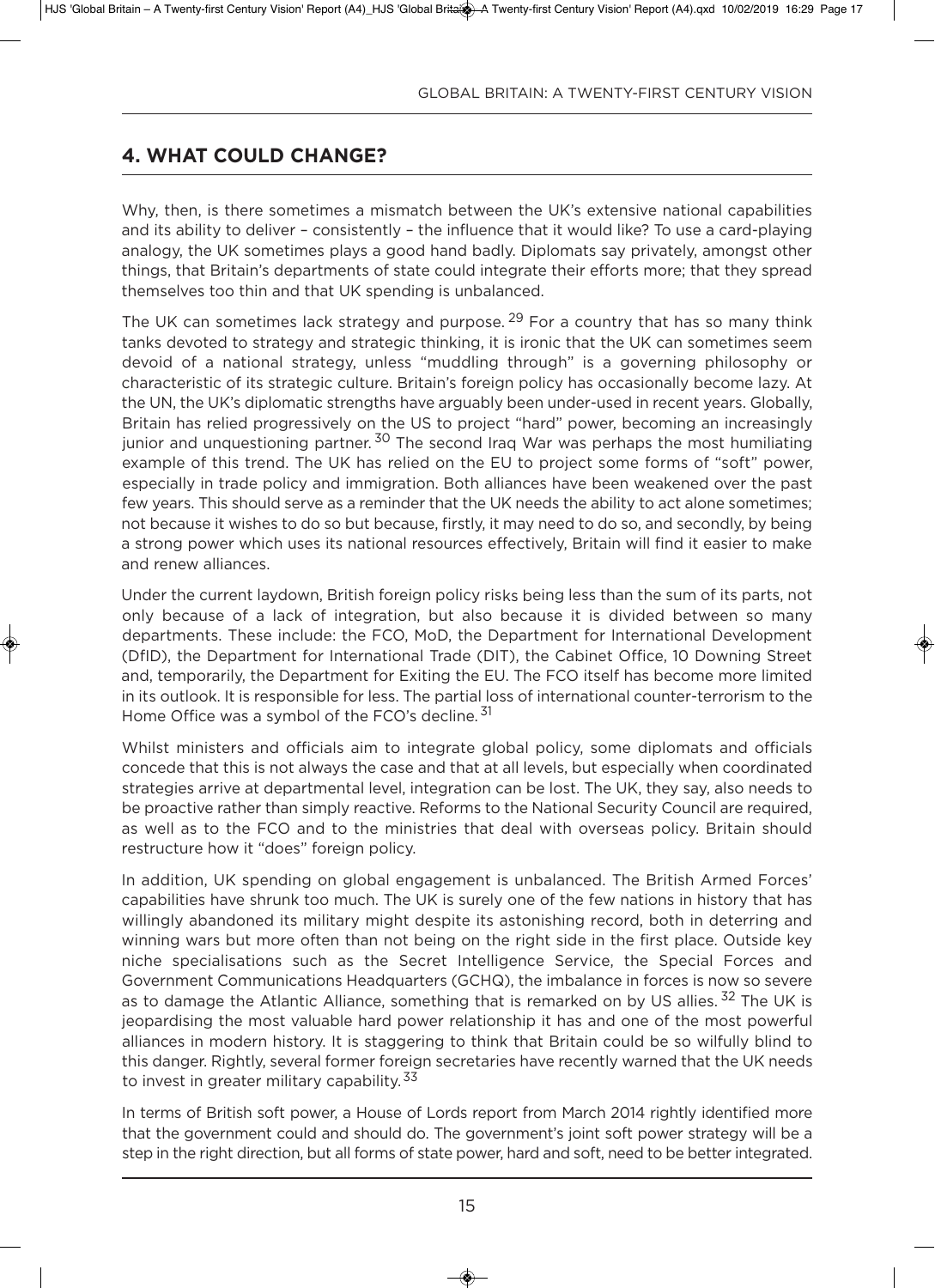In short, the UK should evolve its strategic thinking, and work to integrate the tools of state power to use that power effectively. The UK should aim to be the leading "smart power" nation.

The UK has begun to take heed of these challenges. The new "Fusion Doctrine", an outcome of the Chilcot inquiry and developed in the 2018 national Security Capability Review, seeks to pull together the economic, security and influence capabilities available to the British state – and importantly civil society – to achieve three national security objectives. These objectives include: protecting the British people; protecting British influence; and protecting British prosperity. <sup>34</sup>

Attempts at integration are clearly taking place. UK officials argue privately that Britain does a better job of it than other major powers, such as Japan, France and Germany. A good example of UK coordination/integration is the Stabilisation Unit, which was born out of the MoD, FCO and DfID in 2004. This is now funded centrally and accounts to a cross-government mechanism. Another example is the Forced Marriages Unit, which is run between the FCO and the Home office. although civil servants say that integration works best around a specific theme, these examples nevertheless prove the worth of integration in principle.

We believe that many of the ideas in this document are natural progressions of both the Fusion Doctrine and the desire to integrate the delivery of policy across departments.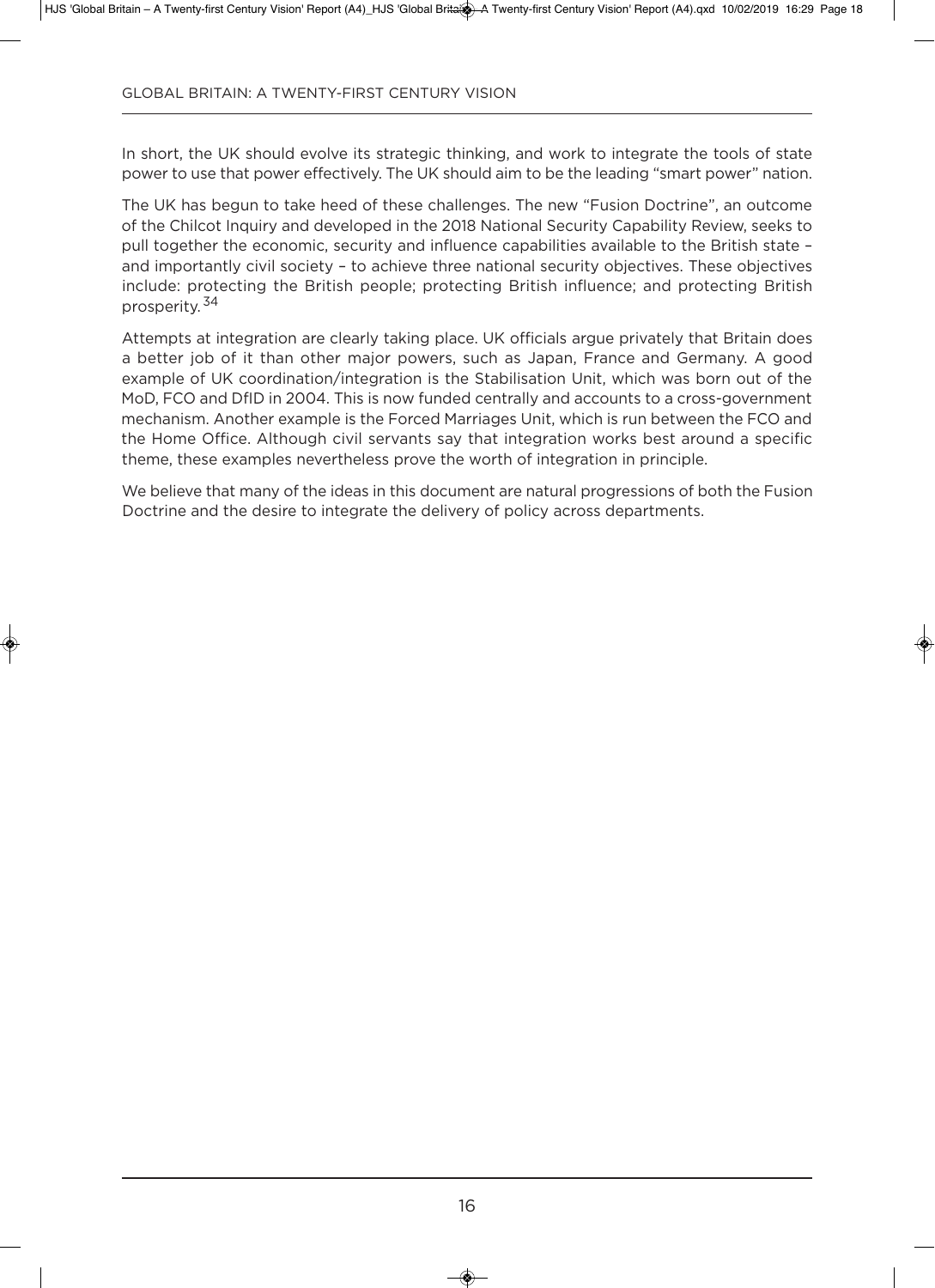# **5. the state of the worlD anD the rise of authoritarianisM**

Whilst conventional wars are in decline,  $35$  the world is a more challenging and more dangerous place than at the end of the twentieth century. However, this danger should not be overstated. More humans live productive and enriched lives than before. Between 1989/1990 and 2009, according to Freedom House, the number of "Free" countries expanded from 61 to 89,<sup>36</sup> while global GNI per capita more than doubled over the same period, rising from US\$4,550 to over US\$8,978.<sup>37</sup> This more liberal, prosperous world was enabled by freer, if not free trade, the spread of basic human rights, and the development of the post-war, rules-based international system.

Alongside the US, the UK is a founder and custodian of this rules-based system. It is one of the UK's greatest achievements - from both a strategic and moral perspective. This multilateral order remains critical to both UK and global prosperity. Despite its failings, Jeremy Hunt, the Foreign Secretary, pointed out in late 2018 that: "the international order put together by the US and the UK after the Second World War has been the most successful in human history." 38

However, this system is under strain. Democracy, which twenty years ago was the dominant model of global development, now has forceful competition. For the moment, at least, authoritarian states are on the rise. The political values Britons take for granted are becoming a minority in the world. indeed, within a decade, the world's most economically powerful nation may be an autocracy. Even allies are flirting with authoritarianism, such as Turkey.<sup>39</sup>

The international system is critical to the stability of the world and to continued efforts to raise living standards for humanity. When alliances and security arrangements fail – such as the League of Nations prior to the Second World War - the international system collapses into one in which raw power predominates. Today, despite the hopes of the 1990s, we are in a global battle for influence between liberal democracies and the neo-authoritarian states whose regimes not only seek to control the information to which their people have access, but also – in some instances – to corrupt Britain's own.

The battle for the twenty-first century is, in part, between open and closed societies.

a series of generational political conflicts, rivalries and "cold wars" are being played out across the globe. Gavin Williamson, the Secretary of State for Defence, said that the current international climate is marked by "persistent, aggressive, state competition". <sup>40</sup> General Sir Nicholas Carter, the Chief of the Defence Staff, explained the consequences of states using new forms of tactics in January 2018:

Worrying though, all of these states have become masters at exploiting the seams between peace and war. What constitutes a weapon in this grey area no longer has to go 'bang'. Energy, cash - as bribes - corrupt business practices, cyber-attacks, assassination, fake news, propaganda and indeed military intimidation are all examples of the weapons used to gain advantage in this era of 'constant competition.<sup>41</sup>

As Figure 1 shows, not only are these examples taking place in specific locations, but also, as importantly, they are taking place in the virtual world and in the hearts and minds of hundreds of millions of people. in some senses, the virtual world is now as important as the physical world in the rivalry of states, interests, values and ideas.

These new conflicts are being played out using a variety of tools, including new and complex information operations on social media and in the virtual space, laws, economic levers (gas pipelines, bribes and sanctions) and paramilitary violence. There are up to fifty recognisable tools and methods of modern conflict manipulation.<sup>42</sup> These tools and methods now include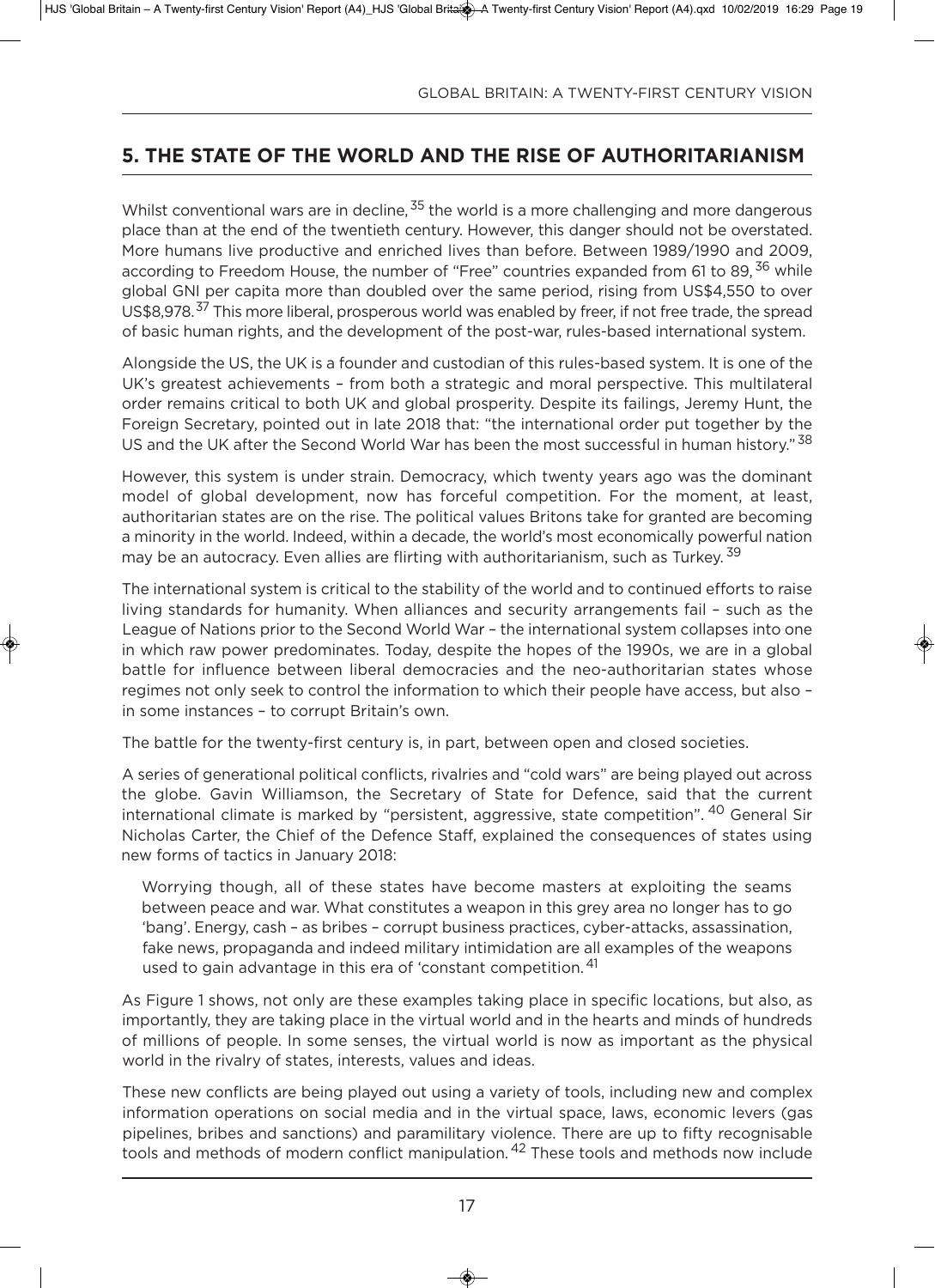#### **figure 1: Potential Global flashpoints**



cyber threats to the electoral systems of democracies and the use of artificial intelligence and big data to control populations, as well as the design or ulterior use of social media algorithms, advertisements and multimedia to encourage dissent and division. <sup>43</sup> The misuse of Artificial Intelligence represents a risk to human freedom, especially when combined with big data potentially for example in China's use of its social credit system.

The Kremlin has developed the most advanced form of this new conflict model where the tools of state power - violent and non-violent - are combined into an integrated whole. <sup>44</sup> "Contemporary Russian Conflict" is a sophisticated form of state influence closely linked to political objectives. Russia's belief in the multi-faceted nature of war is reflected in successive iterations of its major security documents: the Military Doctrine, Foreign Policy Concept, and National Security Strategy and the Information Security Doctrine.<sup>45</sup> The 2015 Military Doctrine, for example, identifies the first characteristic of "contemporary military conflict" as the "integrated employment of military force and political, economic, informational or other non-military measures implemented with a wide use of the potential of popular protest and of special force operations". <sup>46</sup> It is not so much a military art, as a new form of a strategic art which combines all the tools of state power in all the domains, physical and non-physical.

China has also developed non-conventional and full-spectrum theories of conflict, as evidenced by the seminal 1999 work *Unrestricted Warfare* by lt. Col. Qiao liang and lt. Col. Wang Xiansui.<sup>47</sup> in the South China Sea, through its construction of fake islands, unlawful claims and the establishment of so-called "straight baselines", China is in breach of the United Nations Convention on the Law of the Sea. <sup>48</sup> Against the West, it has been accused of large-scale hacking, including the theft of personal details of over 20 million US Federal employees. <sup>49</sup> Whilst its political influence operations are more subtle than Russia's, they are in some ways more challenging, as Australia and New Zealand, amongst others, are finding out.<sup>50</sup>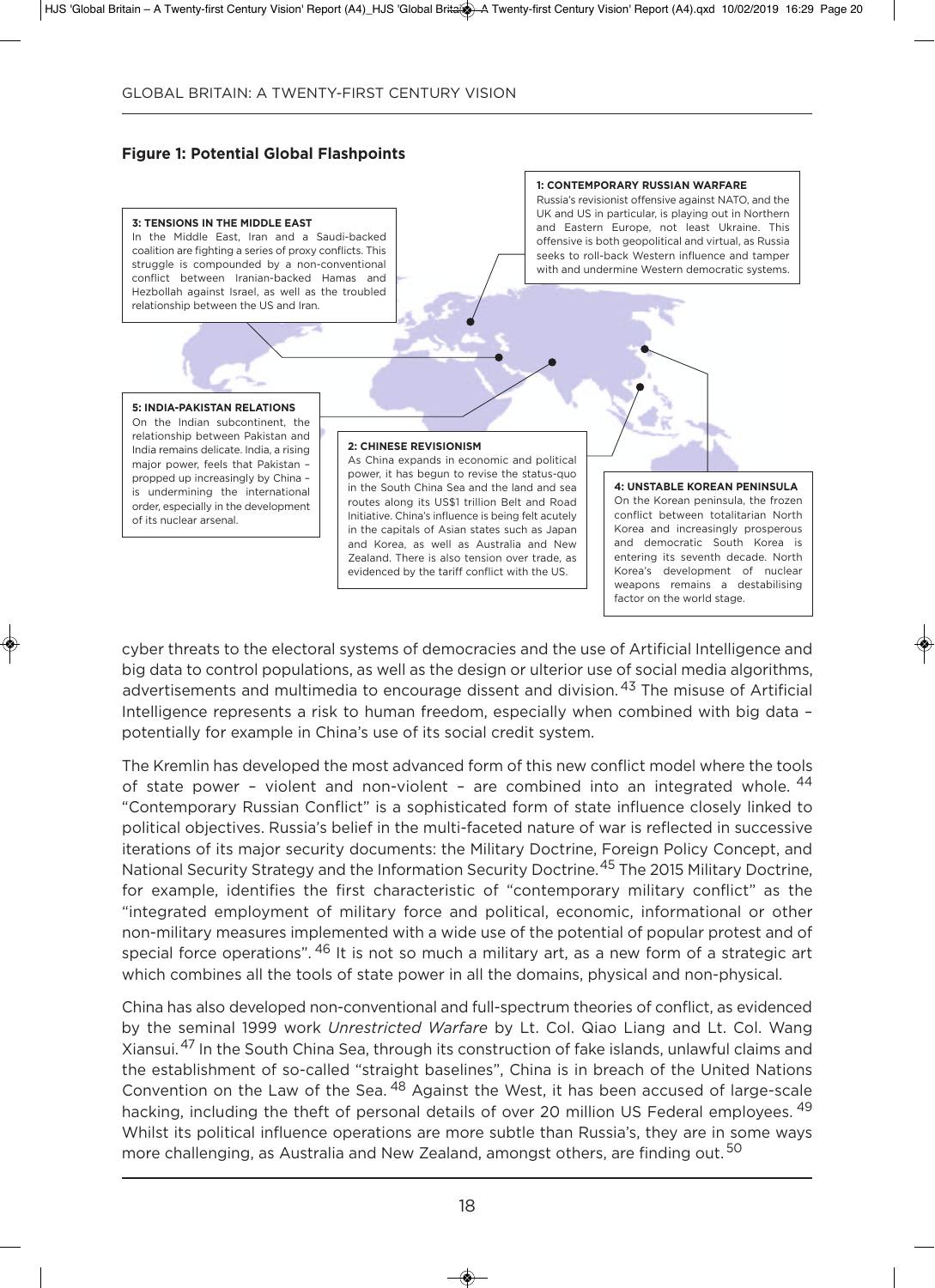More generally, the centre of world trade and power is shifting to countries of the Pacific and indian oceans. Consequently, Britain's indo-Pacific allies and partners, such as Japan, Korea and India, as well as the US, Canada, Australia and New Zealand, are becoming more politically and economically important.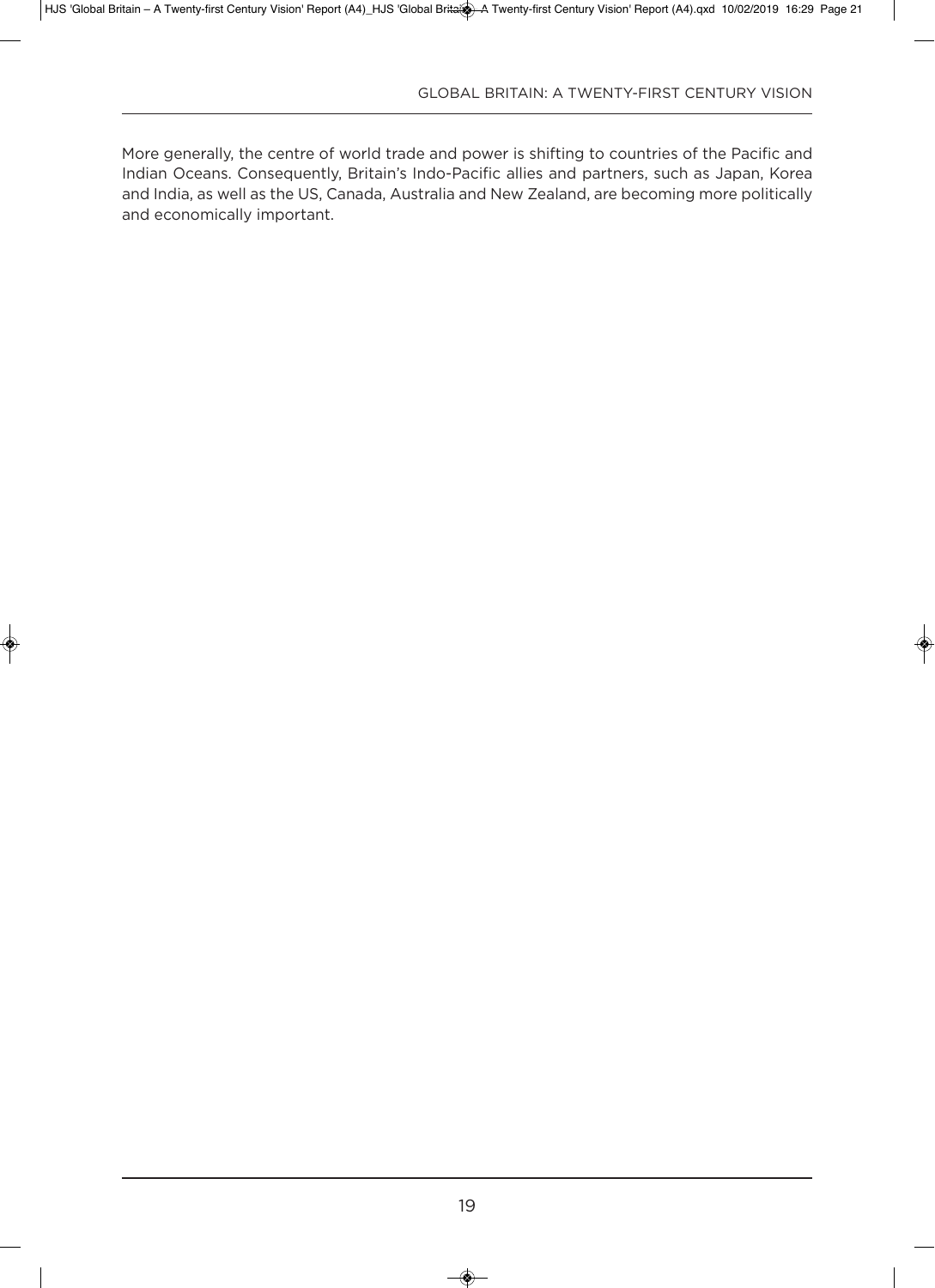# **6. seeinG the worlD throuGh Values anD interests**

If it is to promote the Three Freedoms, the UK needs to understand more effectively the linkage between its values and interests, particularly if it is to challenge the renewed "Realist School" of international relations that sees the world exclusively in terms of raw power projection and spheres of influence. There is a tendency to see foreign policy through the prism of geography or interests, such as defence, aid and trade. This can produce stale and unoriginal thinking. instead, Britain should view the world through the prism of values and interests. There are nations with whom the UK shares values and interests. There are nations with whom it shares some interests but few values. Finally, there are those with whom it shares few values or interests.

For example, the "Anglosphere" – Canada, Australia, New Zealand and the US – represents a group of nations in which shared values and interests almost completely overlap. These states are defined by popular sovereignty expressed through democratic ballots, a commitment to a common law separate from political power and a multi-party system. The UK shares a language and significant cultural heritage with all four, and a shared head of state with three of them.

As the UK withdraws from the EU, it has the opportunity to deepen its ties with these historical partners, especially in relation to defence, trade and immigration.

Next come most European nations, especially those of the EU. The UK shares many core values with European democracies, although its legal system is different, and its approach to sovereignty is not the same. In EU countries, popular sovereignty is mitigated by assertive and entrenched elites, more so than in Anglosphere states.

The UK also shares many interests and values with other nations of the Commonwealth, and indeed economic growth in the years to come will be driven by nations such as india, South africa, nigeria and Kenya. Whilst this report does not touch on the uK's relationship with the Commonwealth states in detail, it is fast becoming more important politically and economically. Britain also shares many values and interests with nations which have very different cultures, such as Japan and South Korea, as well as the states of South America such as Brazil, Colombia and Chile.

at the opposite end of the spectrum, there are states with whom Britain shares few values and interests. The most obvious of those is the Russian state (as opposed to the Russian people). Vladimir Putin's regime seeks to undermine British values and interests. There are many reasons for the breakdown in UK relations with the Kremlin, some perhaps based on misunderstandings and errors on both sides. However, the Russian regime has increasingly attempted to damage British values through the corruption of electoral processes, free speech and UK interests by threatening the rules-based international system and the NATO alliance.<sup>51</sup>

Between these two extremes are those states with whom the UK shares few values but some interests. Perhaps the most important is China. Britain has a very different outlook to the communist, one-party state on the rule of law and freedom of speech, but both countries share interests such as a commitment to global trade. While China seeks to bend and partially subvert the current system, it does not, like Russia, seek to undermine it.

British policy should be clear: with those it shares values, the UK should aim to deepen its ties to as great an extent as possible, particularly but not solely with the so-called anglosphere. With those with whom it shares interests, the UK should develop those interests whilst being clear about British values. With those with whom the British people share neither values nor interests, the UK should be determined to protect both whilst seeking to establish mutual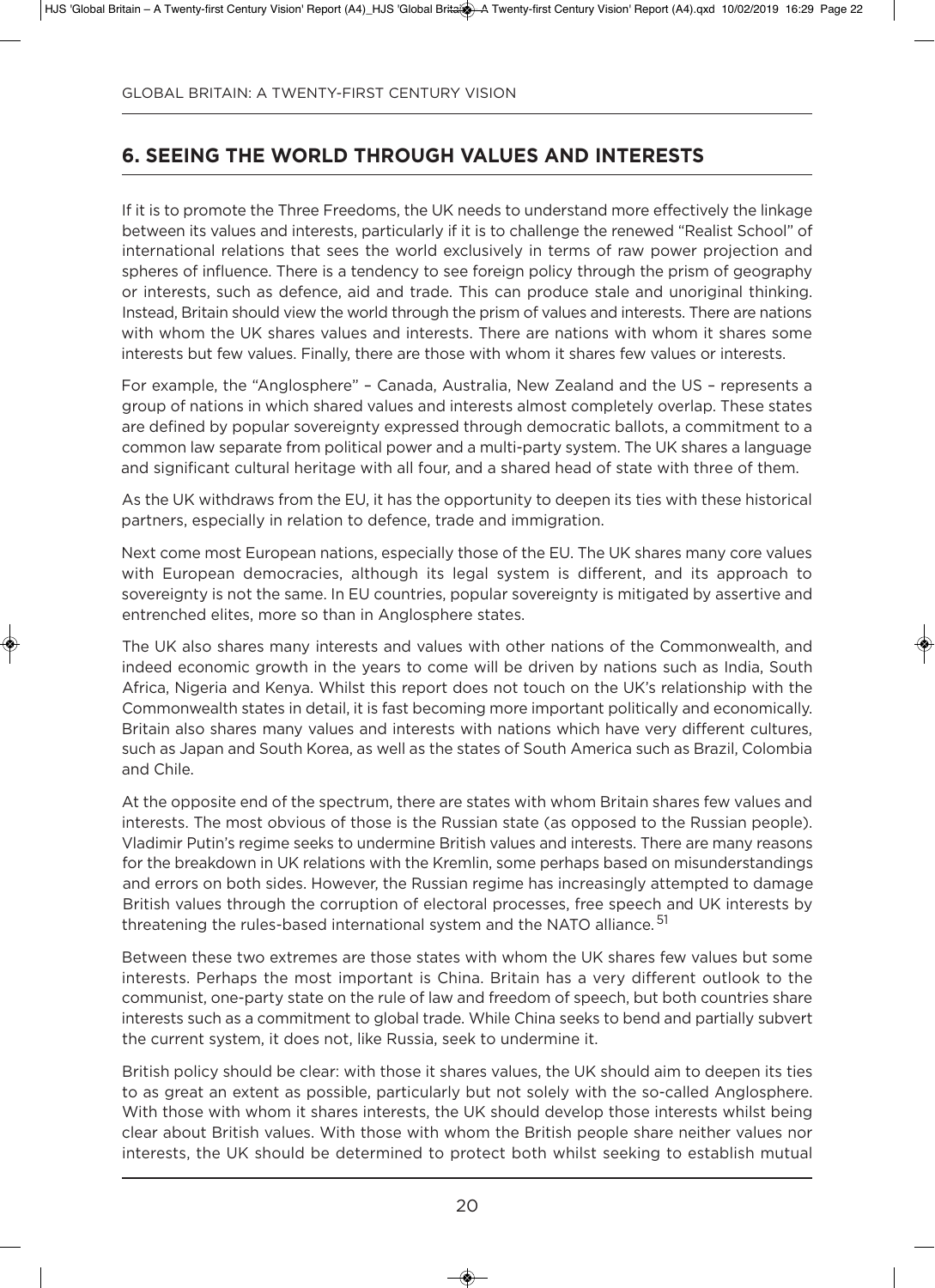interests. in addition, Britain should seek dialogue not only with governments but with their peoples, hence the importance of a re-invigorated BBC World Service as well as British culture more generally, expressed through private individuals or the British Council.

Regarding British values, there is a caveat here: not all states are democracies.<sup>52</sup> If the UK refused to trade with them, it would make itself poorer and more isolated. Britain would also hinder its ability to influence those states or interact with them and their citizens. An "ethical" foreign policy means, where possible, engaging with other countries and seeking to influence them, not denouncing them. The UK should lead by example, rather than lecture. There is a balance, and sometimes Britain gets it wrong, which damages its ability to influence such countries.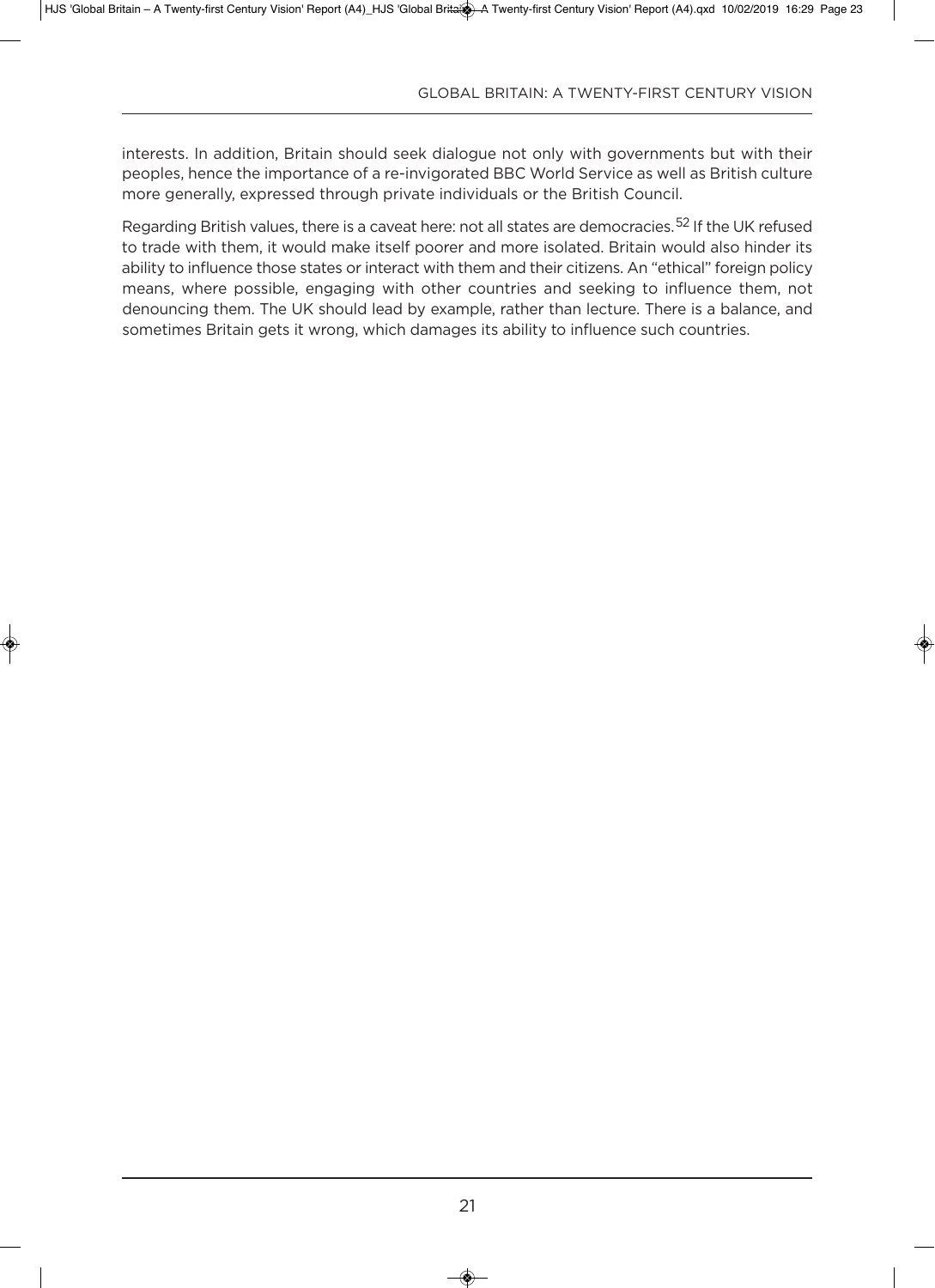# **7. usinG strateGy to suPPort the inteGration of Global PoliCy**

Strategy is about reconciling ends, ways and means.<sup>53</sup> To make the UK better able to achieve its ends, it should marshal its means and ways – its resources and how it uses them – more effectively. Whilst the UK has considerable influence, it has limitations - as does any nation. To pursue the Three Freedoms most effectively, the UK should fully integrate the tools of state power. Whilst Russia and China do *not* have foreign policies that Britain should copy, <sup>54</sup> they show the worth of *integrating* power. They are also aware that the stark dichotomy between "peace" and "war" has blurred as the nature of state conflict has changed. although major conventional war is thankfully unlikely, the world has moved back into an era of permanent competition and proxy warfare.

The tools of national power and influence exist on a spectrum, ranging from hard power through to soft power. They should not be seen in isolation from one another. it is the integration of these tools which makes them more than the sum of their parts. in a democracy, there are many tools in the field of culture, academia and religion – "civil society" – which the state should not co-opt. These tools are better kept at arm's length, expressed by individuals as part of "people's diplomacy".

British state power is sometimes less than the sum of its parts because overseas engagement has come to be divided between so many competing departments. arguably, the decision to separate the delivery of "foreign aid" from the FCO and establish DfID as a separate department in the late 1990s was an error. Moreover, the uK has gradually "securitised" its global engagement, becoming increasingly reactive to threats and challenges as and when they emerge. <sup>55</sup> This can be seen in the way that Britain has a National Security Strategy and Strategic Defence and Security Review, but not a National Global Strategy.

Therefore, we believe a National Global Strategy would set out a more active policy. It is better to shape the international environment rather than standing by until others shape it for the UK in accordance with their own values and interests.

How, then, could the components of British power be "desecuritised" and "integrated" more effectively?

We believe that the government should undertake a thorough examination of how the UK and the British state engages with the world. in the meantime, we have developed a number of ideas to build on the Fusion Doctrine.

## **7.1 a national** *Strategy* **Council**

The national *Security* Council is currently the closest institution that attempts to coordinate cross-department global engagement. it was initially established to "coordinate and deliver the government's national security agenda".<sup>56</sup> As a result of its national security focus, though, it focuses too much on security and not enough on strategy.<sup>57</sup> Strategy goes beyond security. The Fusion Doctrine has tried to overcome this by establishing sixteen implementation groups to support the National Security Council. However, to drive integration and create a National *Global* Strategy, we propose the National Security Council should be broadened to become a national *Strategy* Council.

The National Strategy Council would undertake two roles:

 $\circ$  First, it would generate the National Global Strategy every decade to provide strategic direction to the UK's departments of state (by comparison, China's "Belt and Road Initiative" is a US\$1 trillion, multi-decade strategy).<sup>58</sup> The National Global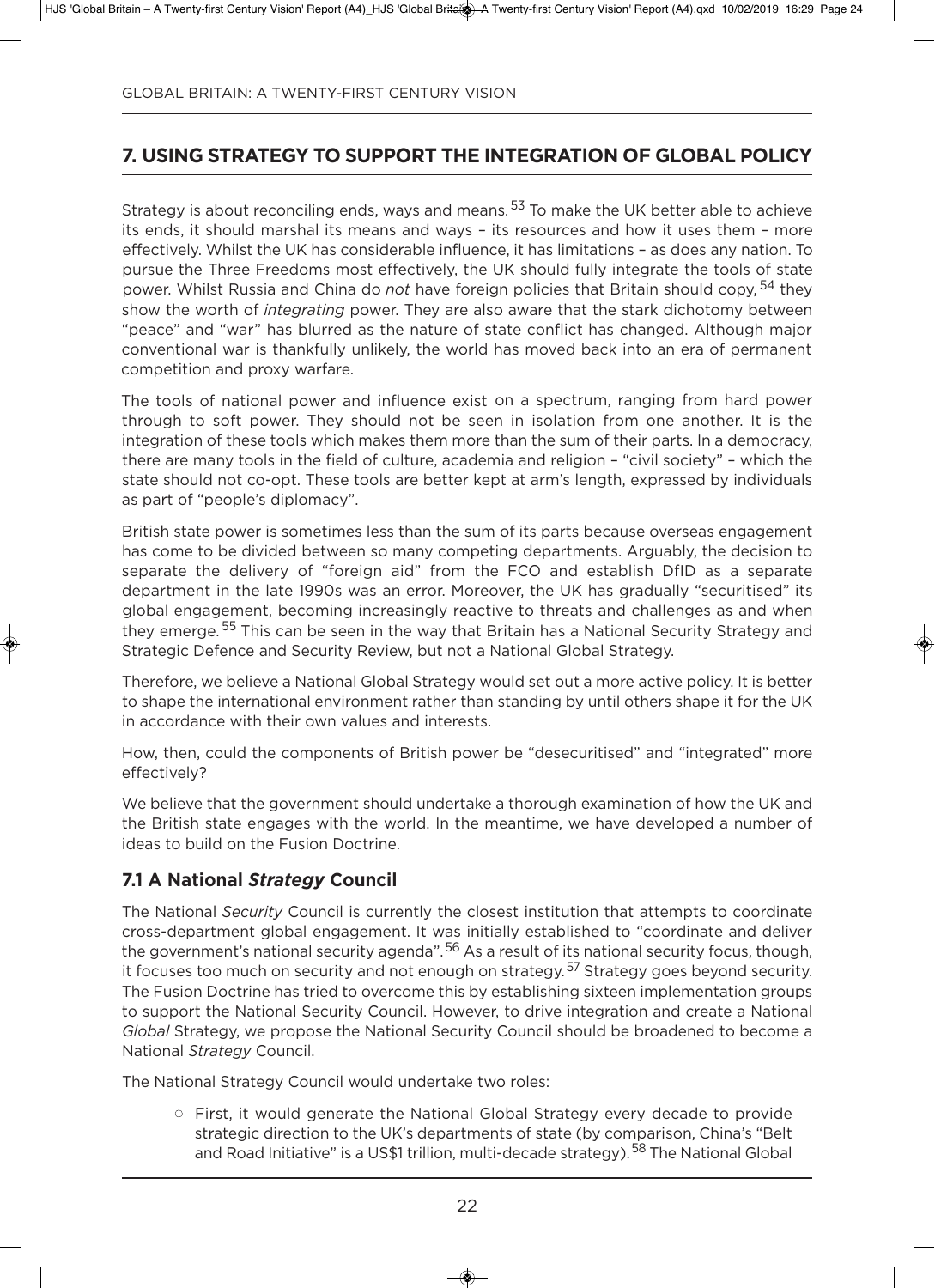Strategy would not be a *security* document, but a *strategy* document. it would focus on global engagement – with defence as part of that – but with the aim of driving a strategic vision and coordinating overseas impact. The National Strategy Council would also be responsible for ongoing integration and coordination at senior levels of government.

<sup>o</sup> Second it would, as it does now, function as a National *Security* Council to combine the departments and agencies of the state involved in security and emergency planning.

This national Strategy Council would be headed by the Prime Minister, with the Foreign Secretary as deputy head and senior representatives from the MoD and other relevant departments advised by a new Global Strategy Advisor, as well as the pre-existing National Security Advisor. We envisage the Global Strategy Advisor answering formally to the Foreign Secretary and on a working basis to the/a deputy foreign minister responsible for driving integration across all departments and agencies of state.

In Whitehall, to support integration, DIT and DfID would gradually be amalgamated into the FCO, becoming new agencies.<sup>59</sup> They would lose their separate departmental budgets, saving millions of pounds in personnel and other costs. The FCo would then be headed by the Secretary of State for Foreign and Commonwealth affairs, flanked by a senior Minister for Trade (possibly a Cabinet role) and a Minister for International Development. Effectively, our departmental structures would mirror those of Australia and Canada, with the MoD remaining a separate ministry.

This also implies the Prime Minister's office relinquishing some influence and power over the operational management of global policy, whilst the FCo itself would consider how it can coordinate more effectively when working with other departments and agencies.

at the operational level in global policy, we envisage the FCo becoming the lead department to which the strategic leadership of the MoD, DfID and DIT would coordinate integrated plans. The FCo would again become the undisputed intellectual driver of global engagement. The "one HMg" agenda – which aims "to remove barriers to joint working, so that all staff working for the UK government overseas can deliver the UK's objectives more effectively and efficiently" – should be progressively operationalised to deliver British global policy cross-government.<sup>60</sup>

At the tactical level, as laid out in Box 1, we envisage the establishment of "Joint Effects Teams".

#### **Box 1: Joint Effects Teams**

Both at home and abroad, the UK would structure work around - where appropriate - Joint Effects Teams (JETs).

As part of the JETs policy, the FCO would lead UK overseas policy abroad. In practical terms this means that uK ambassadors and High Commissioners (from whatever department) would have line management of all staff, regardless of department. They would also oversee the implementation of the country strategies agreed between all government stakeholders involved. This should become the institutionalised norm but it does not yet appear to be the case. A 2015 national audit office report found examples of both good and bad joint working. Collaboration, it said, was too often dependent on individual personalities. <sup>61</sup> In a large embassy, the implementation of a single country strategy may involve a dozen or more different government departments and agencies including: the Cabinet Office, the MoD, the Home Office, DfID, the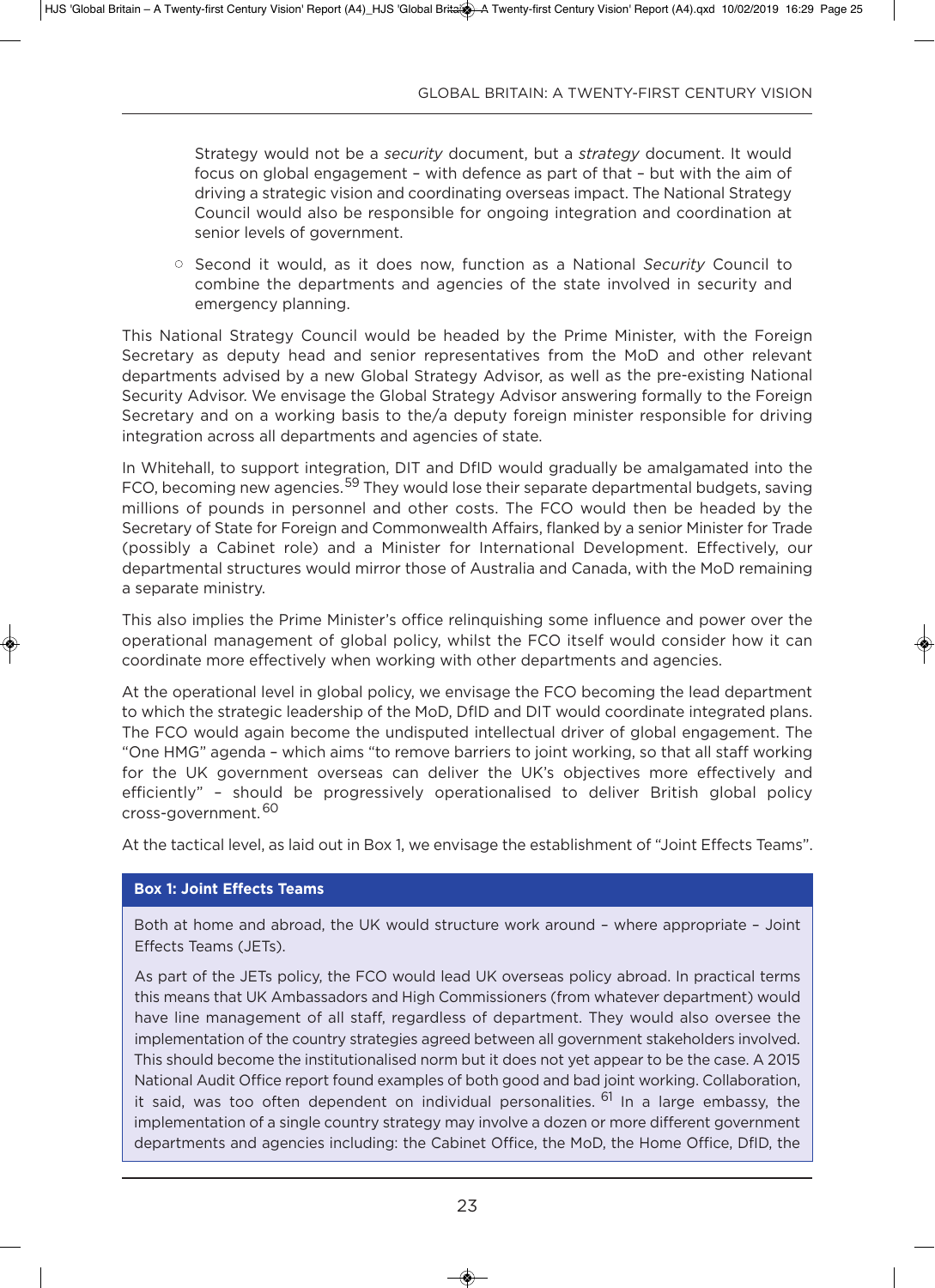Department for Business, Energy and Industrial Strategy, the Security Service (MI5), Secret Intelligence Service (MI6), Police Liaison, the National Crime Agency, , and the British Council.

in almost all posts, this management chain would be via the FCo. in time of conflict (such as during operations in afghanistan or iraq), it could be military.

JeTs would also result in personnel serving *under a single legal chain*. The single legal chain would prevent "back-watching" in decision making and enable commanders and leaders to make timely decisions whilst knowing they are protected by UK law. <sup>62</sup>

in addition, Whitehall should introduce a common set of terms and conditions for all civil servants and diplomats stationed overseas. Such a system will end the iniquity of diplomats, DfID and DIT officials doing similar jobs for different rates of pay. Harmonisation was agreed in 2007. Since then, the National Audit Office has said that progress has been "very slow". <sup>63</sup>

In addition, there is a strong case for moving responsibility for the UK Overseas Territories from the FCo and to the Cabinet office. The overseas Territories are not "foreign" and their specific issues are best dealt with on a cross-government basis.

### **7.2 rebalancing spending on global engagement**

Britain's "securitised" and stove-piped power projection has been compounded over the past two decades by growing spending imbalances. For example, defence spending has shrunk as a percentage of national income since 2010, yet spending on "international development" has increased sharply. <sup>64</sup> Indeed, due to a 2015 Act of Parliament, spending on "international development" - defined as "Official Development Assistance" (ODA) (see Box 2) - is the only area of government expenditure that is mandated by law to reach a specific proportion of GNI – 0.7% – per year. <sup>65</sup> The issue here is not necessarily that the UK should reverse this law, but rather that "international development" spending should be made more effective.

The quality of DfID's spending – as the lead department for the delivery of ODA – has improved significantly in recent years. To its credit, DfID probably spends money more effectively than other government departments. However, there are stories, some accurate, of money spent poorly.<sup>66</sup> This may be partly linked with DfID's need to hit the lawful spending target, rather than spending effectively. HM Treasury's "use-it-or-lose- it" spending rules allocate money to projects within financial years, regardless of whether they are fully-developed and/or appraised, or indeed worthwhile - leading to accusations that DfID has been under pressure to "simply shovel money out the door".<sup>67</sup> In a 2015 report, the National Audit Office found merit in such claims, although a later report found that DfID took subsequent remedial action, even if problems remain.<sup>68</sup>

Sometimes money is ineffectively spent due to UK procedures, both in relation to DfID and HM Treasury. For example, one of the authors met Syrian doctors in the summer of 2018 to discuss their remarkable work running clinics to treat injured Syrians from that country's brutal civil war. <sup>69</sup> They are funded through DfID's budget. However, up to 30% of the funding for administration goes through three or four different levels of Non-Governmental Organisation (ngo) bureaucracy: national and regional headquarters, country offices and the local office of the implementing partner. Thus, via current structures, a £10 million donation on behalf of the UK taxpayer becomes around £7 million by the time it reaches those who need it.  $^{70}$ 

Therefore, the claim that every penny is accounted for is, at best, a half-truth.

Equally, DfID staffing and administration policy is mandated to be no more than 2.5% of the total operating cost and, since 2009, DfID's headcount has been reduced to save on administration costs. Reducing such costs is laudable. However, the unforeseen consequence of this rule is that DfID cannot do smaller-scale projects, because they are not considered to be sufficiently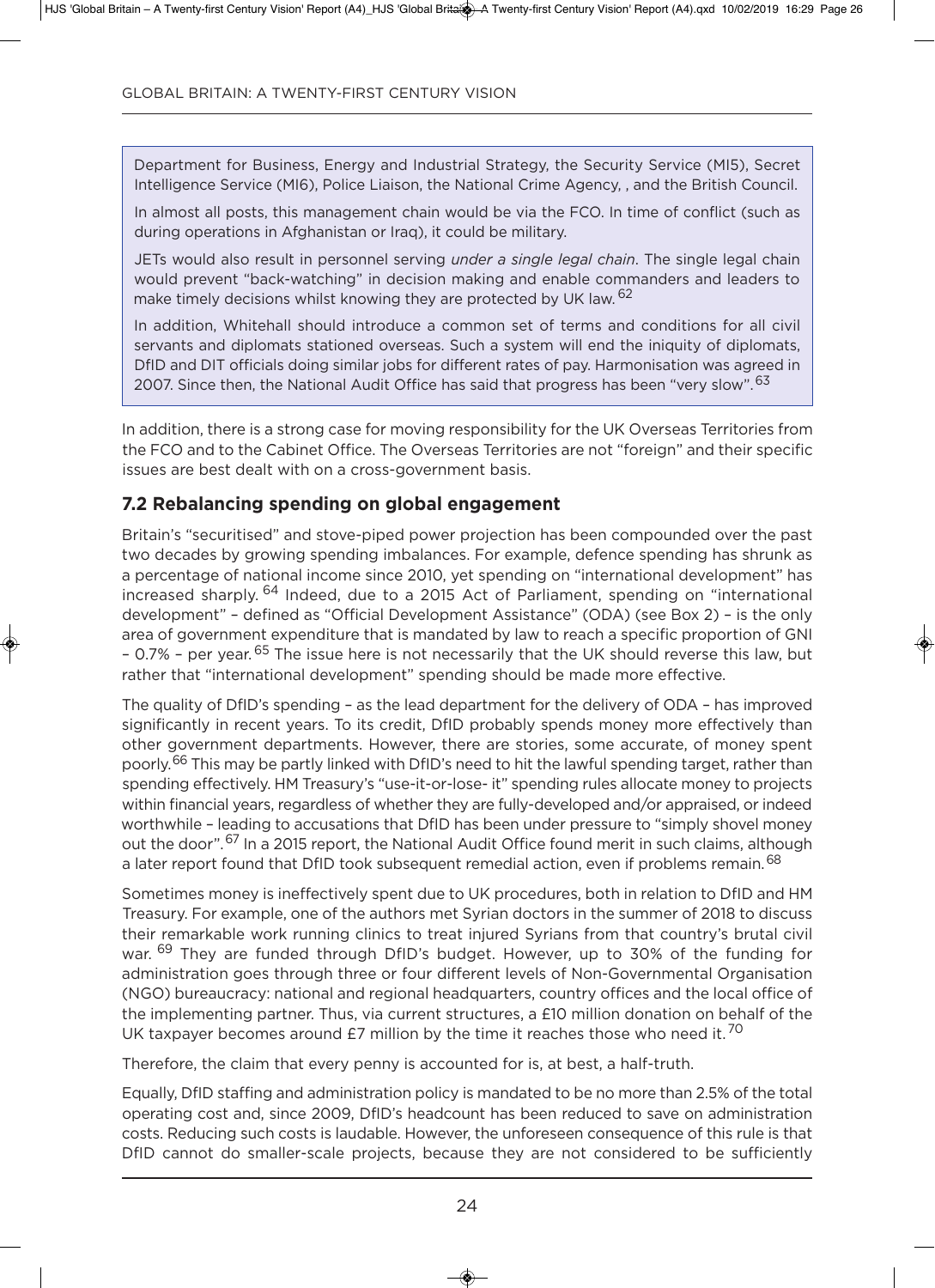cost-effective. This has led to DfID relying on external contractors, ever-larger programmes and rent-seeking inside the contracting industry. Therefore, this leads to the bizarre logic that DfID can give £100 million, under one project manager, to an international ngo, yet it cannot deliver 100 £1 million projects under 20-50 project managers, even if these deliver much better value for money and much better results, because it would be in breach of its own rules.

DfID is geared towards spending big rather than spending well.

Consequently, to push DfID towards delivering better value-for-money projects that reach those most in need, the department's own rules should be changed to accept that operating costs will rise to allow for more, smaller-scale projects. Counter-intuitively, DfID's headcount should also be increased, if necessary, to enable it to develop these smaller projects which prioritise value-for-money.

Moreover, "international development" is defined as ODA by the 2015 Act of Parliament. The definition of ODA was first given by the Development Assistance Committee (DAC) at the Organisation for Economic Cooperation and Development (OECD) in 1969 (refined in 1972 and 2016) (see Box 2). <sup>71</sup> The problem here is that because ODA is designed to achieve primarily "*economic* development and welfare [emphasis added]", it is difficult to support other forms of development.<sup>72</sup> Thus, by clinging to this economic definition of "international development", the UK is preventing itself from funding primarily non-economic development programmes within the allotment of 0.7% of GNI, including certain peace-keeping operations, as well as the projection of values, principles and narratives that are essential for the creation of stable, well-governed and prosperous ("developed") societies. Moreover, even if oda could be adapted to qualify for forms of development other than "economic development and welfare", some forms of assistance would be forbidden under the ODA definition because it may "promote the donor's image".

#### **box 2: what is official Development assistance (oDa)? (abridged version)**

The DAC defines ODA as those flows to countries and territories on the DAC List of ODA Recipients and to multilateral development institutions which are:

- 1. provided by official agencies, including state and local governments, or by their executive agencies; and
- 2. each transaction of which:
	- a. is administered with the promotion of the economic development and welfare of developing countries as its main objective; and
	- b. is concessional in character.

**Coverage:** Over the years the DAC has continuously refined the detailed ODA reporting rules to ensure fidelity to the definition and the greatest possible consistency among donors. The boundary of oda has been carefully delineated in many fields, including:

- Military aid: No military equipment or services are reportable as ODA. Anti-terrorism activities are also excluded. However, the cost of using donors' armed forces to deliver humanitarian aid is eligible.
- Peacekeeping: Most peacekeeping expenditures are excluded in line with the exclusion of military costs. However, some closely-defined developmentally relevant activities within peacekeeping operations are included.
- Nuclear energy: Reportable as ODA, provided it is for civilian purposes.
- Cultural programmes: Eligible as ODA if they build the cultural capacities of recipient countries, but one-off tours by donor country artists or sportsmen, and activities to promote the donors' image, are excluded.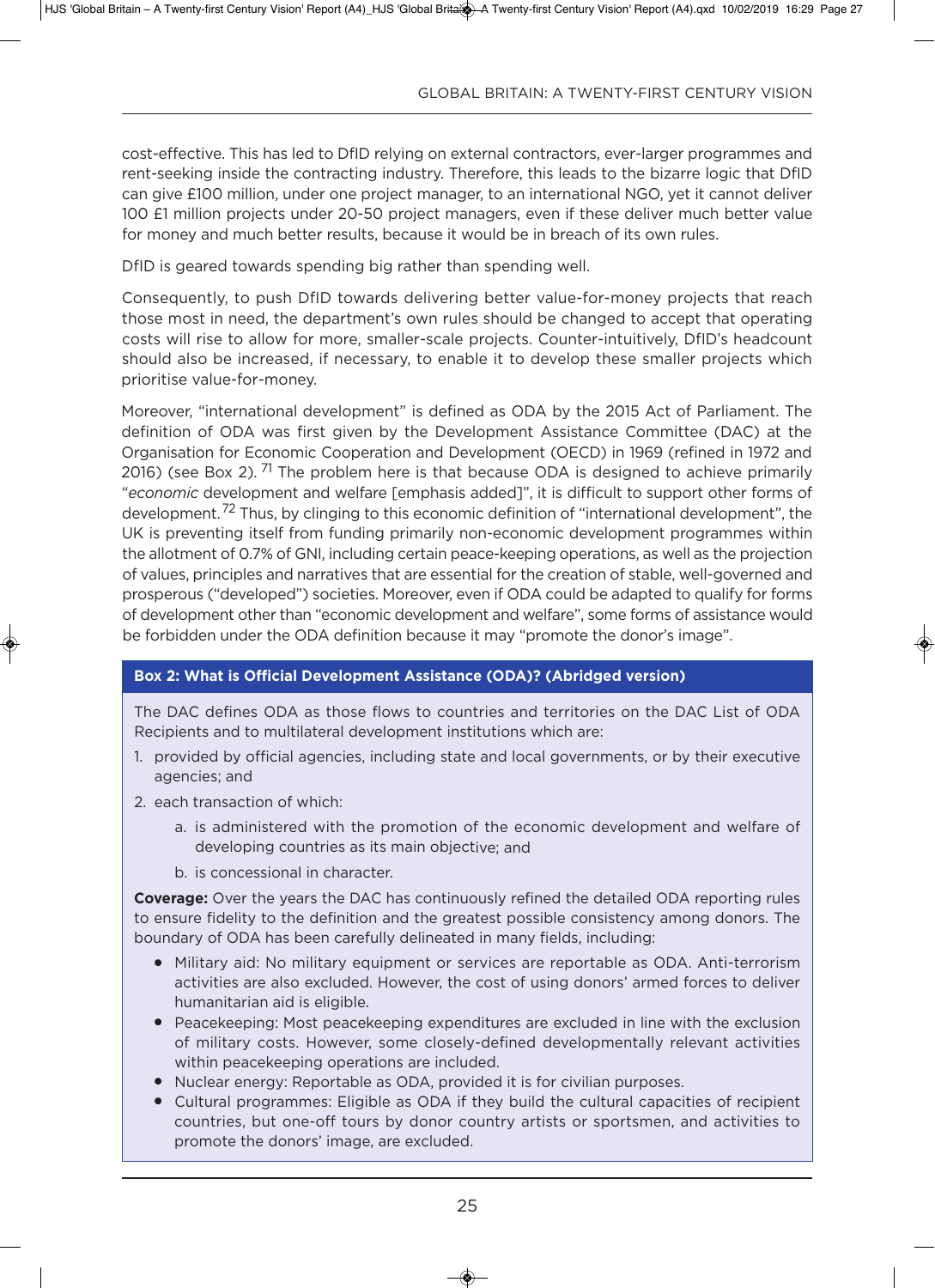The reality is that if "international development" is understood more broadly than as it is currently defined (i.e. as ODA), then the UK may already spend more than 0.7% of its GNI:

- Of the £1.182 billion spent from the Conflict, Stability and Security Fund in 2017-2018, £627 million is not considered to meet the criteria for ODA.<sup>73</sup> Of this. £345 million was spent on peacekeeping in 2017-2018, of which only £76 million was considered to meet the criteria for ODA This leaves an additional £269 million.<sup>74</sup>
- Of DfID's total budget, £33.9 million was spent in 2017-2018 on overseas projects that do not meet the criteria for designation as ODA. $^{75}$
- Of the Department for Business, Energy and Industrial Strategy's total budget, £575 million was spent in 2017-2018 on overseas projects that do not meet the criteria for designation as ODA.<sup>76</sup>
- It is unclear how much the Cabinet Office, FCO and Home Office spend on overseas projects that do not meet the criteria for designation as ODA. These departments either do not keep this information or consider it too expensive to quantify it.<sup>77</sup>
- In addition, of the BBC World Service's total budget of £339 million in 2017, over £306 million did not meet the criteria for ODA.<sup>78</sup>

Combined, this spending came to £1.541 billion in 2017-2018, or just under 0.08% of UK GNI.<sup>79</sup> Some of this money cannot – under any circumstances – be defined as development assistance. However, the extent to which the rest could be considered as part of the uK's spending on "international development" is an issue of definition.

Therefore, spending on "international development" (inclusive of ODA) is likely to be nearer 0.8% of GNI.

Finally, there are some home truths that are not fashionable but need to be stated. UK life-saving humanitarian aid is important and has widespread support. However, the claim occasionally heard in political circles that UK aid mitigates the effects of global capitalism or makes up for Britain's past ills is weak. it does not, and it should not. By far the greatest alleviator of poverty in the world has been global capitalism, backed by Western and uK Foreign Direct Investment, which has raised tens of millions of people out of poverty. China's introduction of freer markets – albeit without democratic institutions and often at the expense of the environment – has raised well over 850 million people out of extreme poverty. in 1981, 88.32% of China's population lived in extreme poverty, i.e. on less than uS\$1.90 per day; by 2015, this figure had fallen to just 0.73%. <sup>80</sup> Similarly, over the same time span in India and indonesia, 154 and 103 million people have been raised out of extreme poverty, to the extent that extreme poverty has declined from afflicting 54.8% and 71.44% of the population to 21.23% and 5.82%, respectively.<sup>81</sup> DfID work, whilst important, is modest in comparison to these strides. When even Indian economists are criticising the UK for spending ODA money in their own country, it is self-evidently time for a rethink. <sup>82</sup>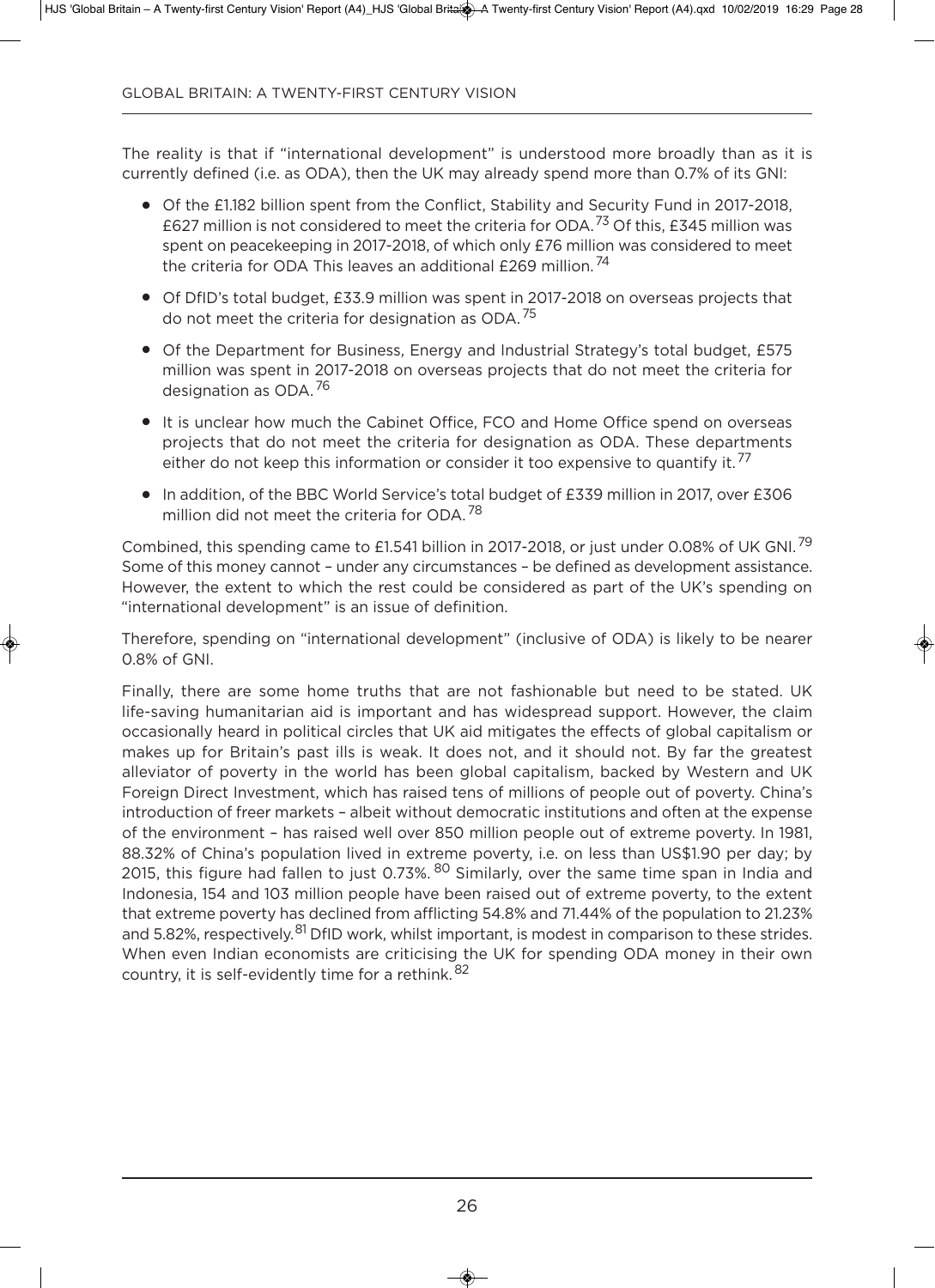

**Graph 1: Percentage of Gni spent on oDa in 2017 by selected countries**<sup>83</sup>

given existing spending inefficiencies and the geopolitical changes that have occurred since the establishment of DfID as a separate department, the time has come to reconsider how the UK defines "international development" and thus, what is accounted for within the remit of ODA. Britain has already had some success with international redefinition since 2012.<sup>84</sup> As well-governed and prosperous ("developed") nations require sound political and cultural foundations, we believe that non-economic forms of development are just as important to the security and advancement of less-developed countries. Britain should therefore revisit the definition of aid and how it spends it. in essence, there are three options:

- 1. Push for further reform to OECD rules to enable the UK (and other DAC countries) to broaden the definition of oda, to allow more to be spent on non-economic forms of "international development". This would allow the uK to include more spending on peacekeeping operations and much of the BBC World Service within its allocation of 0.7% of GNI on ODA.
- 2. Reform the UK's own spending target, agreeing to spend 0.5% of GNI on ODA, giving the government the freedom to spend the other 0.2% of GNI on non-economic forms of "international development" (as defined by Britain). even if the uK reduced spending to 0.5% of GNI on ODA, the country would still spend significantly more than the average (0.35% of GNI) of its major allies and partners (see Graph 1), most of which spend *significantly* less than 0.5% of GNI. This option would require a reform to the existing 2015 Act of Parliament.
- 3. Ditch the OECD definition of ODA and replace it with a UK definition, maintaining spending at 0.7% of GNI - some of which would of course still meet the OECD criteria for ODA. This option would also require a reform to the existing 2015 Act of Parliament.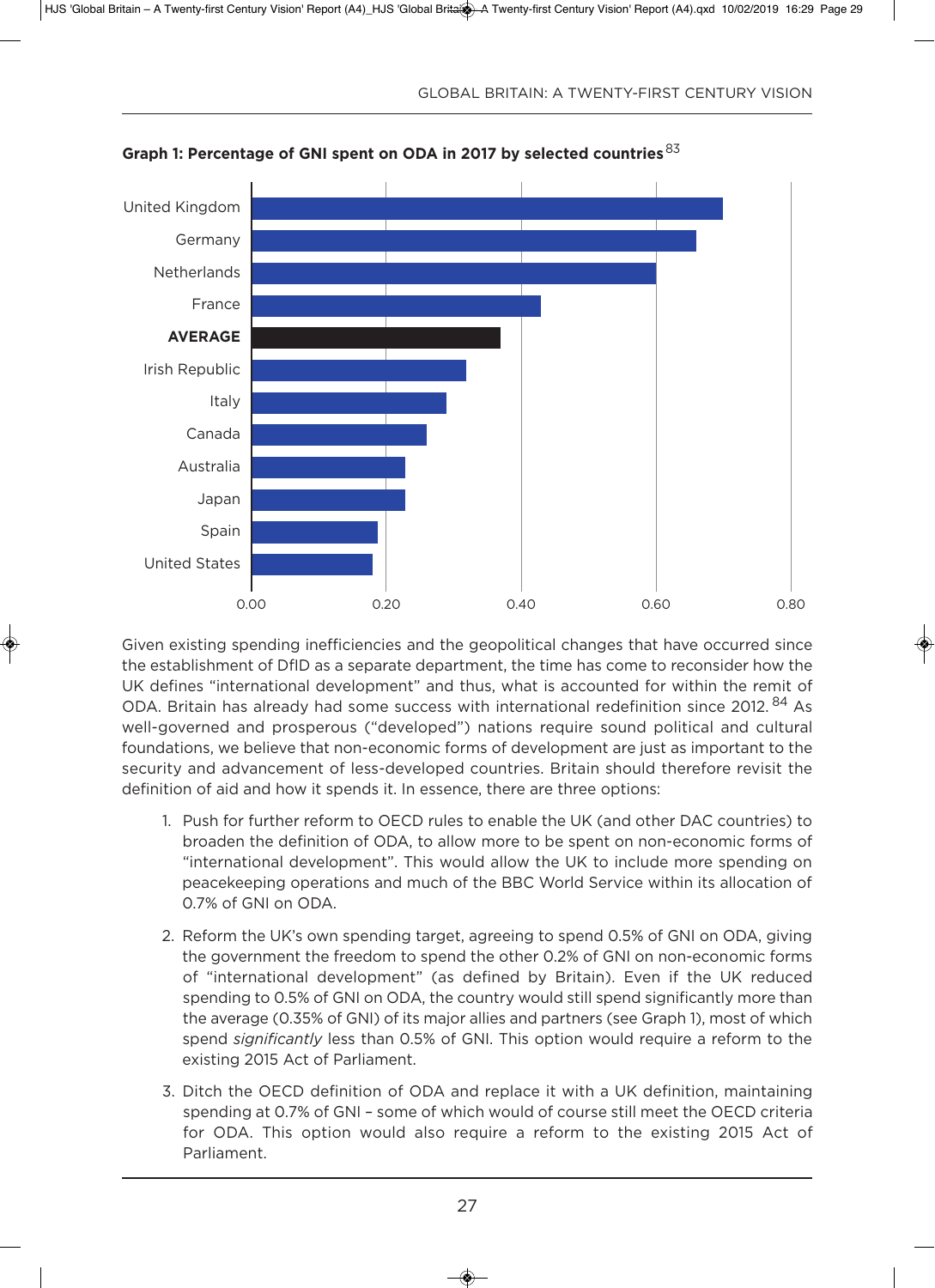We support Option One. As the world's third largest overall spender on ODA, Britain is well-placed to push through further change. <sup>85</sup> However, whichever option proves most feasible, the uK should have the freedom to redefine its aid budget in accordance with its own needs. in addition, there are two additional reforms that should be adopted, irrespective of the option selected:

- 1. "international development" spending (inclusive of oda) should not exceed 0.7% of GNI per vear.
- 2. Spending DfID money to reach spending targets by a specified date should end. This is no longer ethically or politically sustainable. as the Parliamentary international Development Committee recommended, if any "international development" money is unspent within a budgetary year, it should be put into a "UK Development Fund" for spending as and when projects are fully formulated or to draw from during subsequent years to address emerging needs. an example of this could have been Syria's dramatic humanitarian assistance needs from 2011, or responding to natural disasters (including in wealthier countries or UK overseas territories). 86

In addition, the UK should establish rules that meet the expectations of the British people, whose taxes provide the budget for "international development":

- $\bullet$  A consensus correctly has grown in Britain that life-saving aid should be preserved.<sup>87</sup> Indeed, we propose increasing the proportion of the British ODA budget allocated to such assistance, as such spending has unanimous national support. However, somewhat surprisingly, bilateral humanitarian aid accounts for just 16.5% of ODA, with similar amounts for health, governance and multi-sector support.<sup>88</sup> However, poverty alleviation should, in accordance with the World Humanitarian Summit in May 2016, develop with a broader Humanitarian and Development Framework. <sup>89</sup>
- ODA should only be delivered to countries with advanced military or space programmes if there is a clear strategic purpose for delivery. The issue here is not whether these countries have need, but rather that they are able to judge their own spending priorities. at the very least, such countries should contribute more to the advice the uK offers in technical or expert areas. Private charity work in those countries, which is important and valuable, would clearly not be affected.
- The UK spends over £1.4 billion on economic infrastructure and services, as well as production sectors.<sup>90</sup> We believe that this figure should be reduced and redirected to fund other core strategic aims, such as increasing UK hard power capability. However, the hundreds of millions that the UK continues to spend should be used to leverage private capital. To its credit, DfID is working on this, and working with the City of London in particular so that it becomes the global hub for finance in the developing world. This is another example of where ethical behaviour can support strategic self-interest. <sup>91</sup> We believe that funding should be based on a "triple bottom line" for dfid: positive impact for beneficiaries, strategic interest for the UK and, finally, financial return.

In summary, until DfID is drawn back into the FCO, it should be more closely aligned with the UK's national agenda - promoting the Three Freedoms - rather than "international development" as currently defined (*i.e.* as ODA).

Meanwhile, given that the international environment has become more dangerous, the budgets of the FCO and MoD - which have declined as a percentage of Gross Domestic Product (GDP) – should be increased. in accordance with the findings of Parliamentary defence Committee, as well as a previous report by The Henry Jackson Society, spending on both foreign affairs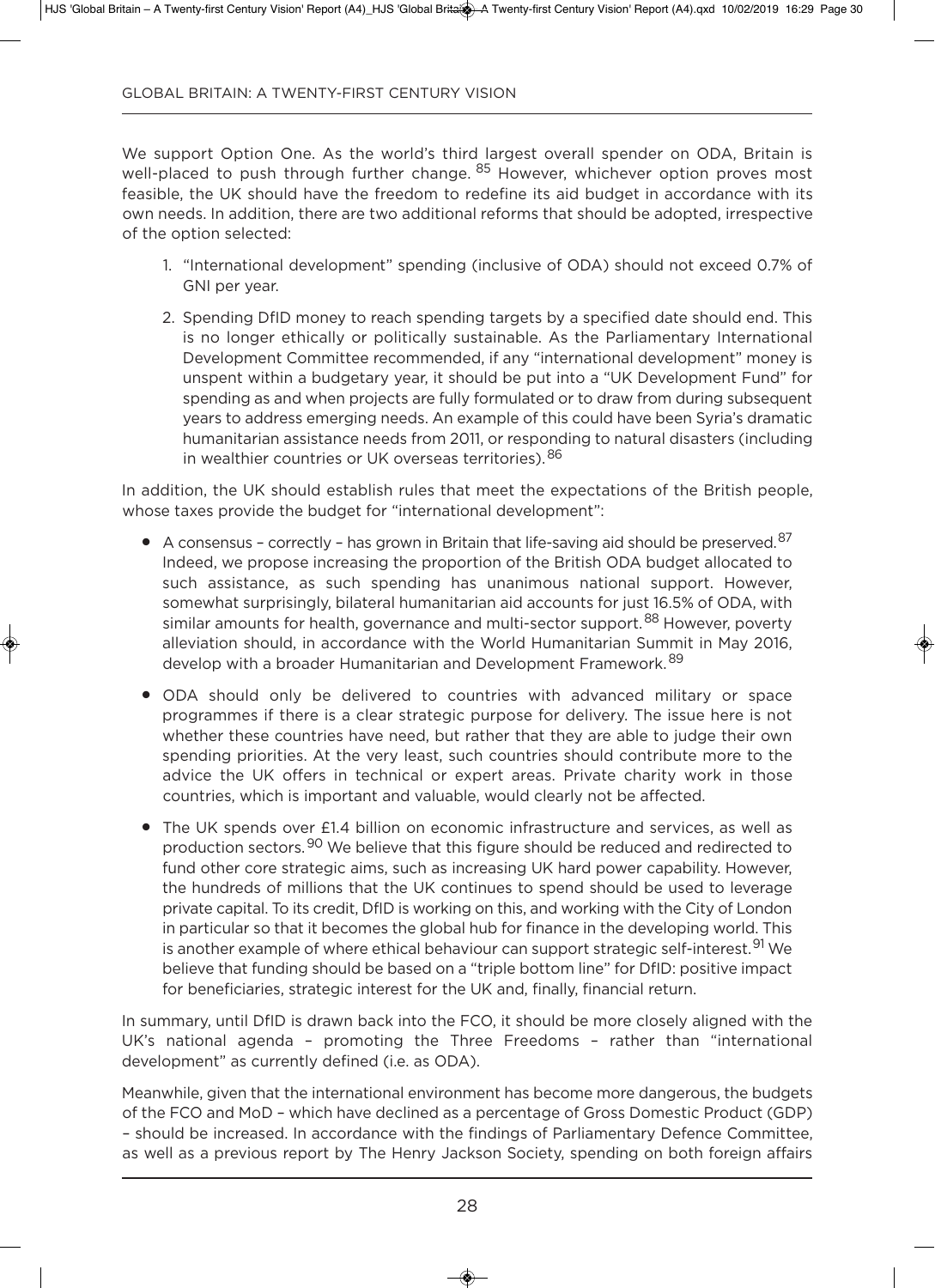and defence should receive a significant uplift over the next five years. Given the rising challenges, the Armed Forces should receive a larger share of national income - between 2.5% and 3% of GDP by 2025.<sup>92</sup> This would provide the MoD with the resources required to pursue the Three Freedoms and protect the UK's values and interests, thereby "normalising" spending on British global engagement back to historical levels.<sup>93</sup>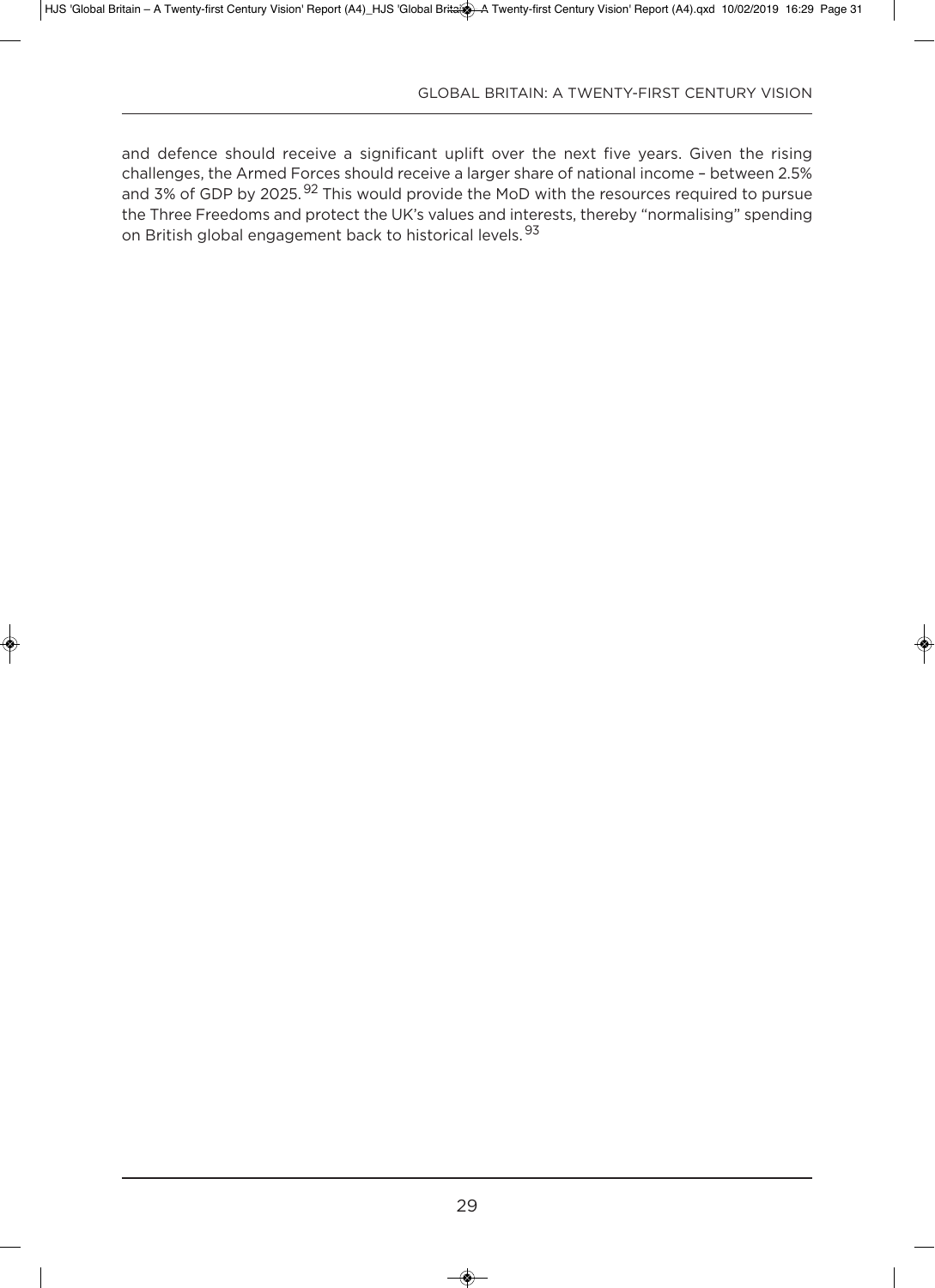# **8. a Global strateGy for Global britain**

First and foremost, we believe that the proposed national Strategy Council should produce a National Global Strategy.

To help advance the National Global Strategy, we now list some ideas across the spectrum of national power. These are broadly divided into supporting the Three Freedoms – for trade, from oppression, and of thought.

## **8.1 Actions to promote Freedom for Trade**

Working alongside like-minded countries, Britain should build on its free trading traditions to become the global champion of a reformed World Trade Organisation (WTO). Of the major powers, the uK is uniquely placed to campaign for change, seeking to find terms acceptable to the US, the EU and China and other major trading nations. This campaign also gives Britain the chance to deepen its international relationships, building up a network of free trading nations through the world. The uK has natural allies in this cause. These include states such as Australia, Canada and New Zealand - with the UK known as CANZUK (see Box 3). Other allies include powerful states like Japan as well as industrialised or industrialising nations, such as South Korea, Brazil, indonesia, Chile and potential superpowers such as india.

Critically, free trade depends on free and open seas. Working with the US, NATO, CANZUK and other nations as well as multilateral institutions, the UK should seek to play a leading role in Freedom of Navigation policies to uphold the United Nations Convention on the Law of the Sea. This implies a strengthened Royal navy capable of two significant and concurrent roles in both the Euro-Atlantic and the Indo-Pacific. In the Euro-Atlantic it should preserve freedom of navigation in the North Sea and North Atlantic corridor (submarine, anti-submarine capability), as well as the Mediterranean and Black seas, as the leading European NATO nation. In the Indo-Pacific, it should support the US, Canada, the Five Power Defence Arrangements (FPDA) allies and other partners - such as Japan and South Korea in upholding security and freedom of trade and delivering humanitarian and disaster relief. In particular, the UK could send additional minesweepers to the Persian Gulf - Operation Kipion - to keep it free of mines. The Royal Navy's technical ability in this field means that UK minesweepers are a strategic resource.

#### **box 3: why CanZuK?**

Ever since the Imperial Federation League in the late twentieth century, the idea of closer political ties between Australia, Canada, New Zealand and the UK has waxed and waned.<sup>94</sup> In recent years, particularly since the Britain has begun to withdraw from the EU, the idea of closer relations between the four countries – sharing the same head of state, established connections, the same language and the common law – has grown. it has recently been endorsed by the Canadian Conservative Party.<sup>95</sup>

In the past, distance has been used as an argument in favour of alliances in Europe and against the UK relationship with its CANZUK allies. However, given that technology is overcoming distance in many fields and direct flights from the UK to Australia began in 2018, the distances between the CanZuK countries are becoming increasingly less relevant.

Together the CANZUK nations account for over US\$5.7 trillion in GNI and approximately 10% of the world's wealth.<sup>96</sup> They all also share close strategic relationships with the US through the "Five Eyes" intelligence community, as well as the ABCANZ Armies, Five Eyes Air Force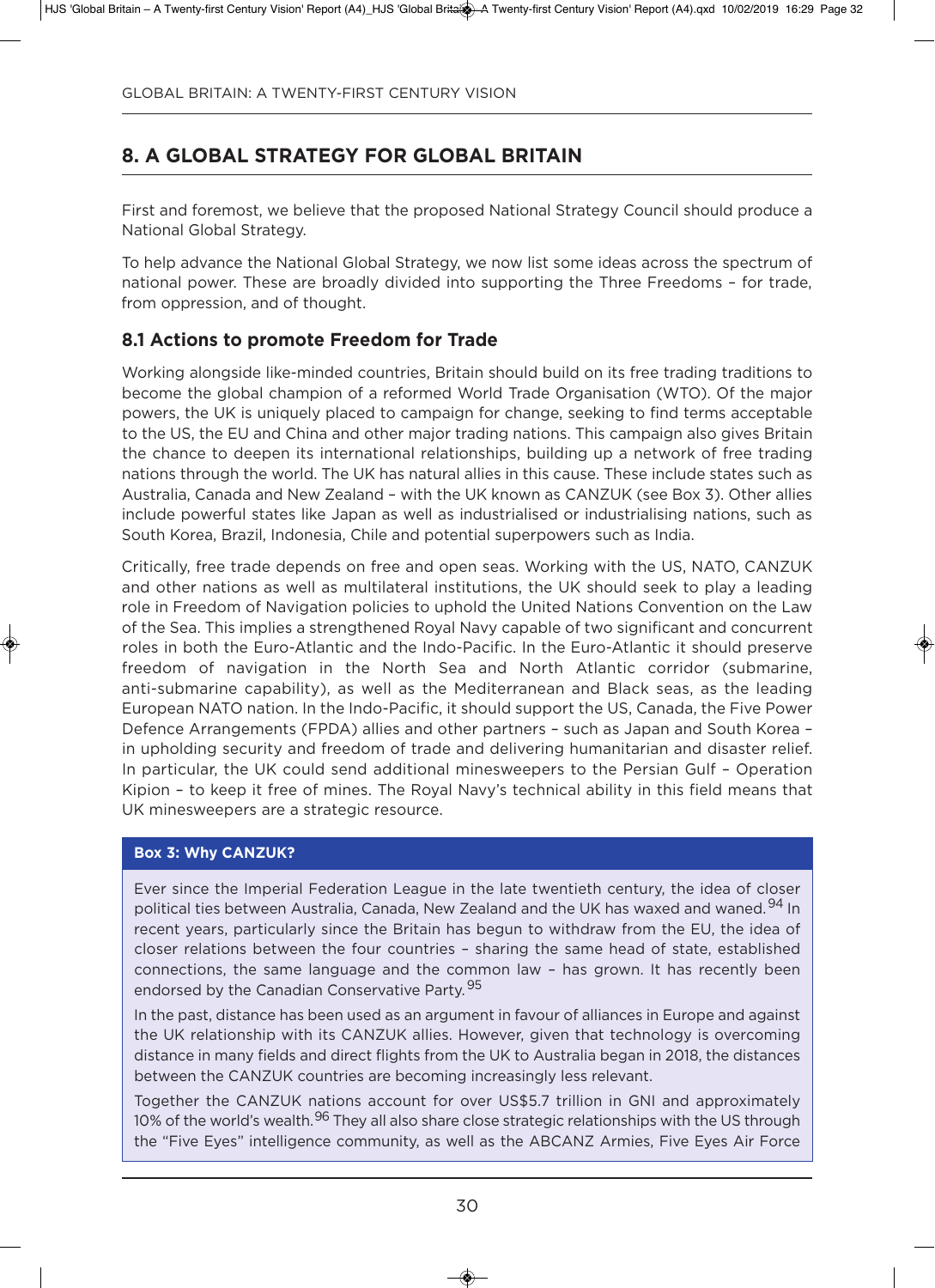interoperability Council and auSCannZuKuS (a programme to promote naval interoperability between the five powers).

This is a natural alliance to be deepened and developed. From there, the UK should reach out to other Commonwealth states such as India, South Africa, Kenya and Nigeria.

Given the CANZUK and Five Eyes' shared strategic concerns, not least in relation to the geopolitical revisionism of Russia and China, it makes sense for the UK to seek closer relations between them. All four countries (five, including the US) believe in the importance of the rules-based international system, and broadly share similar perspectives in relation to the Three Freedoms. As it leaves the EU, the UK should develop closer CANZUK relations in travel and visas, trade, and foreign affairs and defence. in particular:

- **Free movement:** Between 62% and 82% of Australian, Canadian, New Zealand and British respondents claim that they would like to see a common travel area instituted between the four countries. <sup>97</sup> Since 1973, there has been a common travel area - known as the Trans-Tasman agreement – between australia and new Zealand, which could serve as the model for a wider CANZUK area. The UK should propose the creation of a similar area, extended to all CanZuK states. For example, citizens would still require passports to work in the common area, and they would not be able to claim unemployment (or other) benefits for a five-year period on arrival.
- **Free trade:** Australia and New Zealand have the deepest and broadest free trade agreement in the world. This should be progressively expanded and replicated across all CANZUK nations, potentially evolving to eventually include also the US.
- **Integrated diplomacy:** Given their shared values and interests, the UK should propose the creation of a coordination mechanism to take heed of Australian, Canadian and New Zealand perspectives in relation to its permanent seat on the UN Security Council. This could potentially develop into an integrated CanZuK seat within the next 25 years at the UN. CANZUK nations could increase the sharing of diplomatic facilities.
- **Military cooperation and procurement:** Building on existing military arrangements, the CanZuK allies and the uS should pursue more military exchange programmes and joint procurement, such as the Type 26 acquisition and the development of next generation radars between the UK (Isle of Wight) and Australia. This cooperation could even be extended to other FPDA allies to provide more value-for-money when procuring common naval platforms and maritime technologies.
- **Joint Indo-Pacific Fleet:** Centred on a Queen Elizabeth-class aircraft carrier, the UK could propose the establishment of a CanZuK indo-Pacific flotilla or task group, which could evolve into a standing and interoperable "Indo-Pacific Fleet". Australia and Canada could provide the bulk of destroyers, frigates and support vessels, with additional contributions from New Zealand. This fleet would facilitate larger joint exercises with other FPDA allies, as well as South Korea, Japan, India and the US, to deepen allied joint operations and relationships in the indo-Pacific.
- **Space collaboration:** The UK is well placed to seize the opportunities of the commercial space age. it already produces 40% of all small satellites globally and looks to develop commercial launch systems and a future Global Satellite Navigation System.<sup>98</sup> Building on its existing agreement with Australia, the UK should partner with other CANZUK countries to deepen and broaden its space and space-defence potential.<sup>99</sup>
- **Defence Pact:** Due to the deterioration in global security, the CANZUK allies along with the US, which already has deep alliances or arrangements in place with each of them should consider the formation of a mutual defence pact. This could include a mutual defence clause, akin to naTo's article 5.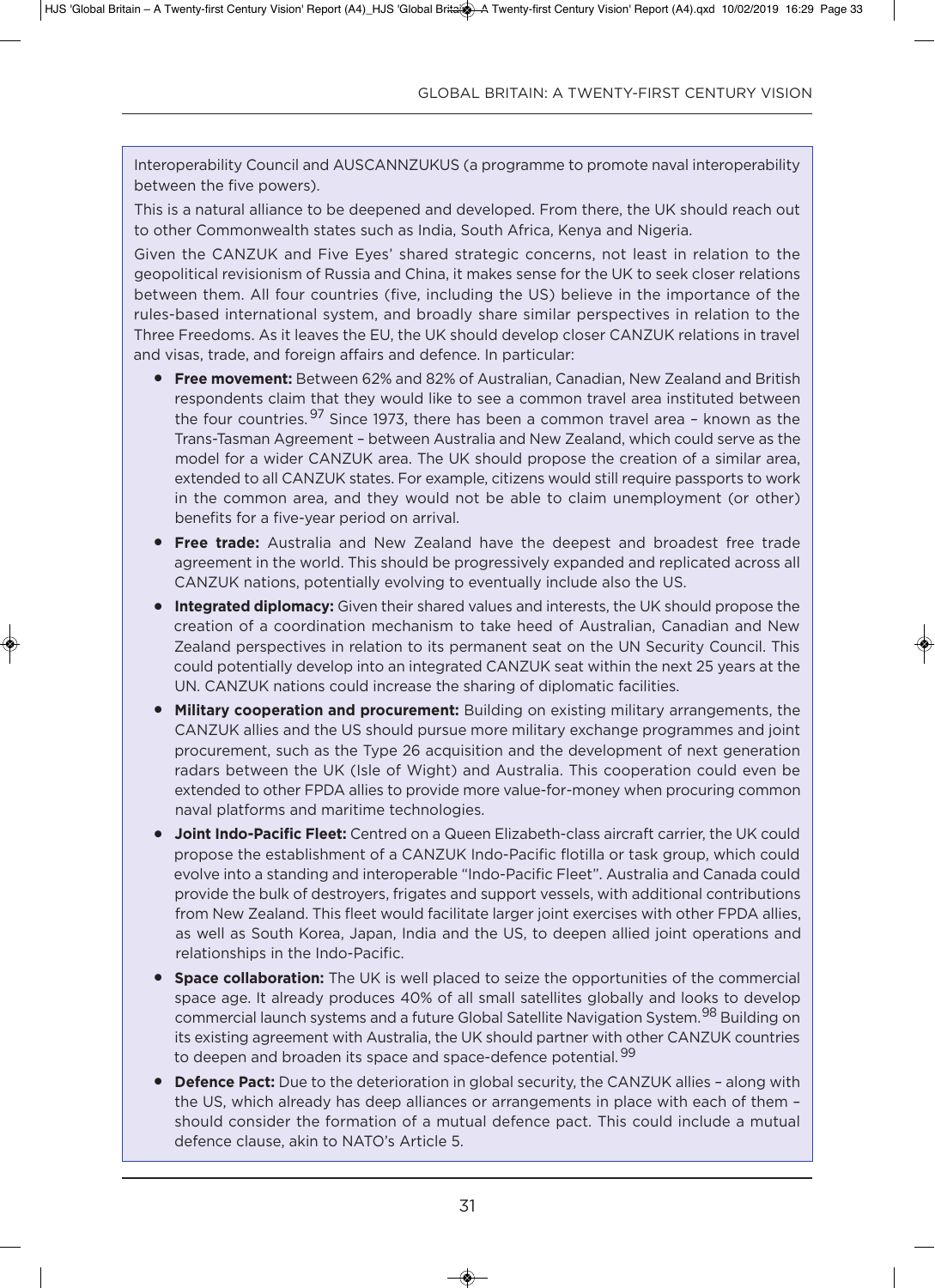## **8.2 actions to ensure freedom from oppression**

As one of the founders of the international order and shapers of the modern world, Britain is a custodian of the rules-based system. Supporting this development is one of the UK's greatest achievements. However, despite Britain's role as a defender of multilateralism, it should practise what it preaches. although intended to confront oppression, the "liberal imperialism" of the 1990s and 2000s, whilst well-intentioned, disregarded the wishes of others. With hindsight, the UK intervened too much without properly considering the costs that would be involved, both material and human. There are lessons here for Britain, as well as other countries.

The current order is exemplified through the United Nations. Despite its many flaws, the UN embodies the Three Freedoms – not least Freedom from oppression – in its founding charter, the roots of which go back to the Declaration of St. James' Palace in 1941.<sup>100</sup> In many parts of the world, the UN retains credibility, especially amongst smaller and developing nations, which see it as a means to prevent revisionism and uphold the rules-based system.

Using its permanent seat on the Security Council, as well as its wider influence, the UK should champion the importance of UN reform. It should also pursue the Three Freedoms through the un, by:

- Pursuing its Freedom from Oppression campaign in the UN, which could, in addition to actions against slavery, encompass the Rule of law and Justice – concepts that many nations naturally associate with the UK.
- Engaging more in UN peacekeeping operations, either by supporting two operations at a time, or by delivering unique or expert capability, such as Counter-Terrorism or a spearhead capability.
- Investing in a new Headquarters for the British Mission in New York City to house UN and Consular staff to ensure they are able to cultivate UK soft power. There is no reason why this new facility could not be shared with other CANZUK allies.

Looking to Europe, while the UK plans to leave the EU, its ability to work with Brussels will remain important. It is right that the FCO is investing more personnel into the EU and European capitals.<sup>101</sup> Although it is leaving the EU, the EU and its member states, most of which are also NATO allies, will remain close partners.

In relation to European defence, the UK kept a standing army in Europe throughout the Cold War, becoming a de facto *continental* power for one of the few periods in its history. Over the past two decades, however, that has been changing as the UK has reduced its European footprint, particularly with the phased withdrawal of British Armed Forces from Germany. The UK will of course continue to underpin the strategic defence of Europe through NATO - it is the leading contributor to the Enhanced Forward Presence in the Baltic states and Poland and a small presence will remain in germany – but it is re-orienting towards becoming a global, seafaring, trading power, a stance more compatible with Britain's maritime perspective, whilst continuing with alliances old and new to preserve freedom in Europe.

The UK should encourage the largest and wealthiest NATO European allies - Spain, Italy, France and, particularly, Germany – to meet their commitment, made at the NATO Summit in Wales in 2014, to increase defence spending closer to 2% of their GDP by 2024. European NATO states can and should do more to help deter Russia from revisionist activities, which would enable the uK to focus on more distant, global challenges.

However, the renewed threat from Russia means Britain cannot ignore its closest neighbours. This threat runs through four domains: cyber and information warfare, Russian conventional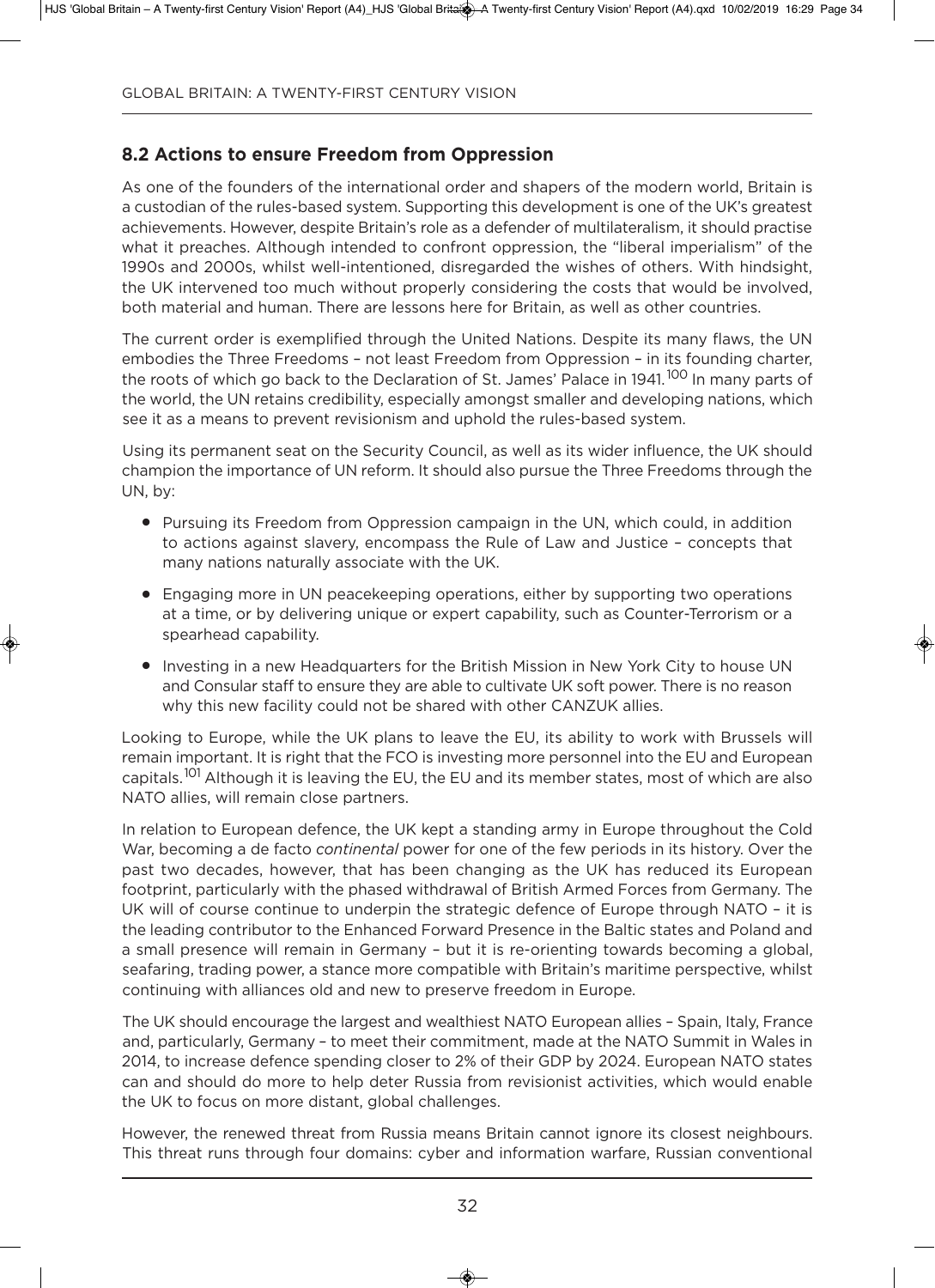military dominance of Eastern Europe, European-theatre missile dominance, and European-theatre tactical nuclear dominance.<sup>102</sup> Therefore, the UK should continue to invest in:

- A highly deployable British Army, with a larger reserve element and a significant expeditionary capability, to ensure that the UK is able to continue to fight wars far from home, particularly in defence of its exposed NATO allies in the event of a crisis. Deployability is also a form of deterrence.
- A Royal Air Force sufficient to achieve two aims: first, support troops and ships in overseas deployment – effectively a naval and army air arm – and second, a strategic air defence for the UK and NATO.<sup>103</sup> The importance of the ground and naval air support has been underestimated by the Royal Air Force, which has been historically dominated by fighter pilots. This is changing but should change more rapidly to ensure the RaF's relevance and therefore survival as an independent service. in addition, in keeping with the second objective, the RaF will need new systems to provide protection against new generations of missiles, including new anti-missile systems (including radar) as well as continued investment in cyber.

Finally, the UK should do more to fight oppression in Eastern Europe, particularly in Ukraine (see Box 4).

#### **box 4: the strategic significance of ukraine**

We believe that there is a powerful case for a significantly improved, upgraded integrated approach to Ukraine, as an example of how a joined-up UK global strategy could work.

In the East Slavic world - consisting of Russia, Belarus and Ukraine - Ukraine is the only state that resembles a functioning democracy.<sup>104</sup> As such, it is a "front line" nation in the battle between liberal democracy and authoritarianism. it is a country of some 45 million people, with a highly educated population – with high tech industries – which seeks to be part of the democratic world.

Whilst the UK spends money through international institutions, its ODA to Ukraine is small. Total spending for 2018-2019 financial year will be around £35.2 million, <sup>105</sup> an insignificant sum of money in terms of total "international development" expenditure, when Britain has provided over £2.7 billion for humanitarian work in the Syrian crisis since 2012 – equivalent to £386 million per vear.<sup>106</sup> While the UK may have a strong humanitarian mission in Syria, its strategic interest there is limited.

Given Ukraine's strategic significance, it is concerning how little the UK has done since the invasion by Russia in 2014. The purpose of an aid programme to Ukraine would not be primarily humanitarian work, but to develop the economic and political institutions of a democratic state. These would be governance programmes *with a strategic purpose* and hence allowed under our proposed new rules.

The UK should seek to coordinate policy more with Canada, which is heavily invested in Ukraine due to the influence of its Ukrainian diaspora (Canada's current Foreign Minister is partially of Ukrainian stock), the US and the EU. Within reason, the more the UK supports Ukraine, the more it deters Russian aggression. The more Britain equivocates, the more it encourages the Kremlin to invest in destabilising Ukraine.

## **8.3 actions to protect and project freedom of thought**

The UK and its democratic allies are in a global battle with authoritarian states to shape narratives and values around the world. it is a battle that democrats should aim to win rather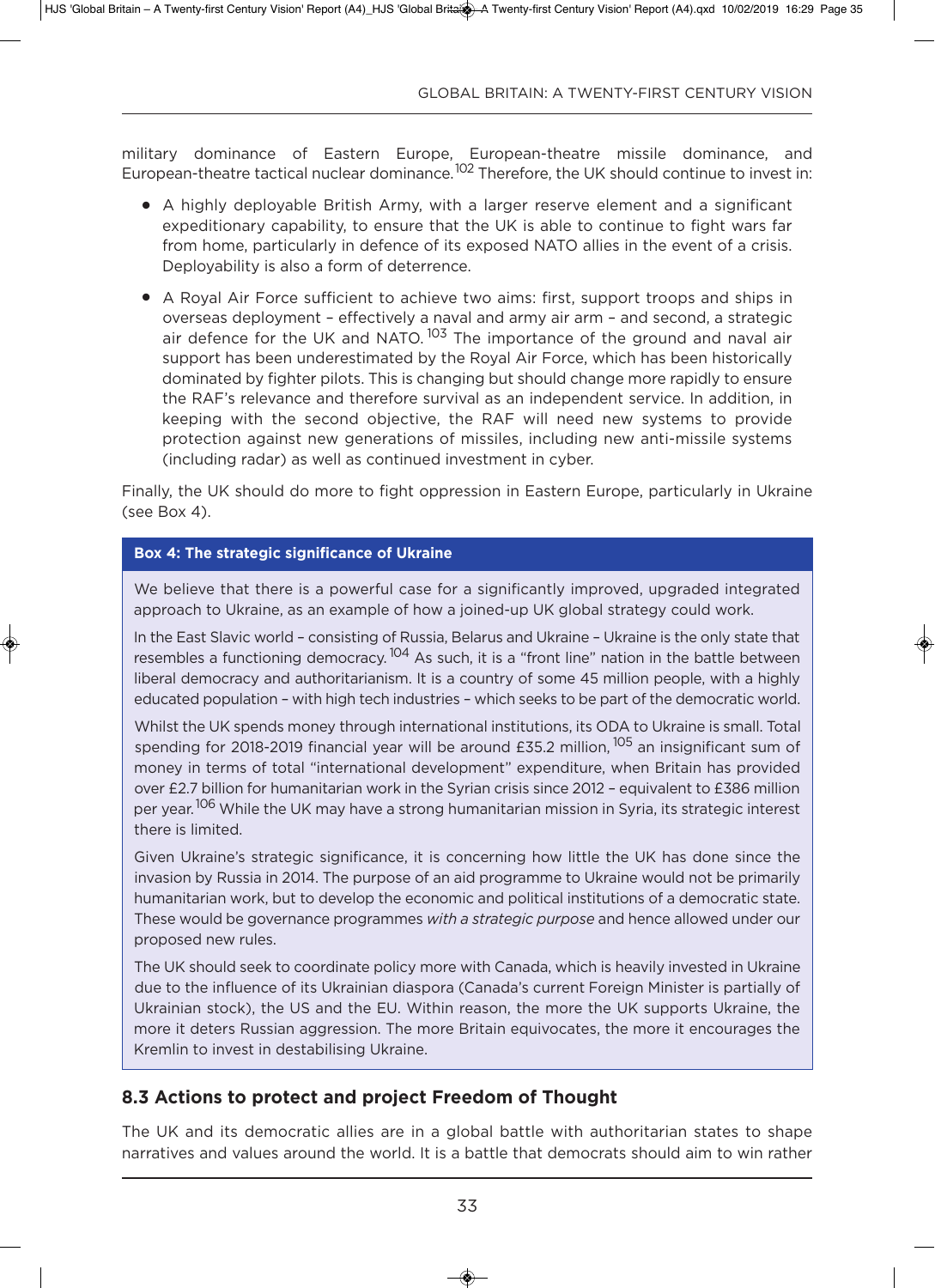than simply participate in. Britain has three instruments it could strengthen to promote Freedom of Thought:

**• The BBC World Service** is a unique platform for UK soft power. It is a remarkable institution – perhaps the most powerful tool of global influence on earth. Whilst it is *not* a voice for the UK government, it is a voice for British values. Every week, the BBC World Service reaches over 376 million people, projected to rise to over 500 million by 2022.<sup>107</sup> It talks to 16 million Egyptians, 13 million Iranians, 12 million Afghans and nine million Pakistanis per week.<sup>108</sup> Arguably, it is the greatest instrument the UK has in support of freedom of thought.

it is extraordinarily short-sighted that successive British governments have underfunded the BBC World Service – its budget was cut by 16% in 2010, just as broadcasters from authoritarian rivals were having money pumped into them.<sup>109</sup> This is particularly egregious given that the slick and better-funded propaganda outlets of the authoritarian, revisionist powers – such as Russia Today (RT), iran's PressTV and China's English language channels - are on the offensive, seeking to influence the citizens of less-developed countries.

Therefore, the BBC World Service should be expanded and provided with up to £1 billion annually to give it the power to compete against authoritarian rivals. it should be given the task of becoming the global broadcaster of integrity, continuing to set a benchmark standard in radio and establishing one in television to counter authoritarian state broadcasters. an extended and uplifted BBC World Service should be axiomatic for any integrated and coherent policy of overseas engagement. This would especially assume an uplift in BBC Russian, Chinese and Persian services.

**• The British Council** is an extraordinarily powerful vehicle for the projection of British culture in the broadest sense of the word, which encompasses not only "high" and "low" cultures – from Shakespeare to the Rolling Stones and Sherlock Holmes to Viz – but also legal, political and scientific cultures.

unfortunately, like the BBC World Service, the British Council has also declined in scale in recent years, from 196 offices operating in 2013 to 173 in 2018; meanwhile, China has ballooned from 320 Confucius institutes to 507, while Russia has more than doubled the presence of its Russkiy Mir Foundations from 82 to 171 over the same period.<sup>110</sup> While this says nothing of the quality of projection from those offices, it is more evidence that autocracies are on the march.

As part of the proposed National Global Strategy, the British Council should also receive an uplift in funding. it should be tasked with becoming a model of best practise for global cultural institutions. Whilst the (partial) self-funding model is important to deliver value for money, there are greater priorities than balancing the books.

**• The Marshall and Chevening Scholarship Programmes** give foreign students the opportunity to study in the uK and immerse themselves in Britain's open, liberal culture. There are 1,650 such Chevening Scholarships per year.<sup>111</sup> These are one-year graduate courses which can be taken at any uK institution. They should be increased in number, and extended to cover undergraduate programmes in exceptional cases, as well as doctoral courses where uK-based dissertations, especially in the field of science and medicine, could produce significant benefits for mankind. The UK should do the same with the Marshall Programme to support more US students here too. There are up to 50 per year currently.<sup>112</sup> Britain needs talented students, and if they study in the UK, they are likely to make it their home.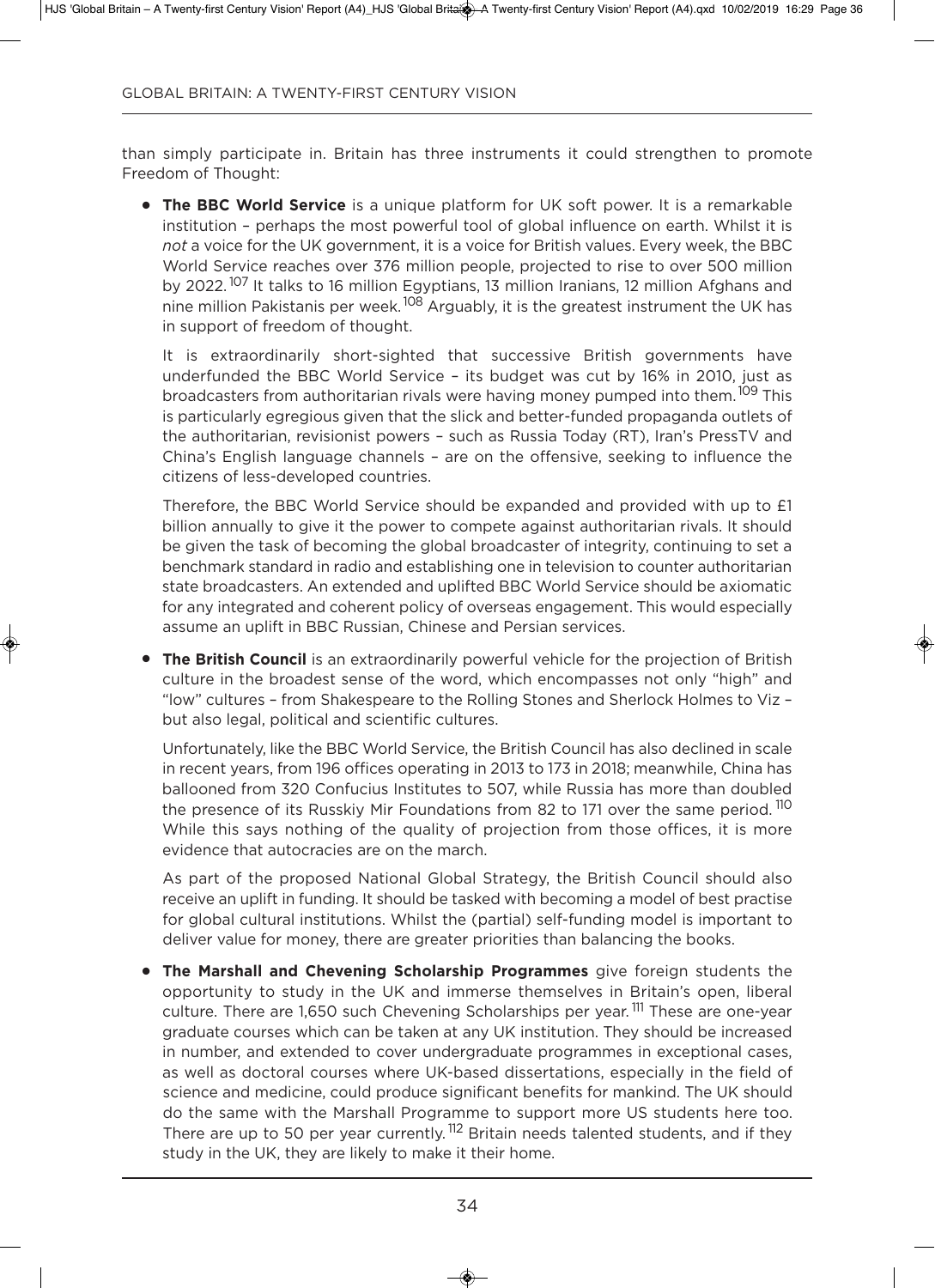Finally, global engagement does not start at Dover. As Box 5 shows, the UK's ability to project the Three Freedoms depends on the strengthening of the same freedoms – especially Freedom from oppression and Freedom of Thought – at home.

#### **box 5: Promoting national resiliency at home**

To promote and protect Freedom from oppression in the uK and to align our domestic and foreign policies, the UK should:

- Introduce better trafficking awareness policies in the National Health Service (NHS) and other public institutions. The global Slavery index estimates that there are 40.3 million victims of human trafficking, slavery and indentured labour globally. of those, 136,000 are in Britain. <sup>113</sup> Given its role as a public service, the NHS is perhaps most aware of the scale of the problem. One in eight NHS healthcare professionals know or suspect they have come in contact with a victim, rising to one in five in maternity services.<sup>114</sup>
- Prevent British soldiers from living in fear due to the potential for the misuse of law in the ethical service of their country. The UK Supreme Court has argued that there is a growing risk of extensive litigation – effectively "lawfare" – before and during conflict, leading to the "judicialisation" of war.<sup>115</sup> New protections are required to prevent the aggressive use of human rights legislation against British forces for political purposes.

On Freedom of Thought at home (and the threat of malign foreign influence) we suggest the UK:

- Develops a significantly greater understanding of the threats posed to free electoral systems by artificial intelligence, big data and cyber infiltration. Russia is already attempting to "weaponise" Artificial Intelligence.<sup>116</sup> This is especially important following the 2016 US presidential election and the theft by the Russian GRU intelligence agency of election data.<sup>117</sup> We suggest a UK Commission, perhaps one jointly sponsored with other nations (the US, Ukraine, Canada and Australia) to examine the dangers and opportunities of artificial intelligence and big data in both democracies and non-democratic states. The UK is in a strong position to lead the Artificial Intelligence debate, as it has a significant and growing Artificial Intelligence industry.
- Forms a small, permanent multi-agency group whose role would be to understand and expose threatening foreign subversive activities, both domestically and abroad.
- Establishes a Foreign Agents Act, listing the Public Relations agencies, reputation management firms, lobbyists, and others who work as agents for foreign states or their proxies. Both the US and Australia have introduced similar acts - the US in the 1930s and Australia in 2017.<sup>118</sup>
- Grants the Office of Communications greater powers. The Latvian government, for example, regularly highlights the negative content of Russian broadcasters based in london who spew out propaganda to the Baltic nations. Investigations take up to a year. Against the West, RT (formerly Russia Today) and Sputnik churn out a regular diet of anti-Western propaganda. RT and Sputnik should not be banned, but Britain should strengthen fines and rights of reply and ensure that oFCoM investigates broadcasters of knowingly fake or propagandistic news more quickly. a Counter Propaganda Bill is currently going through the uS Congress. Britain needs to consider the same. This would mandate a health warning be placed on broadcasters who do not have an independent editorial line.
- Pursues a more aggressive and assertive use of financial and legal powers, including Unexplained Wealth Orders (and use of the Magnitsky Amendment) to make the UK an unwelcoming environment for politicians who have stolen from, rather than served, their people.<sup>119</sup>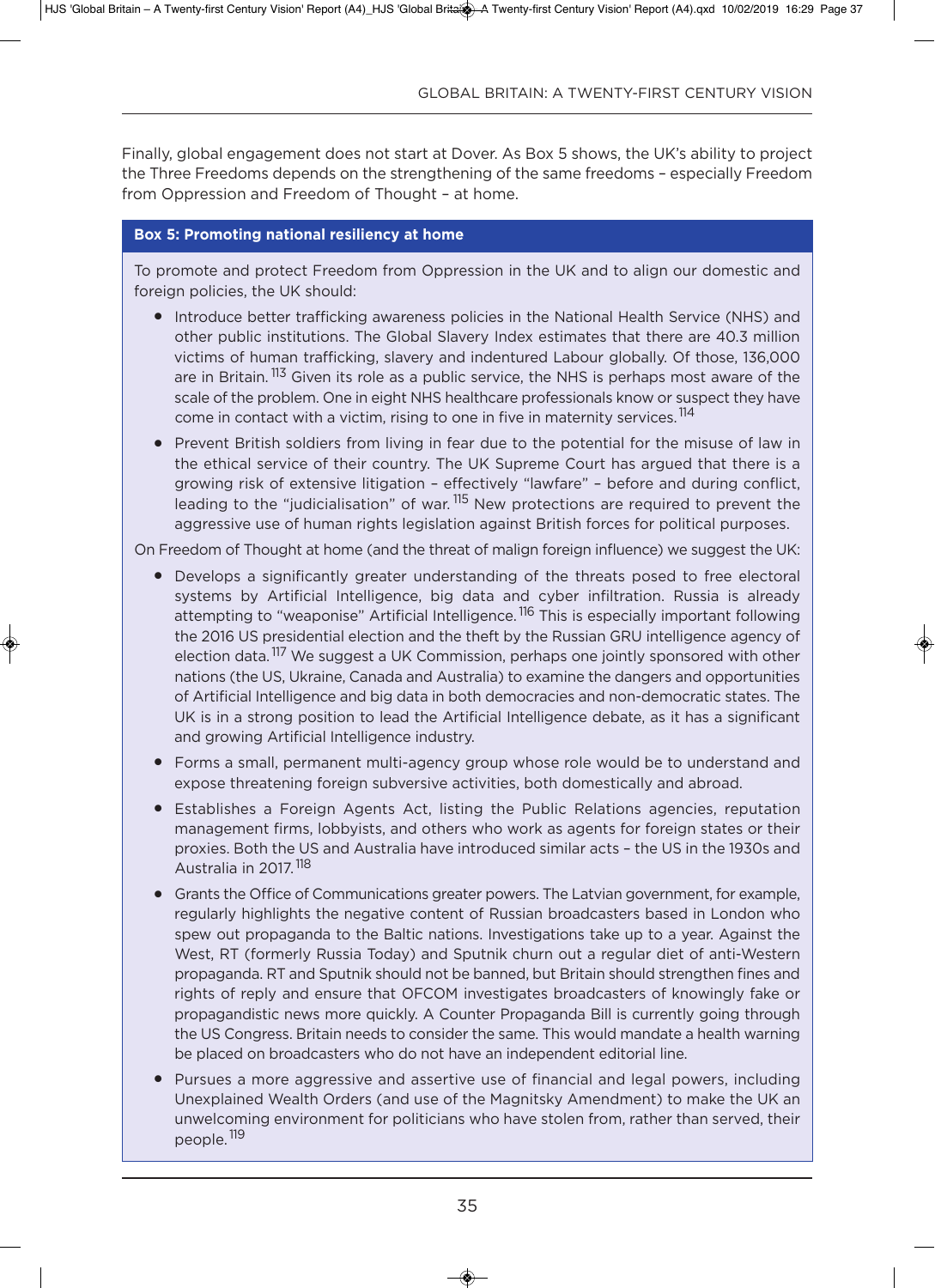- Sets up a Diaspora Global Advisory Council to advise the Foreign Secretary on how to empower diaspora communities in the UK to support and deepen Britain's relationships with nations throughout the world.<sup>120</sup>
- Updates British visa policy to prevent those who might harm Britain's reputation from visiting or migrating.<sup>121</sup> However, the UK should continue to attract students to study (both in universities and private schools), as well as those with advanced qualifications or unique skills. Britain should pursue, and is getting, a standard points-based visa system, albeit with the flexibility for the UK to remain an attractive destination for students and workers.

Whilst these recommendations are domestic, they send critical messages to friends and adversaries globally as to the British values system. The UK should be consistent in what it says and what it does.

However, although a domestic focus on national resiliency is necessary, it is no substitute for concerted and integrated global action. it is better to challenge the forces of protectionism, oppression and prejudice overseas than on the streets of the uK.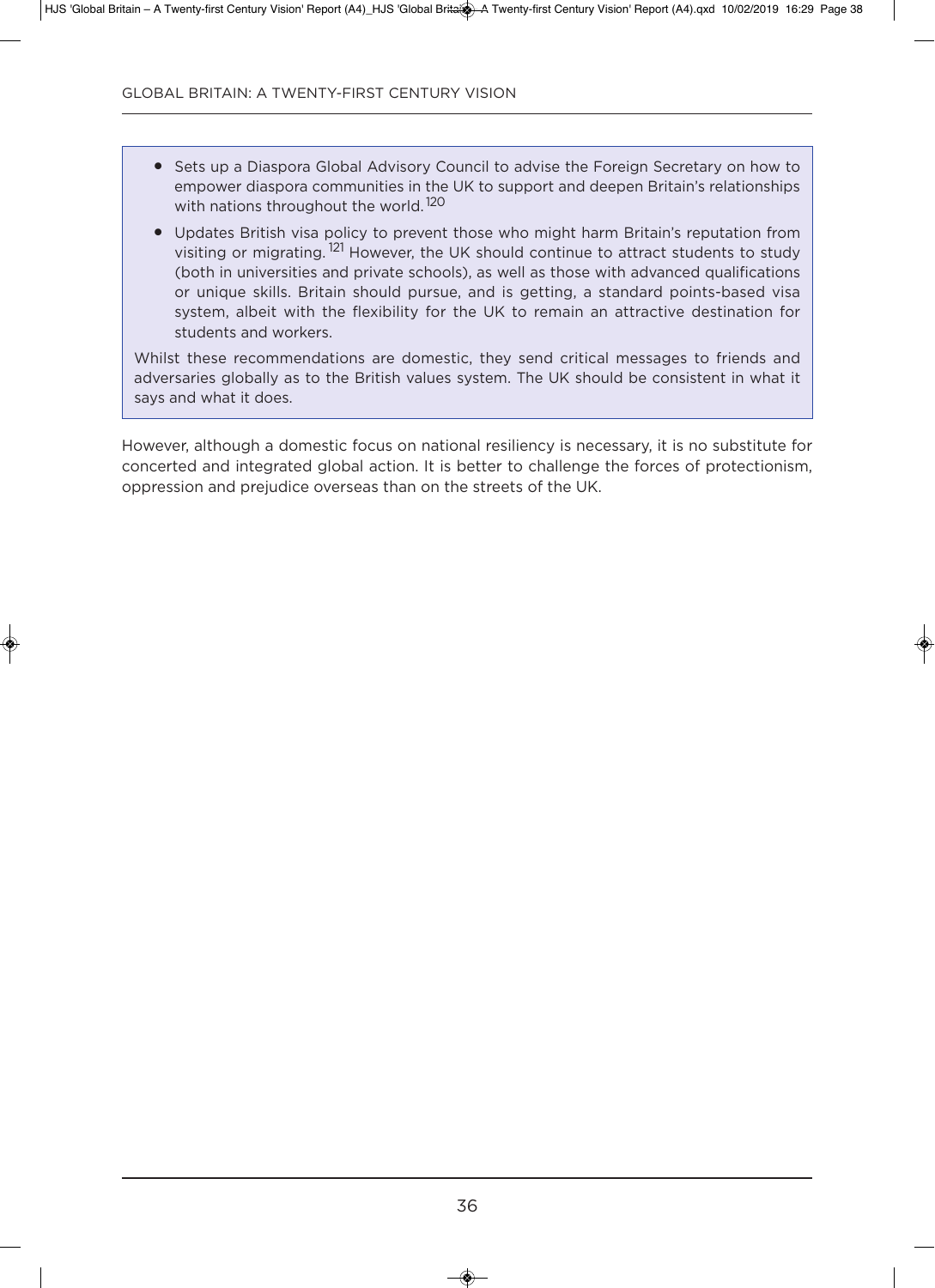# **9. ConClusion**

The uK has an extraordinary depth of relationships with so many parts of the world. Britain *is* global, through its history and trade, immigration and emigration, and ideas and intermarriage.

We have argued in this report that:

- Britain's aims should be aligned with ways and means in other words, the UK should use strategy. To develop strategy more effectively, Britain needs a National Strategy Council to produce a National Global Strategy, looking ten years ahead.
- Overall the UK has a proud history, and one which should inspire it to protect and promote the values of open and free societies. This is the inspiration behind the Three Freedoms: Freedom for Trade, Freedom from oppression, and Freedom of Thought.
- Integration between the departments of state helps deliver better policies that have a greater impact for Britain. With the Fusion Doctrine, the government is attempting to integrate more and this should be welcomed. However, more can be done. Therefore, DfID and DIT should be amalgamated into the FCO as agencies, following the model used in Australia and Canada.
- Integration at senior levels is not enough. Integration should take place at all levels. Therefore, ambassadors and high commissioners should have line management of all staff, regardless of department, and be responsible for developing integrated plans. Within teams there should be a single legal chain to speed decision-making, to prevent operations moving at the pace of the most risk averse government lawyers.
- There is an imbalance in overseas spending. Hence, the definition of UK funding for "international development" should be changed so that it can be used to support wider development goals as well as the UK's strategic interests. This assumes an uplift in spending for the FCO and the MoD, with the latter receiving an increase to as much as 3% of gdP.
- One of the UK's greatest assets is the BBC World Service. Whilst *not* a tool of government, it is a platform for British values. That is why it should be mandated to become the global broadcast of integrity on *all* major audio and visual platforms. Funding should be earmarked at up to £1 billion per annum.
- $\bullet$  The battle for the twenty-first century is, in part, a struggle between open and closed societies. Promoting democracy and liberal values abroad means ensuring their protection at home, which is why new ways to protect freedom, democracy and freedom of thought in the UK are required.
- Finally, Global Britain should reach out to all the nations in the world, especially to the Commonwealth nations of Australia, Canada and New Zealand to form a new CANZUK alliance.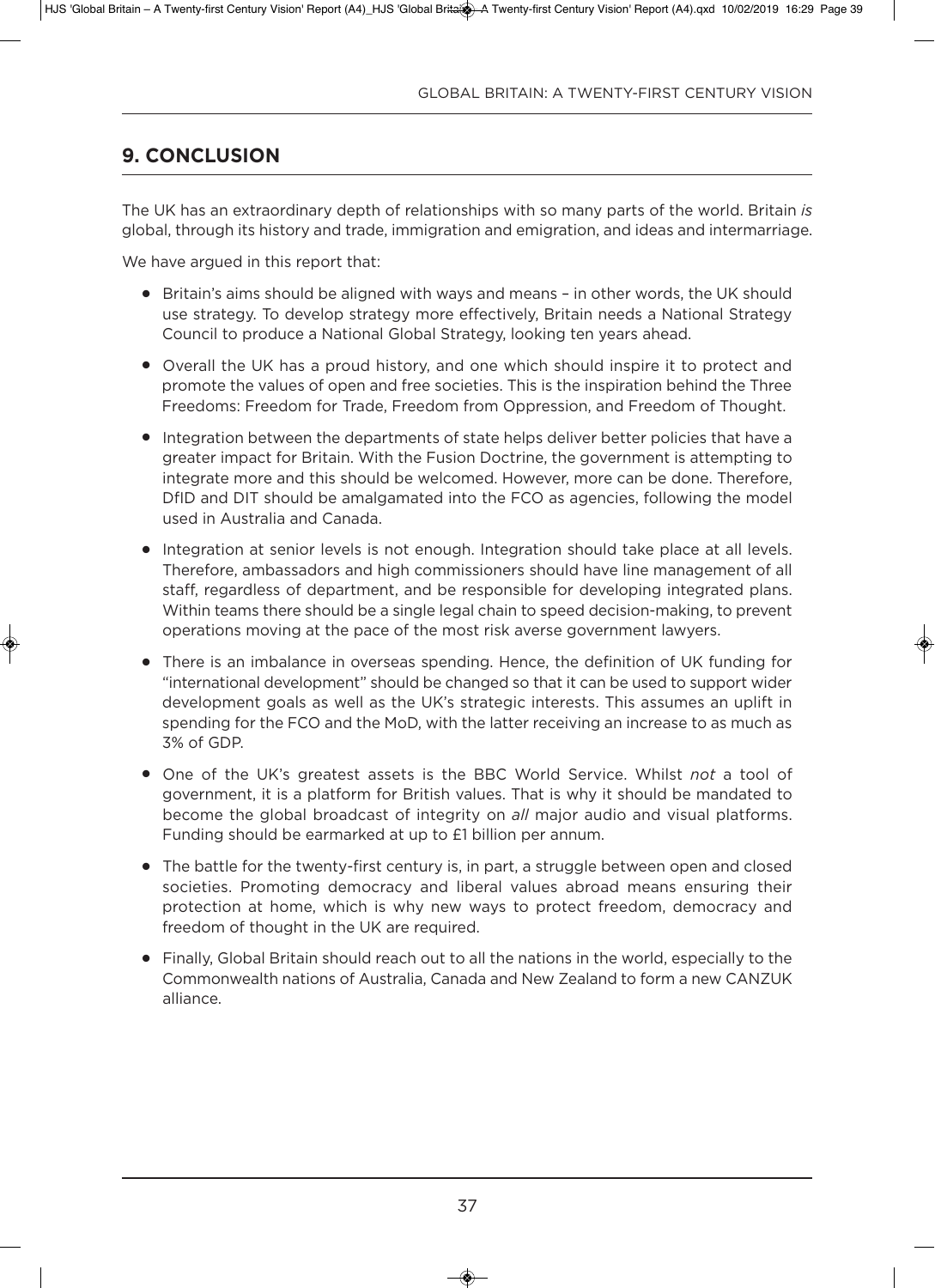## **enDnotes**

- <sup>1</sup> May, T., 'Britain after Brexit: a Vision of a global Britain', *CCHQ Press*, 2 october 2016, available at: http://press.conservatives.com/post/151239411635/prime-minister-britain-after-brexit-a-vision-of, last visited: 28 January 2019.
- <sup>2</sup> Johnson, B., 'Beyond Brexit: a Global Britain', *Gov.uk*, 2 December 2016, available at: https://www.gov.uk/government/speeches/ beyond-brexit-a-global-britain, last visited: 28 January 2019.
- <sup>3</sup> For example, see: 'global Britain', *House of Commons: Foreign Affairs Committee* (2018), available at: https://publications.parliament.uk/pa/cm201719/cmselect/cmfaff/780/780.pdf, last visited: 28 January 2019, p.5.
- <sup>4</sup> Macdonald, S., oral evidence in 'FCo budget and capacity, and annual Report 2017-18', *House of Commons: Foreign Affairs Committee* (2018), available at: http://data.parliament.uk/writtenevidence/committeeevidence.svc/evidencedocument/foreignaffairs-committee/fco-budget-and-capacity-and-annual-report-201718/oral/92448.html, last visited: 9 January 2019.
- <sup>5</sup> Government departments argue that they are developing a more integrated approach through the Fusion Doctrine and, consequently, that the UK is moving towards a national grand strategy - of sorts. Whilst the 2015 National Security Strategy and Strategic Defence and Security Review and the 2017 National Security Capability Review do cover economic prosperity, soft power, aid and influence, they remain primarily security-focused documents. it is also true that whilst there are complementary government strategies - the Industrial Strategy (with international elements), the Export Strategy, etc - the UK still lacks an overarching grand strategy.
- <sup>6</sup> 'Foreign Secretary announces 250 new diplomatic roles and ten new sovereign missions overseas', *Gov.uk*, 21 March 2018, available at: https://www.gov.uk/government/news/foreign-secretary-announces-250-new-diplomatic-roles-and-tennew-sovereign-missions-overseas, last visited: 31 January 2019.
- $7$  As part of this review, the authors have talked to over two dozen individuals from think tanks, the FCO, the MoD and other departments. We have also examined many foreign national and security strategies, as well as the UK's Global Strategic Trends, UK Defence Doctrine and the National Security Capability Review. We have also read the House of Lords' excellent 2014 "Persuasion and Power in the Modern World", and works by the Henry Jackson Society, the British Foreign Policy group, Policy Exchange and speeches by the Secretaries of State for Foreign Affairs, Defence, International Development and International Trade. See: 'Voennaya Doktrina Rossiiskoi Federatsii' (Military Doctrine of the Russian Federation), *Russian Federation* (2015), available at: http://kremlin.ru/events/president/news/47334, last visited: 10 January 2019; 'Kontseptsiya vneshney politiki Rossiyskoy Federatsii' (Foreign Policy Concept), *Russian Federation: Ministry of Foreign Affairs* (2016), para. 4, available at: http://www.mid.ru/foreign\_policy/news/-/asset\_publisher/ cKnonkJe02Bw/content/id/2542248, last visited: 10 January 2019; 'natsionalnoi Bezopasnosti Rossiskoi Federatsii' (national Security Strategies), *Russian Federation* (2017), article 12, p.4, available at: http://static.kremlin.ru/media/events/files/ru/l8iXkR8XLAtxeilX7JK3XXy6Y0AsHD5v.pdf last visited: 10 January 2019; 'doktrina informatsionnoi Bezopasnosti Rossiskoi Federatsii' (doctrine of information Security), *Russian* Federation (2016), pp.5-6, available at: http://publication.pravo.gov.ru/Document/View/0001201612060002?index= 1&rangeSize=1, last visited: 10 January 2019; 'Foreign Policy White Paper', *Australian Government* (2017), available at: https://www.fpwhitepaper.gov.au/foreign-policy-white-paper, last visited: 24 november 2018; 'global Strategic Trends', 6th ed., *Ministry of Defence* (2018), available at: https://assets.publishing.service.gov.uk/government/uploads/system/uploads/ attachment\_data/file/754732/GST6\_Web\_Version\_v2.pdf, last visited: 28 January 2019; 'UK Joint Defence Doctrine 0-01: uK defence doctrine', *Ministry of Defence* (2014), available at: https://assets.publishing.service.gov.uk/government/uploads/ system/uploads/attachment\_data/file/389755/20141208-JdP\_0\_01\_ed\_5\_uK\_defence\_doctrine.pdf, last visited: 28 January 2019; 'national Security Capability Review', *HM Government* (2018), available at: https://assets.publishing.service.gov.uk/ government/uploads/system/uploads/ attachment\_data/file/705347/6.4391\_Co\_national-Security-Review\_web.pdf, last visited: 10 december 2018; 'Persuasion and Power in the Modern World', *House of Lords: Select Committee on Soft Power* and the UK's influence (2014), available at: para. 241-243; Rogers, J., 'Towards "Global Britain": Challenging the New Narratives of National Decline', *The Henry Jackson Society* (2017), available at: https://henryjacksonsociety.org/publications/towardsglobal-britain-challenging-the-new-narratives-of-national-decline/, last visited: 14 January 2019; Cargill, T., 'The Price of Freedom?', *British Foreign Policy Group* (2018), available at: http://bfpg.co.uk/wp-content/uploads/2018/05/The-Price-of-Freedom.pdf, last visited: 14 January 2019; Elefteriu, G., 'A Question of Power', *Policy Exchange* (2018), available at: https://policyexchange.org.uk/wp-content/uploads/2018/11/a-Question-of-Power-net-assessment-gabriel-elefteriu-Policyexchange-november-2018.pdf, last visited: 14 January 2019; Johnson, B., 'Beyond Brexit: a global Britain', *Gov.uk*, 2 december
- 2016; Hunt, J., Speaking at the Bright Blue Christmas Event, London, 17 December 2018; Williamson, G., 'Modernising Defence Programme - Update, 18 December 2019', *Gov.uk*, available at: https://www.gov.uk/government/speeches/modernisingdefence-programme-update, last visited: 14 January 2019.
- <sup>8</sup> Hunt, J., '34th Fullerton lecture: Britain's role in a post-Brexit world', *International Institute for Strategic Studie*s, 2 January 2019, available at: https://www.iiss.org/events/2019/01/fullerton-lecture-britain-role- post-brexit-world, last visited: 30 January 2019.
- <sup>9</sup> For Royal Navy assets, see: Hochschild, A., *Bury the Chains: Prophets and Rebels in the Fight to Free an Empire's Slaves*, (New york: Houghton Mifflin Harcourt, 2005), p. 310. For West african Squadron data, see: 'Chasing Freedom information Sheet', *Royal Naval Museum*, available at: https://web.archive.org/web/20070927230848/http://www.royalnavalmuseum.org/visit\_ see\_victory\_cfexhibition\_infosheet.htm, last visited: 29 January 2019.
- <sup>10</sup> Notwithstanding the appalling losses of the people of the Soviet Union, it is worth noting that the Soviet government began the Second World War as an ally of Nazi Germany.
- <sup>11</sup> Rudd, K., oral evidence in 'China and the international rules-based system', *House of Commons: Foreign Affairs Committee* (2018), available at: http://data.parliament.uk/writtenevidence/committeeevidence.svc/evidencedocument/foreign-affairscommittee/china-and-the-international-rulesbased-system/oral/92532.html, last visited: 10 December 2018.
- <sup>12</sup> Patten, C., 'oral evidence: China and the international rules-based system' *House of Commons: Foreign Affairs Committee* (2019), available at: http://data.parliament.uk/writtenevidence/committeeevidence.svc/evidencedocument/foreign-affairscommittee/china-and-the-international-rulesbased-system/oral/94798.html, last visited: 15 January 2019, Q143.
- <sup>13</sup> Orwell, G., *England Your England* (London: Penguin Classics, 2017 [1941]).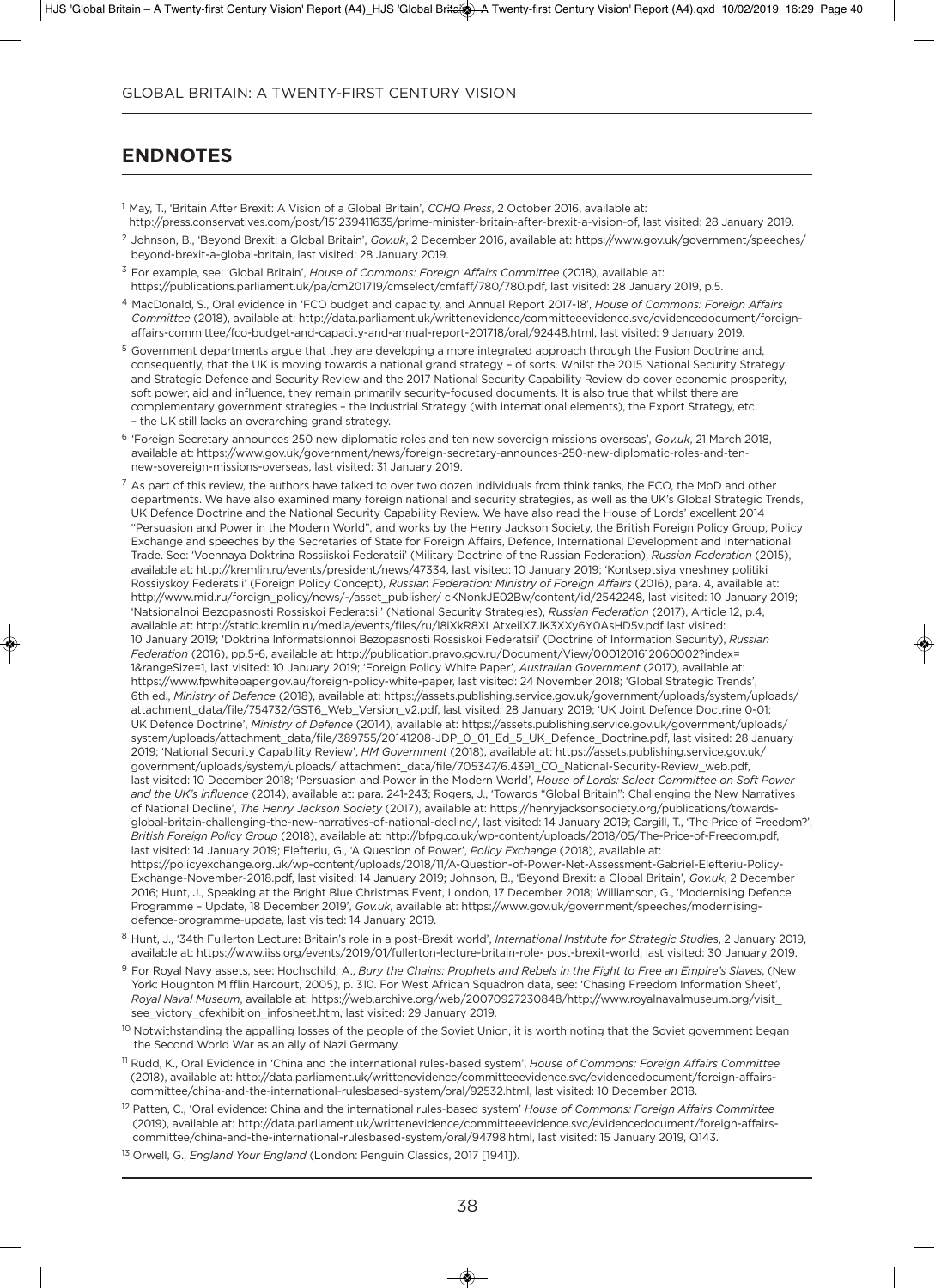- <sup>14</sup> In 2018, Sir Simon McDonald, the Head of the Diplomatic Service, and Sir John Major, a former Prime Minister, both defined the UK either as "medium-sized" or a "middle-sized, middle-ranking" nation. See: Maddox, D., 'Don't belittle Britain! Tory MP lays into top mandarin over comments on post-Brexit future', *Daily Mail*, 5 June 2018, available at: https://www.express.co.uk/news/ uk/969393/Brexit-news-bob-seely- isle-of-wight-conservative-mp-simon-mcdonald-medium-sized-nation, last visited: 30 December 2018 and Major, J., 'I have made no false promises on Brexit - I'm free to tell you the truth', The Guardian, 16 october 2018, available at: https://www.theguardian.com/commentisfree/2018/oct/16/false-promises- brexit-john-major, last visited: 30 December 2018.
- <sup>15</sup> Rogers, J., 'Audit of Geopolitical Capability: An Assessment of Twenty Major Powers', *The Henry Jackson Society* (2019), available at: https://henryjacksonsociety.org/wp-content/uploads/2019/01/HJS-2019-audit-of-geopolitical-Capability-Report-web.pdf, last visited: 29 January 2019.
- <sup>16</sup> ibid., p.29.
- <sup>17</sup> ibid., p.31.
- $18$  lhid. n.32.
- <sup>19</sup> 'GNP, Atlas Method (current US\$)', *World Bank*, 2017, available at: https://data.worldbank.org/indicator/NY.GNP.ATLS.CD? year\_high\_desc=true, last visited: 29 January 2019.
- <sup>20</sup> 'Global Wealth Databook 2018', *Credit Suisse Research Institute* (2018), available at: https://www.credit-suisse.com/media/ assets/corporate/docs/about-us/research/publications/global-wealth-databook-2018.pdf, last visited: 29 January 2019, p.150.
- <sup>21</sup> Rogers, J., 'Audit of Geopolitical Capability: An Assessment of Twenty Major Powers' (2019), p.33.
- <sup>22</sup> 'university Rankings 2019', *Times Higher Education*, 2018, available at: https://www.timeshighereducation.com/world-universityrankings/2019/world-ranking#!/page/0/length/25/sort\_by/rank/sort\_order/asc/cols/stats, last visited: 30 January 2019.
- <sup>23</sup> '2018 Social Progress index', *Social Progress Imperative*, 2018, available at: https://www.socialprogress.org/, last visited: 10 December 2018.
- <sup>24</sup> Rogers, J., 'Audit of Geopolitical Capability: An Assessment of Twenty Major Powers' (2019), p.35.
- <sup>25</sup> IHS Markit, *Jane's Fighting Ships 2018-2019* (IHS Global Limited, 2018).
- <sup>26</sup> Hope, C., 'Britain to become "true global player" post-Brexit with military bases in South East Asia and Caribbean, says Defence Secretary', *Telegraph on Sunday*, 30 december 2018, available at: https://www.telegraph.co.uk/politics/2018/12/29/britainbecome-true-global-player-post-brexit-new-military-bases/, last visited: 7 January 2019.
- <sup>27</sup> The international institute for Strategic Studies, *The Military Balance 2018: The Annual Assessment of Global Military Capabilities and Defence Economics* (abingdon: Routledge, 2018), pp.503-504.
- <sup>28</sup> Rogers, J., 'Audit of Geopolitical Capability: An Assessment of Twenty Major Powers' (2019), p.37.
- <sup>29</sup> This comment has also been made in: 'Delivering Global Britain: FCO Skills', *House of Commons: Foreign Affairs Committee* (2018), available at: https://publications.parliament.uk/pa/cm201719/cmselect/cmfaff/ 1254/1254.pdf, last visited: 10 december 2018, Conclusion para 1, op.23.
- <sup>30</sup> For the purposes of this document, "hard" power is generally seen as coercive power, be it military power or economic sanctions, for example. "Soft" power is generally defined as those powers or values which attract others. There is a complex interplay of the two, as when, for example, information operations/ propaganda is used to incite violence. The intelligent combination of different forms of 'hard' and 'soft' power has sometimes been referred to as "smart" power. Smart power implies an integration of the tools of state power to become more than the sum of their parts. For more on these terms, see: Nye, J., *Bound to Lead: The Changing Nature of American Power* (york: Basic Books, 1990); nye, J., *Soft Power: The Means to Success in World Politics* (new york: Public affairs, 2004); nye, J., *The Future of Power* (new york: Public affairs, 2011).
- <sup>31</sup> Jones, S., 'Home office seizes overseas counterterror role', *Financial Times*, 29 March 2016, available at: https://www.ft.com/ content/279c262e-f5c9-11e5-803c-d27c7117d132, last visited: 10 December 2018.
- 32 This fear was expressed by Defence Secretary Mattis in a letter to UK Defence Secretary of State, Gavin Williamson. See: 'US defence secretary intervenes in uK military budget row', *The Guardian*, 2 July 2018, available at: https://www.theguardian.com/ politics/2018/jul/02/us-defence-secretary-james-mattis- uk-military-spending, last visited: 9 January 2019.
- <sup>33</sup> See: Payne, S., 'Where should Britain go post-Brexit? eight foreign secretaries respond', *FT Weekend Magazine*, 11 January 2019, available at: https://www.ft.com/content/3d8451c4-13a2-11e9-a581-4ff78404524e, last visited: 11 January 2019.
- <sup>34</sup> 'national Security Capability Review', *HM Government* (2018), pp.10-11.
- <sup>35</sup> Singer, P., 'is Violence History?', review of *The Better Angels of our Nature* by Steven Pinker, *New York Times*, 6 october 2011, available at: https://www.nytimes.com/2011/10/09/books/review/the-better-angels-of-our-nature-by-steven-pinkerbook-review.html, last visited: 28 January 2019.
- <sup>36</sup> 'Freedom in the World: Country Status Distribution, 1973-2018', *Freedom House*, 2018, available at: https://freedomhouse.org/ sites/default/files/Country%20Status%20Distribution%20FIW1973-2018.xlsx, last visited: 28 January 2019.
- <sup>37</sup> 'gni per capita, atlas method (current uS\$)', *World Bank*, 2017, available at: https://data.worldbank.org/indicator/ NY.GNP.PCAP.CD?end=2017&start=1962, last visited: 28 January 2019.
- 38 Hunt, J., Speaking at the Bright Blue Christmas Event, London, 17 December 2018.
- <sup>39</sup> See: 'Freedom in the World: Country and Territory Ratings and Statuses, 1973-2018 [excel Table]', *Freedom House*, 2018, available at: https://freedomhouse.org/sites/default/files/Country%20and%20Territory%20Ratings%20and%20Statuses %20FiW1973-2018.xlsx, last visited: 28 January 2019.
- 40 'Modernising Defence Statement', *Gov.uk*, 18 December 2019, available at: https://www.gov.uk/government/speeches/ modernising-defence-programme-update.
- <sup>41</sup> Carter, N., 'Dynamic Security Threats and the British Army', *Royal United Services Institute*, 22 January 2018, available at: https://rusi.org/event/dynamic-security-threats-and-british-army, last visited: 15 January 2019.
- <sup>42</sup> For reference, see Seely, R., 'defining Contemporary Russian Warfare', *The RUSI Journal*, 162.1 (2017), p.42 and Seely, R. and alya Shandra, 'The toolkit for Kremlin's new warfare', *The Times*, 2 april 2018, available at: https://www.thetimes.co.uk/ article/the-toolkit-for-kremlin-s-new-warfare-6kthqgd7t, last visited: 16 January 2019.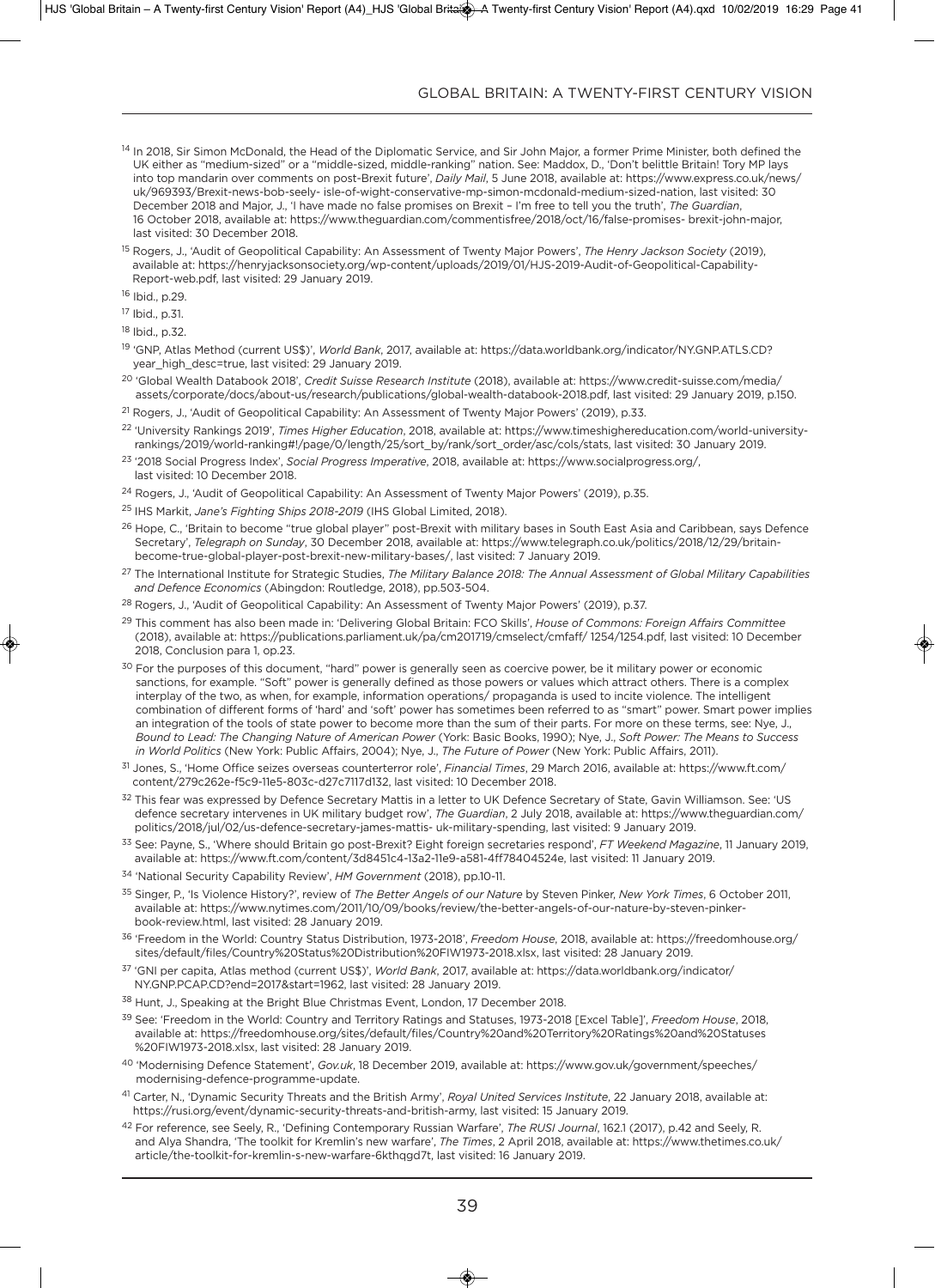- 43 "The easiest way to disarm an opponent's ideological arsenal is to deny them the advantage of accessing their own arsenal, while simultaneously ensuring continuous and unimpeded access to it yourself. This is reminiscent of the aim of contemporary cyber warfare. Both Russia's direct and/or proxy anti-hegemonic action is to be thought of in this context, with the latter meaning essentially the establishment of, or lending support to, local 'spoilers' on the ground. These spoilers can take the form of marginalised radical right and left parties but also corrupt and captured business and political elites, as well as 'expert' communities… or 'useful idiots'… thus helping proxy spoilers exploit local discontents. More aggressive forms of anti-hegemonic offensive include official anti-narratives in Russia's domestic and international discourses, and covert strategic communication means, such as 'hybrid trolling', i.e. the use of online spoilers to generate negative narratives to pollute an adversary's own hegemonic chain." Rogers, J. and andriy Tyushka, ''Hacking' into the West: Russia's 'anti-hegemonic' drive and the Strategic narrative offensive', *Defence Strategic Communications*, 2 (2017), p.49. For examples, see: 'What Facebook did to american democracy', *The Atlantic*, 12 october 2017, available at: https://www.theatlantic.com/technology/archive/2017/10/ what-facebook-did/542502/, last visited: 16 January 2019; 'Russian propaganda may have been shared hundreds of millions of times, new research says', *The Washington Post*, 5 october 2017, available at: https://www.washingtonpost.com/news/ the-switch/wp/2017/10/05/russian-propaganda-may-have-been-shared-hundreds-of-millions-of-times-new-research-says/ ?noredirect=on&utm\_term=.bd717a9f9ed8, last visited: 16 January 2019; 'The agency', *The New York Times Magazine*, 2 June 2015, available at: https://www.nytimes.com/2015/06/07/magazine/the-agency.html?\_r=0, last visited 16 January 2019.
- <sup>44</sup> See: Seely, R., 'a definition of Contemporary Russian Conflict: How does the Kremlin Wage War?', *The Henry Jackson Society* (2018), available at: http://henryjacksonsociety.org/wp-content/uploads/2018/06/a-definition-of-Contemporary-Russian-Conflict-new-branding.pdf, last visited: 10 December 2018.
- <sup>45</sup> 'Voennaya doktrina Rossiiskoi Federatsii' (Military doctrine of the Russian Federation), *Russian Federation* (2015); 'Kontseptsiya vneshney politiki Rossiyskoy Federatsii' (Foreign Policy Concept), *Russian Federation: Ministry of Foreign Affairs* (2016), para.4; 'natsionalnoi Bezopasnosti Rossiskoi Federatsii' (national Security Strategies), *Russian Federation* (2017), article 12, p.4; 'doktrina informatsionnoi Bezopasnosti Rossiskoi Federatsii' (doctrine of information Security), *Russian Federation* (2016), pp.5-6.

<sup>46</sup> 'Voennaya Doktrina Rossiyskoy Federatsii' (Military Doctrine of the Russian Federation), *Russian Federation* (2015), Article 15 a), p.7.

- <sup>47</sup> liang, Q. and Xiansui, W., *Unrestricted Warfare* (Beijing: Pla literature and arts Publishing House, February 1999).
- <sup>48</sup> See: Hemmings, J. and Rogers, J., 'The South China Sea: Why it matters to "global Britain"', *The Henry Jackson Society* (2019), available at: https://henryjacksonsociety.org/publications/ the-south-china-sea-why-it-matters-to-global-britain/, last visited: 31 January 2019.
- 49 Seelv. R., 'Williamson is right. China and Huawei are threats to our security', Conservative Home, 20 December 2018, https://www.conservativehome.com/platform/2018/12/bob-seely-williamson-is-right-china-and-huawei-are-threatsto-our-security.html, last visited: 31 January 2019.
- <sup>50</sup> See, for example: Hamilton, C., *Silent Invasion: China's Influence in Australia* (london: Hardie grant Books: 2018).
- <sup>51</sup> See, for example, the two indictments thus far from Robert Mueller's investigation into Russian links to the 2016 Trump presidential campaign: 'Mueller indictment against 12 Russian spies for DNC hack', *Vox*, 13 July 2018, available at: https://www.vox.com/2018/7/13/17568806/mueller-russia-intelligence-indictment-full-text, last visited: 10 december 2018.
- <sup>52</sup> according to Freedom House, there are 146 "Free" and "Partly Free" countries in the world in 2018, compared to 49 that are considered "Not Free". To find data, see: 'Freedom in the World: Country Status Distribution, 1973-2018 [Excel Table]', *Freedom House*, 2018.
- 53 For more on strategy formulation, see the US Army War College's guide: Bartholomees, Jr., J. B. (ed.), 'US Army War College Guide to National Security Issues, Volume I: Theory of War and Strategy, 5th ed., (Carlisle: Strategic Studies Institute, US Army War College, 2012), available at: https://ssi.armywarcollege.edu/pubs/display.cfm?pubID=1109, last visited: 28 January 2019.
- 54 Bershidisky, L., 'The UK's New Warfare Doctrine Looks Familiar', *Bloomberg*, 29 March 2018, available at: https://www.bloomberg.com/opinion/articles/2018-03-29/the-u-k-s-new-fusion-strategy-looks-familiar, last visited: 10 December 2018.
- <sup>55</sup> "Securitisation" refers to a situation whereby a country defines increasingly more issues as security threats, to the extent that they begin to override all other foreign policy considerations. For more on the original concept, see: Waever, O., 'Securitization and Desecuritisation', in Lipschutz, R. D., *On Security* (New York City: Columbia University Press, 1995).
- <sup>56</sup> 'establishment of a national Security Council', *National Archives*, 12 May 2010, available at: https://webarchive.nationalarchives.gov.uk/20130102185915/http://www.number10.gov.uk/news/establishment-of-a-nationalsecurity-council/, last visited: 31 January 2019.
- 57 Although the National Security Council aims to "ensure that ministers consider national security in the round and in a strategic way", it is nevertheless security-focused. it addresses four groups of security- related matters: 1. Threats, hazards, resilience and contingencies; 2. nuclear deterrence and security; 3. Matters relating to implementing the Strategic defence and Security Review and National Security Strategy (including cyber matters); and 4. Cross-government funds. See: 'National Security Council', *Gov.uk*, 2019, available at: https://www.gov.uk/government/groups/national-security-council, last visited: 31 January 2019.
- <sup>58</sup> For a succinct overview of the Belt and Road initiative, see: Hillman, J. e., 'How Big is China's Belt and Road?', *Centre for Strategic and International Studies*, 3 april 2018, available at: https://www.csis.org/analysis/how-big-chinas-belt-and-road, last visited: 31 January 2019.
- 59 As has also been argued by former Foreign Secretary Boris Johnson and the current head of the Foreign Affairs Committee, Tom Tugendhat. See: 'Boris Johnson calls for UK's aid department to be closed', Financial Times, 11 January 2019, available at: https://www.ft.com/content/03bb726a-157d-11e9-a581- 4ff78404524e, lasted visited: 15 January 2019; Tugendhat, T., 'Tom Tugendhat on defending the Rules', *Royal United Services Institute*, 29 May 2018, available at: https://rusi.org/event/tomtugendhat-defending-rules, last visited: 15 January 2019.

<sup>60</sup> 'one HMg overseas', *National Audit Office* (2015), available at: https://www.nao.org.uk/wp-content/uploads/2015/03/one-HMg-overseas.pdf, last visited: 31 January 2019, p.4.

 $61$  lbid., p.8.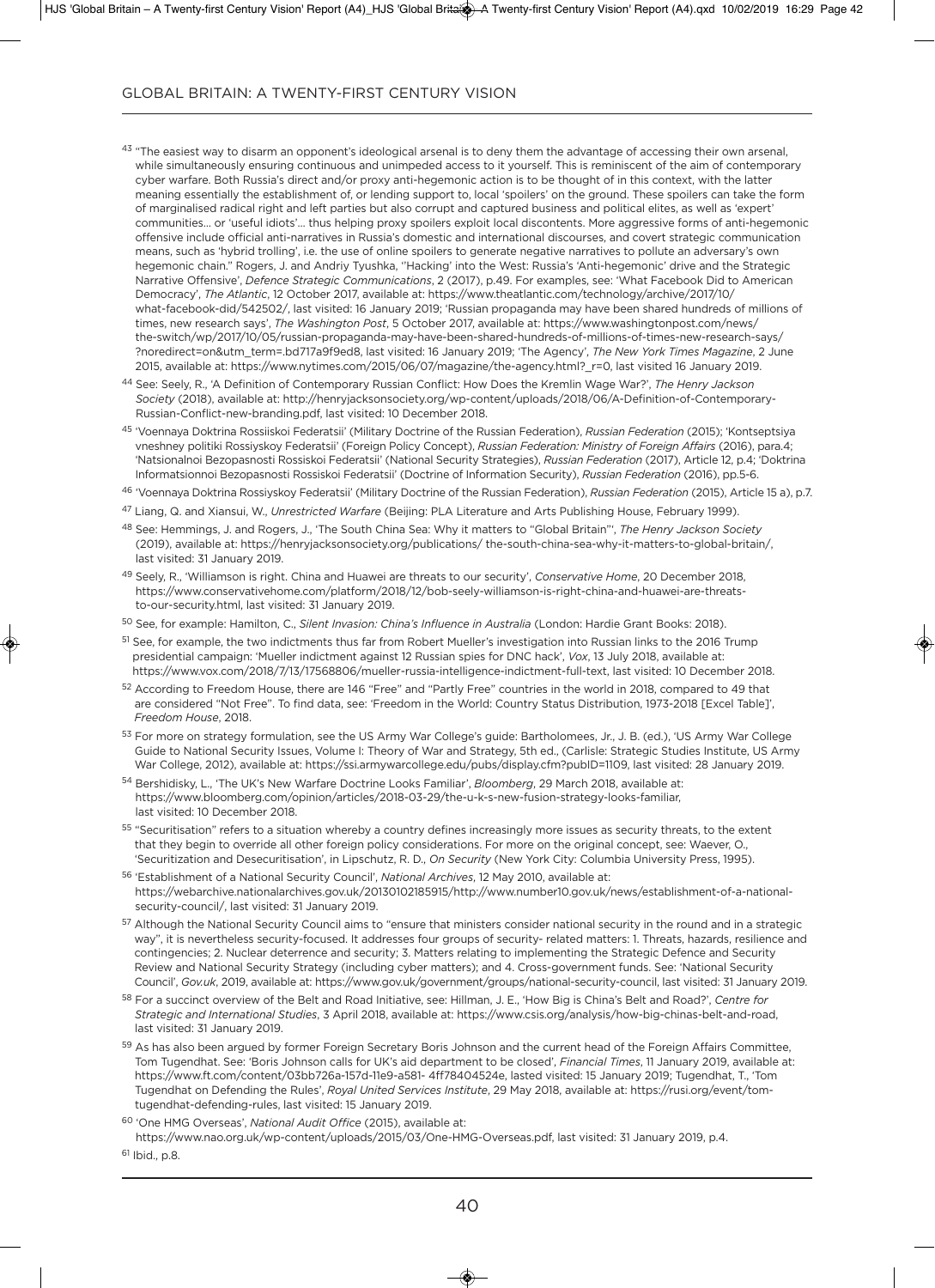- $62$  The problems caused by excessive legalese have been documented by: Tugendhat, T. and Croft L., 'The Fog of Law: an introduction to the legal erosion of British fighting power ', *Policy Exchange* (2013), available at: https://policyexchange.org.uk/ wp-content/uploads/2016/09/the-fog-of-law.pdf,last visited: 25 november 2018.
- <sup>63</sup> 'one HMg overseas', *National Audit Office* (2015), p.8.
- 64 According to data from the Organisation for Economic Cooperation and Development, UK spending on ODA as a percentage of gni increased by 22.5% from 2010 to 2017, or from 0.57% to 0.7% of gni. See: 'net oda – united Kingdom', *Organisation for Economic Cooperation and Development*, 2017, available at: https://data.oecd.org/oda/net-oda.htm, last visited: 3 February 2019. Meanwhile, according to NATO figures, UK defence spending as a percentage of real GDP fell by 14.5% over the same period, from 2.48% to 2.12% of real gdP. See: 'defence expenditure of naTo Countries (2010-2017)', *North Atlantic Treaty Organisation* (2017), available at: https://www.nato.int/nato\_static\_fl2014/assets/pdf/pdf\_2017\_06/20170629\_170629 pr2017-111-en.pdf, last visited: 3 January 2019, p.8.
- 65 'International Development (Official Development Assistance Target) Act 2015', *HM Stationary Office Ltd* (2015), available at: http://www.legislation.gov.uk/ukpga/2015/12/pdfs/ukpga\_20150012\_en.pdf, last visited: 3 February 2019.
- 66 One example includes DfID funding for a "Girl Band" called "Yegna" in Ethiopia, to help promote women's rights. This was due to receive £5.2 million from the British taxpayer between 2015-2018, in addition to the £4 million it received from 2011-2015. After public outrage instigated by a campaign by the British press, DfID cut funding, announcing that "There are more effective ways to invest UK aid". See: "By Ethiopians, for Ethiopians": girl band Yegna shake off Spice Girls tag, lose UK funding', *The Guardian*, 5 March 2018, available at: https://www.theguardian.com/global-development/2018/mar/05/ethiopian-girlband-yegna-shake-off-spice-girls-tag, last visited: 28 January 2019.
- <sup>67</sup> Birrell, i., 'Britain should stop wasting money on foreign aid', *Daily Telegraph*, 22 July 2015, available at: https://www.telegraph.co.uk/news/politics/11756594/Britain-should-stop-wasting-money-on-foreign-aid.html, last visited: 15 January 2019.
- 68 Comptroller and Auditor General, 'Managing the Official Development Assistance target a report on progress', National Audit *Office: International Development Committee* (2017), available at: https://www.nao.org.uk/wp-content/uploads/2017/07/ Managing-the-official-development-assistance-target-a-report-on-progress.pdf, last visited: 28 January 2019, p.26.
- $69$  This information was discovered during a visit by one of the authors Bob Seely MP to Syria during July 2018.
- $70$  The answer to this problem may be to increase DfID staff to enable the UK to directly fund smaller groups, rather than having to push the money through layers of international non-governmental organisations.
- <sup>71</sup> See: 'official development assistance definition and coverage', *Organisation for Economic Cooperation and Development*, 2019, available at: http://www.oecd.org/dac/stats/officialdevelopmentassistance definitionandcoverage.htm, last visited: 20 January 2019.
- <sup>72</sup> See Box 2, point 2.a.
- <sup>73</sup> 'Conflict, Stability and Security Fund: annual Report 2017/18', *HM Government* (2018), available at: http://data.parliament.uk/ DepositedPapers/Files/DEP2018-0743/2017\_18\_Annual\_Report\_Final.pdf, last visited: 17 January 2019, p. 26.
- <sup>74</sup> ibid, p.29.
- <sup>75</sup> 'department for international development: overseas aid: Written question 202824', *HM Government: Department for International Development* (2018), available at: https://www.parliament.uk/business/publications/written-questions-answersstatements/written-question/Commons/2018-12-17/202824/, last visited: 17 January 2019.
- <sup>76</sup> 'department for Business, energy and industrial Strategy: overseas aid: Written question 202799', *HM Government: Department for Business, Energy and Industrial Strategy* (2018), available at: https://www.parliament.uk/business/publications/ written-questions-answers-statements/written-question/Commons/2018-12-17/202799/, last visited: 17 January 2019.
- <sup>77</sup> 'Cabinet office: overseas aid: Written question 202898', *HM Government: Cabinet Office* (2018), available at: https://www.parliament.uk/business/publications/written-questions-answers-statements/written-question/Commons/ 2018-12-17/202898/, last visited: 17 January 2019; 'overseas aid: Written question - 202160', *HM Government: Foreign and Commonwealth Office* (2018), available at: https://www.parliament.uk/business/publications/written-questions-answersstatements/written-question/Commons/2018-12-13/202160/, last visited at: 17 January 2019; 'Home office: overseas aid: Written question - 202798', *HM Government: Home Office* (2018), available at: https://www.parliament.uk/business/publications/ written-questions-answers-statements/written-question/Commons/2018-12-17/ 202798/, last visited: 17 January 2019.
- <sup>78</sup> Of the current £339 million World Service funding (excluding BBC World TV which is commercially funded), £254 million is funded from the BBC licence and £85 million from the FCo. information received by email to Bob Seely MP from Julia Harris, Public Affairs Manager, World Service Group, on 11 January 2019. For the BBC World Service budget that is considered to meet the criteria for ODA, see: 'Statistics on International Development', *HM Government: Department for International Development* (2018), available at: https://assets.publishing.service.gov.uk/government/uploads/system/uploads/attachment\_data/ file/771136/Statistics-on-International-Development-Final-UK-Aid-Spend-2017-jan-revisions.pdf, last visited: 15 January 2019, p.12.
- <sup>79</sup> according to the World Bank, uK gni was uS\$2.675 trillion in 2017. See: 'gni, atlas method (current uS\$)', *World Bank*, 2018, available at: https://data.worldbank.org/indicator/ny.gnP.aTlS.Cd, last visited: 9 January 2019. £1.541 billion converts to just under uS\$2 billion.
- <sup>80</sup> 'Povcalnet', *The World Bank*, 2019, available at: http://iresearch.worldbank.org/Povcalnet/ povondemand.aspx, last visited: 14 January 2019.
- <sup>81</sup> ibid.
- <sup>82</sup> abraham, R., oral evidence in 'Committee explore the uK and india's economic relationship', *House of Commons: Foreign Affairs Committee*, 20 november 2018, available at: https://www.parliamentlive.tv/event/index/14eeef5e-bbd1-4beb-a57f-116c882fde93, last visited: 9 January 2019.
- <sup>83</sup> 'net oda', *Organisation for Economic Cooperation and Development*, 2017, available at: https://data.oecd.org/oda/net-oda.htm, last visited: 11 January 2019.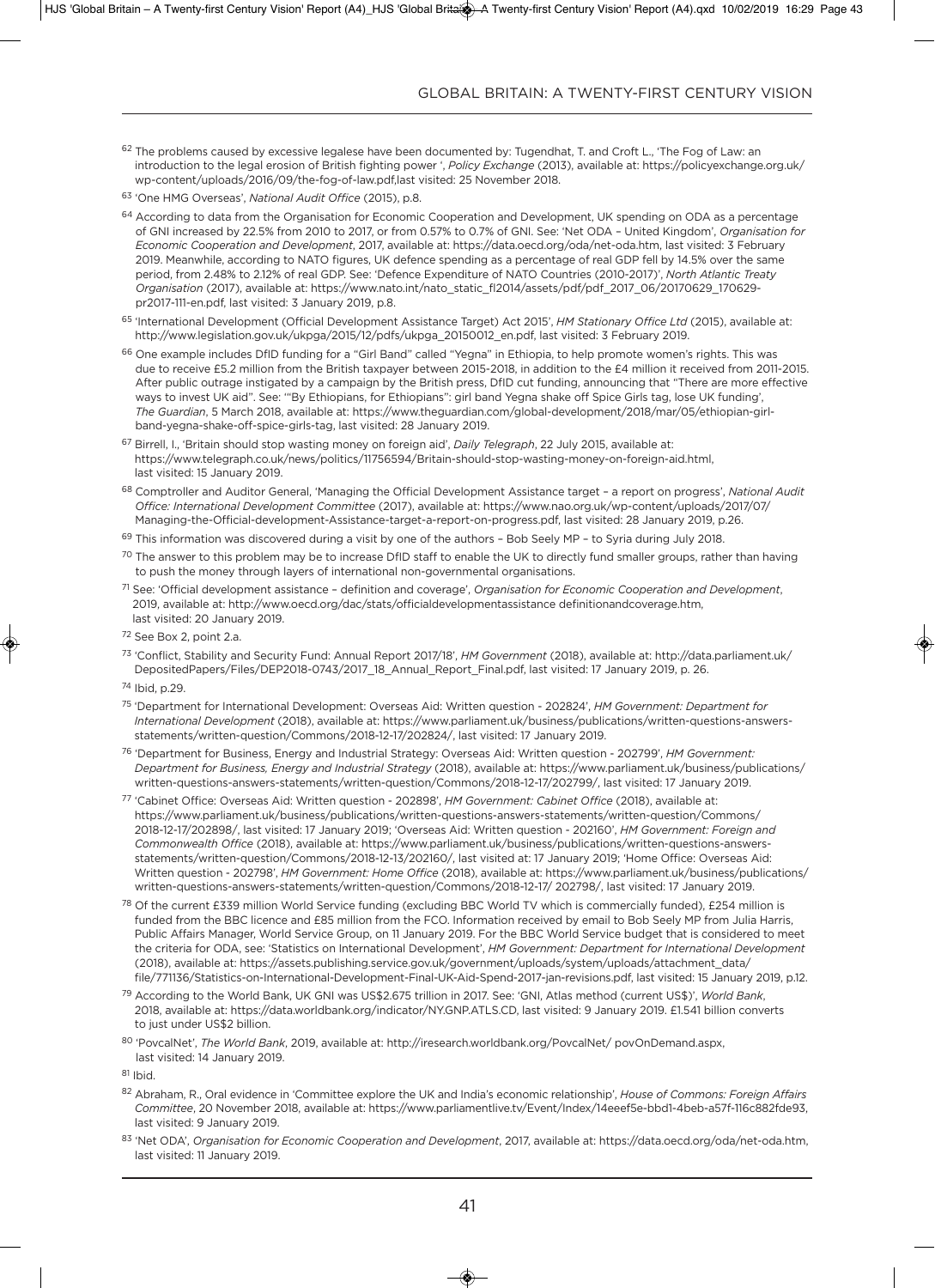- 84 From 2012-2016, the UK was at the forefront of international efforts to reform the rules in relation to the use of ODA money on peacekeeping, violent extremism and working with the private sector. See: 'Changes to official aid rules', *Gov.uk*, 19 February 2016, available at: https://www.gov.uk/ government/news/changes-to-official-aid-rules, last visited: 3 February 2019.
- 85 In 2017, data from the Organisation for Economic Cooperation and Development shows that the UK spent US\$18.6 billion on oda, third after the uS (uS\$34.1 billion) and germany (uS\$24.2 billion). See: 'net oda', *Organisation for Economic Cooperation and Development*, 2017.
- <sup>86</sup> We should like to credit John Morgan for talking to us on this point. See also: 'uK aid: allocation of resources', *House of Commons: International Development Committee* (2017), available at: https://publications.parliament.uk/pa/cm201617/ cmselect/cmintdev/100/100.pdf, last visited: 17 January 2019, p.13.
- 87 It was for this reason that Penny Mordaunt, the Secretary of State for International Development, recently managed to get the OECD to alter its definition of ODA to allow for money to be given to "high-income" countries and territories during and after natural disasters, but further reforms could still be achieved. See: 'uK seeks reforms on overseas aid spending', *Financial Times*, 9 october 2018, available at: https://www.ft.com/content/32d53c32-cbab-11e8-b276-b9069bde0956, last visited: 15 January 2019.
- 88 See: 'Statistics on International Development: Final UK Aid Spend 2017', *Gov.uk*, 2018, available at: https://www.gov.uk/ government/statistics/statistics-on-international-development-final-uk-aid-spend-2017, last visited: 31 January 2019.
- <sup>89</sup> For more on the outcome of the World Humanitarian Summit, please see: 'Commitments to action', *World Humanitarian Summit*, 9 September 2016, available at: https://www.agendaforhumanity.org/sites/default/files/resources/2017/Jul/ WHS\_Commitment\_to\_Action\_8September2016.pdf, last visited: 3 February 2019.
- <sup>90</sup> 'Table C9: Broad Sector Breakdown of uK Bilateral oda [excel Table]', *Gov.uk*, 29 november 2018, available at: https://assets.publishing.service.gov.uk/government/uploads/system/uploads/ attachment\_data/file/759705/TableC9a.ods, last visited: 3 February 2019.
- <sup>91</sup> Mordaunt, P., oral evidence in 'The Future of uK aid post -Brexit', *CDC London: Department for International Development*, 9 october 2018, available at: https://www.gov.uk/government/speeches/the-future-of-uk- aid-post-brexit, last visited: 9 January 2019.
- 92 This implies an annual spend of approximately £50 billion-£60 billion. In 2017, UK GDP reached £2.005 trillion. See: 'Gross Domestic Product', Office for National Statistics, 21 December 2018, available at: https://www.ons.gov.uk/economy/ grossdomesticproductgdp/timeseries/abmi/qna, last visited: 20 January 2019. For defence spending uplift recommendations, see: 'Indispensable allies: US, NATO and UK Defence relations', *House of Commons: Defence Committee* (2018), available at: https://publications.parliament.uk/ pa/cm201719/cmselect/cmdfence/387/387.pdf, last visited: 29 January 2019, pp.33-35 and Rogers, J., ''global Britain' and the Future of the British armed Forces', *The Henry Jackson Society* (2017), available at: http://henryjacksonsociety.org/wp-content/uploads/2017/11/HJS-global-Britain-and-the-Future-of-the-British-armed-Forces-Report-2.0.pdf, last visited: 29 January 2019, pp.26-27. For foreign affairs spending, the British Foreign Policy group recommends that the FCo budget be increased by £1.5 billion, taking it from £2.05 billion (2016-2017) to £3.55 billion – in diplomatic spending per head terms, this is comparable to other major countries such as France, germany, Canada and Australia. See: 'The Price of Freedom? A 3% GDP Target for Securing UK International Interests', *British Foreign Policy Group* (2018), available at: https://bfpg.co.uk/wp-content/uploads/2018/05/The-Price-of-Freedom.pdf, last visited: 29 January 2019, p.2 and p.6. See also: Carghill, T., 'The limits of Budget diplomacy', *British Foreign Policy Group*, 22 november 2018, available at: https://bfpg.co.uk/2017/11/the-limits-of-budget-diplomacy/, last visited: 29 January 2019.
- 93 For the concept of "normalisation", see: Rogers, J. and Alessandro Renzulli, 'After the NATO Summit: Towards the "normalisation" of British Military Spending?', *The Henry Jackson Society* (2018), available at: https://henryjacksonsociety.org/ publications/after-the-nato-summit-towards-the-normalisation- of-british-military-spending/, last visited: 29 January 2019.
- 94 For a good discussion of the history behind this idea, see: Bell, D., *The Idea of Greater Britain: Empire and the Future of World* Order, 1860-1900 (Princeton, New Jersey: Princeton University Press, 2007).
- <sup>95</sup> 'CanZuK adopted as official Federal Party Policy', *CANZUK International*, 26 august 2018, available at: https://www.canzukinternational.com/2018/08/canzuk-adopted.html, last visited: 31 January 2019.
- <sup>96</sup> gni figures see: 'gni, atlas method (current uS\$)', *World Bank*, 2017, available at: https://data.worldbank.org/indicator/ ny.gnP.MKTP.Cd?end=2017&start=2017&view=bar, last visited: 17 January 2019; for wealth figures see: 'global Wealth databook 2018', *Credit Suisse Research Institute* (2018), p.150.
- 97 'National and Regional Polling Results April 2018', *CANZUK International*, April 2018, available at: https://www.canzukinternational.com/wp-content/uploads/2018/04/CanZuK-international-national-Regional-Polling-2018.pdf, last visited: 17 December 2018.
- 98 For a good overview of UK ambitions and potential in space, see: Elefteriu, G., 'Britain's industry-led space policy "model" has been a resounding success. But can it survive the fierce competition of the new space race?', *Policy Exchange*, 30 May 2018, available at: https://policyexchange.org.uk/britains-industry-led-space-policy-model-has-been-a-resounding-successbut-can-it-survive-the-fierce-competition-of-the-new-space-race/, last visited: 3 February 2019.
- <sup>99</sup> 'Britain and australia enter into space agreement', *Gov.uk*, 3 october 2018, available at: https://www.gov.uk/government/news/ britain-and-australia-enter-into-space-agreement, last visited: 3 February 2019.
- 100 The Declaration asserted: "The only true basis of enduring peace is the willing cooperation of free peoples in a world in which, relieved of the menace of aggression, all may enjoy economic and social security; it is our intention to work together, and with other free peoples, both in war and peace, to this end." '1941: The Declaration of St. James' Palace', United Nations, available at: http://www.un.org/en/sections/ history-united-nations-charter/1941-declaration-st-james-palace/index.html, last visited: 29 January 2019. For the UN Charter, see: 'Charter of the United Nations', United Nations, available at: http://www.un.org/en/charter-united-nations/index.html, last visited: 29 January 2019.
- 101 'The future of UK diplomacy in Europe', *House of Commons: Foreign Affairs Committee* (2018), available at: https://www.parliament.uk/business/committees/committees-a-z/commons-select/foreign-affairs-committee/inquiries1/ parliament-2017/britains-diplomatic-relationship-with-europe-17-19/, last visited: 10 January 2019.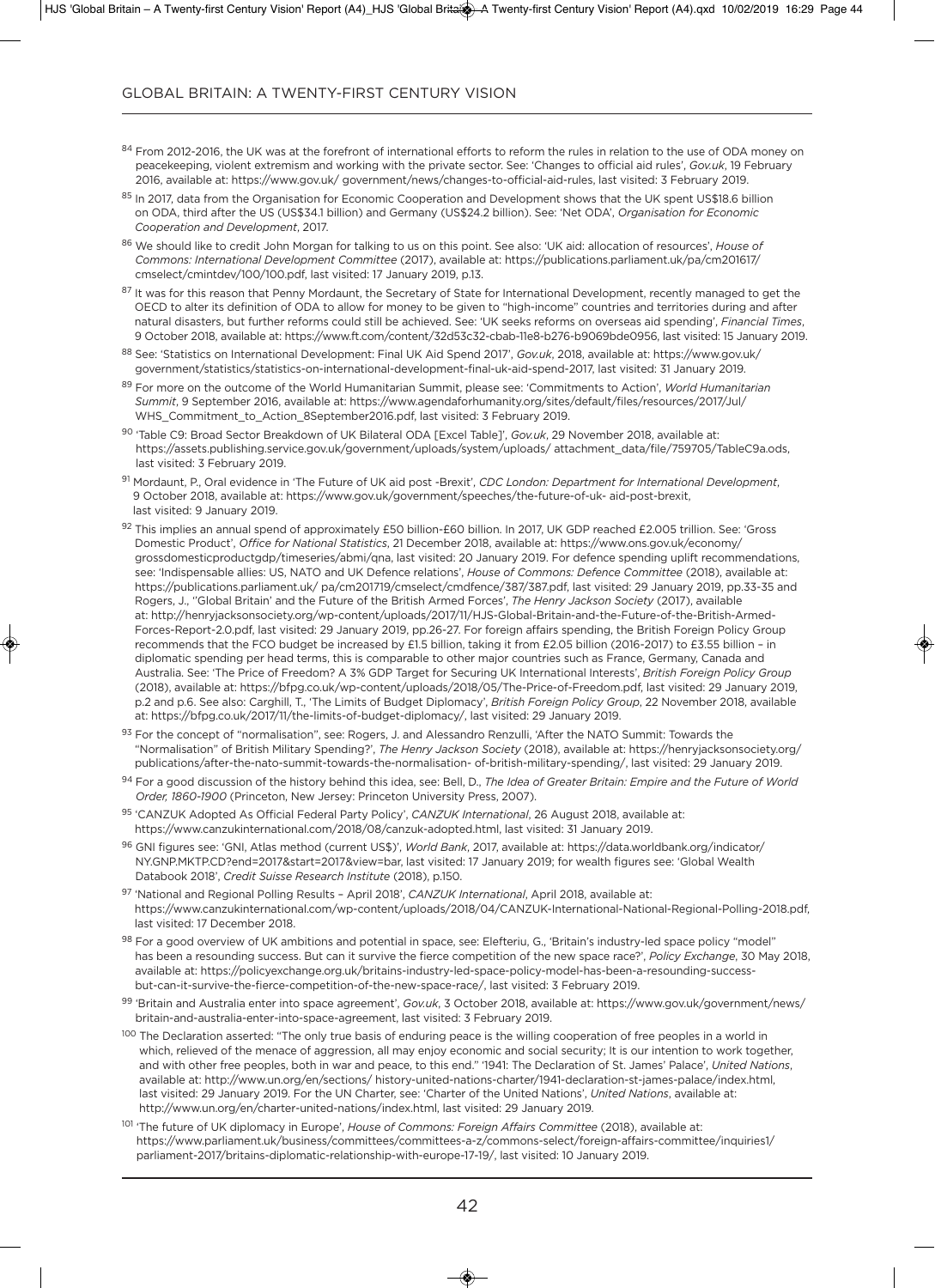- 102 See, for example: Stoltenberg, J., 'New Russian missile undermines European security', North Atlantic Treaty Organisation, 29 november 2018, available at: https://www.nato.int/cps/en/natohq/opinions\_160944.htm?utm\_medium=email&utm\_ campaign=naTo%20update%20201848&utm\_content=naTo%20update%20201848+Cid\_401daad4327cca0804748f0 b7808605a&utm\_source=email%20marketing%20software&utm\_term=new%20Russian%20missile%20undermines%20 european%20security%20-%20op-ed%20by%20naTo%20Secretary%20general%20Jens%20Stoltenberg, last visited: 10 December 2018.
- 103 The leadership of the RAF has been dominated by fighter pilots and aerial combat rather than ground or naval support who have tended to dominate RAF thinking
- <sup>104</sup> 'Freedom in the World 2018', *Freedom House*, 2018, available at: https://freedomhouse.org/report/freedom-world/freedomworld-2018, last visited: 30 December 2018.
- <sup>105</sup> 'uK programme assistance to ukraine 2018-2019', *Gov.uk*, 26 September 2018, available at: https://www.gov.uk/government/ news/uk-programme-assistance-to-ukraine-2018-2019,last visited: 15 January 2019.
- <sup>106</sup> 'Syria Crisis Response Summary', *Gov.uk*, 26 october 2018, available at: https://assets.publishing.service.gov.uk/government/ uploads/system/uploads/attachment\_data/file/751999/UK\_Syria\_Crisis\_Response\_Summary\_\_2018.10.26\_.pdf, last visited: 15 January 2019.
- <sup>107</sup> 'BBC annual Report and accounts 2017/18', *BBC* (2018), available at: http://downloads.bbc.co.uk/aboutthebbc/insidethebbc/ reports/pdf/bbc\_annualreport\_201718.pdf, last visited: 15 January 2019, p.54.
- <sup>108</sup> 'BBC'S global audience rises to 376m', *BBC News*, 22 June 2018, available at: https://www.bbc.co.uk/mediacentre/ latestnews/2018/bbc-global-audience, last visited: 10 January 2019.
- <sup>109</sup> niblett, R., Written evidence for 'Beyond the state: The third dimension of the uK's Soft Power', *House of Lords: Soft Power* and the UK's Influence Committee, 22 October 2013, available at: https://www.parliament.uk/documents/lords-committees/ soft-power-uk-influence/SoftPowerevVol2.pdf, last visited: 27 november 2018, p.740.
- <sup>110</sup> Macdonald, a., 'Soft Power Superpowers: global trends in cultural engagement and influence', *British Council* (2018), available at: https://www.britishcouncil.org/sites/default/files/j119\_thought\_leadership\_ global\_trends\_in\_soft\_power\_web.pdf, last visited: 10 January 2019, p.3.
- <sup>111</sup> For more on the Chevening Scholarships, see: 'Chevening Scholars', *Chevening*, 2019, available at: https://www.chevening.org/, last visited: 31 January 2019.
- <sup>112</sup> For more on the Marshall Scholarships, see: 'general information', *Marshall Scholarships*, 2019, available at: http://www.marshallscholarship.org/about/generalinfo, last visited: 31 January 2019.
- <sup>113</sup> See: 'Highlights', *Global Slavery Index*, 2018, available at: https://www.globalslaveryindex.org/2018/ findings/highlights/, last visited: 31 January 2019.
- <sup>114</sup> See: Rily, R., 'Modern slavery: is current safeguarding training fit for purpose?', *Paediatric FOAMed*, January 2019, available at: https://www.paediatricfoam.com/2019/01/modern-slavery-is-current- safeguarding-training-unfit-for-purpose/, last visited: 31 January 2019.
- <sup>115</sup> lord Mance, quoted in Tugendhat, T., and Croft, l., 'The Fog of law', *Policy Exchange*, 2013, p.10.
- <sup>116</sup> See, for example: Polyakova, a., 'Weapons of the Weak: Russia and ai-driven asymmetric Warfare', *The Brooking Institution*, 15 november 2018, available at: https://www.brookings.edu/research/weapons-of-the-weak-russia-and-ai-driven-asymmetricwarfare/?utm\_campaign=Brookings%20Brief&utm\_source=hs\_email&utm\_medium=email&utm\_content=67707182, last visited: 10 December 2018.
- <sup>117</sup> See: 'Grand Jury Indicts Thirteen Russian individuals and Three Russian Companies for Scheme to Interfere in the United States Political System', *US Government: Department of Justice*, 16 February 2018, available at: https://www.justice.gov/opa/pr/ grand-jury-indicts-thirteen-russian-individuals-and-three-russian-companies-scheme-interfere, last visited: 10 December 2018; 'Grand Jury Indicts 12 Russian Intelligence Officers for Hacking Offences Related to the 2016 Election', *US Government: Department of Justice*, 3 July 2018, available at: https://www.justice.gov/opa/pr/grand-jury-indicts-12-russian-intelligenceofficers-hacking-offenses-related-2016-election, last visited: 10 December 2018.
- <sup>118</sup> 'Foreign influence Transparency Bill Scheme 2018', *Parliament of Australia*, 2018, available at: https://parlinfo.aph.gov.au/ parlInfo/search/display/display.w3p;query=Id:%22legislation/billhome/r6018%22, last visited: 10 December 2018.
- 119 The Magnitsky Amendment is named after Russian Lawyer Sergei Magnitsky who was imprisoned, tortured and killed in 2009.
- <sup>120</sup> 'Persuasion and Power in the Modern World', *House of Lords: Select Committee on Soft Power and the UK's Influence* (2014), available at: https://publications.parliament.uk/pa/ld201314/ldselect/ldsoftpower/ 150/150.pdf, last visited: 28 January 2019, para.241-243.
- <sup>121</sup> See: Riordan, C., oral evidence in 'Beyond the state: The third dimension of the uK's Soft Power', *House of Lords: Soft Power and the UK's Influence Committee* (2014), available at: https://www.parliament.uk/documents/lords-committees/soft-poweruk-influence/SoftPowerEvVol2.pdf, last visited: 28 January 2019, p.677. See also: 'Impact of international students in the UK', *Migration Advisory Committee* (2018), available at: https://assets.publishing.service.gov.uk/government/uploads/system/ uploads/attachment\_data/file/739089/Impact\_intl\_students\_report\_published\_v1.1.pdf, last visited: 28 January 2019, p.4. See also: 'immigration statistics, year ending March 2018: data tables', *Gov.uk*, 24 May 2018, available at: https://www.gov.uk/ government/statistics/immigration-statistics-year-ending-march-2018-data-tables,last visited: 28 January 2019.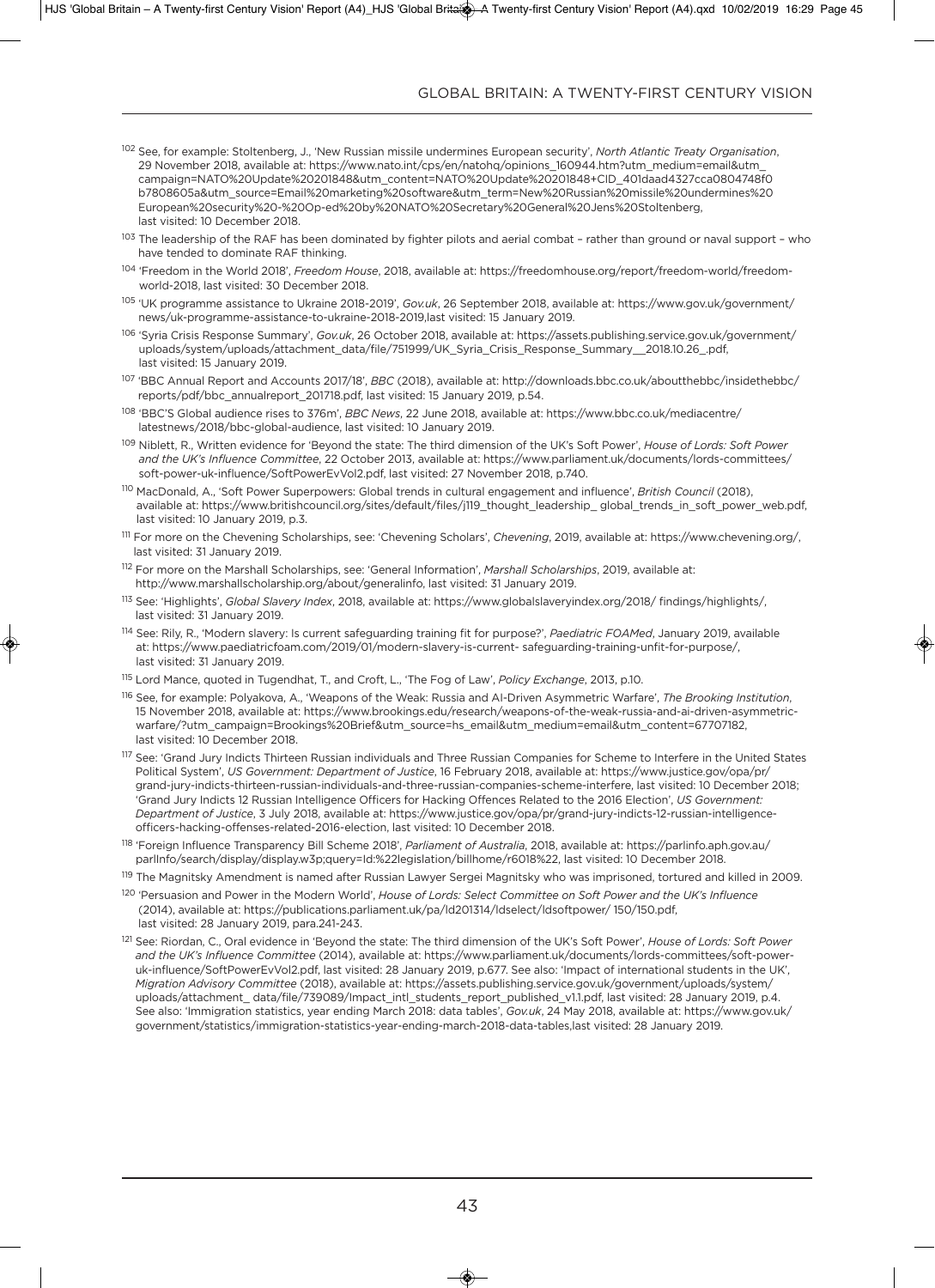# **about us**



**DEMOCRACY | FREEDOM | HUMAN RIGHTS**

# **about the henry JaCKson soCiety**

**the henry Jackson society** is a think-tank and policy-shaping force that fights for the principles and alliances which keep societies free, working across borders and party lines to combat extremism, advance democracy and real human rights, and make a stand in an increasingly uncertain world.

# **GLOBAL<br>BRITAIN PROGRAMME**

## **about the Global britain ProGraMMe**

**the Global britain Programme** is a research programme within the Henry Jackson Society that aims to educate the public on the need for an open, confident and expansive British geostrategic policy in the twenty-first century, drawing off the united Kingdom's unique strengths not only as an advocate for liberalism and national democracy, but also as a custodian of both the European and international orders.